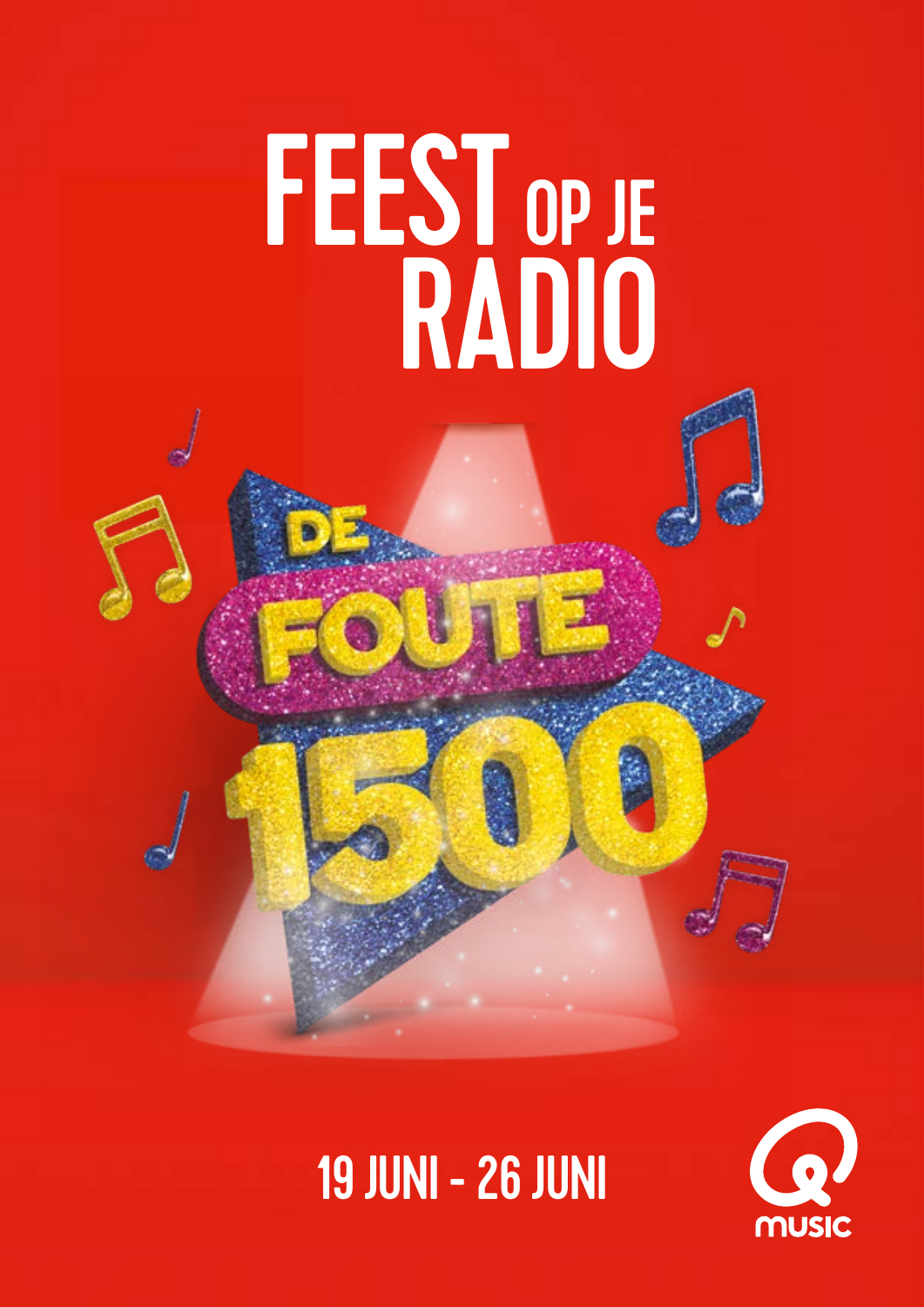| TITEL | <b>ARTIEST</b> | <b>JAAR</b> |
|-------|----------------|-------------|
|       |                |             |

| <b>Service Service</b> | <b>Service Service</b><br><b>Service Service</b> | <b>Service Service</b><br><b>Service Service</b> |  |
|------------------------|--------------------------------------------------|--------------------------------------------------|--|

? ? ? ? ? ? ?

1997

2020 1978

1981

2017 1999 2014

2011

1981 1979

|                         | ?                                         | ?                                             |
|-------------------------|-------------------------------------------|-----------------------------------------------|
| $\overline{\mathbf{c}}$ | ?                                         | ?                                             |
| 3                       | ?                                         | ?                                             |
| 4                       | $\overline{\mathcal{L}}$                  | ?                                             |
| 5                       | ?                                         | ?                                             |
| 6                       | ?                                         | ?                                             |
| 7                       | ?                                         | ?                                             |
|                         |                                           | $\overline{?}$                                |
| 8                       | ?                                         |                                               |
| 9                       | ?                                         | ?                                             |
| 10                      | ?                                         | 7                                             |
| 11                      | <b>WONDERFUL DAYS</b>                     | <b>CHARLY LOWNOISE &amp; MENTAL THEO</b>      |
| 12                      | <b>1001 ARABIAN NIGHTS</b>                | <b>CHIPZ</b>                                  |
| 13 <sup>°</sup>         | <b>I WANT IT THAT WAY</b>                 | <b>BACKSTREET BOYS</b>                        |
| 14                      | <b>BARBIE GIRL</b>                        | <b>AQUA</b>                                   |
| 15 <sub>15</sub>        | <b>BOOM BOOM BOOM BOOM</b>                | <b>VENGABOYS</b>                              |
| 16 <sup>1</sup>         | THE GREASE MEGAMIX                        | <b>JOHN TRAVOLTA &amp; OLIVIA NEWTON-JOHN</b> |
| 17                      | <b>HAVE YOU EVER BEEN MELLOW</b>          |                                               |
|                         |                                           | <b>PARTY ANIMALS</b>                          |
| 18                      | <b>SEX ON THE BEACH</b>                   | <b>T-SPOON</b>                                |
| 19                      | <b>BRABANT</b>                            | <b>GUUS MEEUWIS</b>                           |
| 20                      | <b>BANANA (DJ FLE MINISIREN REMIX)</b>    | <b>CONKARAH &amp; SHAGGY</b>                  |
| 21                      | <b>PARADISE BY THE DASHBOARD LIGHT</b>    | <b>MEAT LOAF &amp; ELLEN FOLEY</b>            |
| 22                      | <b>LUV U MORE</b>                         | <b>PAUL ELSTAK</b>                            |
| 23                      | OYA LÉLÉ                                  | K3                                            |
| 24                      | <b>WE'RE GOING TO IBIZA</b>               | <b>VENGABOYS</b>                              |
| 25                      | <b>GABBERTJE</b>                          | <b>HAKKUHBAR</b>                              |
| 26                      | <b>DRAGOSTEA DIN TEI</b>                  | 0-ZONE                                        |
|                         |                                           |                                               |
| 27                      | <b>EVERYTIME WE TOUCH</b>                 | <b>CASCADA</b>                                |
| 28                      | WHY TELL ME WHY                           | <b>ANITA MEYER</b>                            |
| 29                      | <b>CHILDREN OF THE NIGHT</b>              | <b>NAKATOMI</b>                               |
| 30                      | <b>SHIRT UIT &amp; ZWAAIEN</b>            | <b>FEESTTEAM &amp; DJ MAURICE</b>             |
| 31                      | <b>BLUE (DA BA DEE)</b>                   | EIFFEL 65                                     |
| 32                      | <b>FEESTTENT</b>                          | <b>KRAANTJE PAPPIE</b>                        |
| 33                      | <b>TARZAN AND JANE</b>                    | <b>TOYBOX</b>                                 |
| 34                      | <b>SEX MET DIE KALE</b>                   | <b>LAWINEBOYS</b>                             |
| 35                      | <b>HARDCORE FEELINGS</b>                  | <b>CHARLY LOWNOISE &amp; MENTAL THEO</b>      |
| 36                      | <b>MAMMA MIA</b>                          | <b>ABBA</b>                                   |
| 37                      | IK HEB EEN TOETER OP MIJN WATERSCOOTER    | <b>GEBROEDERS KO</b>                          |
|                         |                                           |                                               |
| 38                      | L'AMOUR TOUJOURS                          | <b>GIGI D'AGOSTINO</b>                        |
| 39                      | IK LEEF NIET MEER VOOR JOU                | <b>MARCO BORSATO</b>                          |
| 40                      | <b>99 LUFTBALLONS</b>                     | <b>NENA</b>                                   |
| 41                      | <b>DROMENDANS</b>                         | <b>VINZZENT</b>                               |
| 42                      | <b>THUNDERSTRUCK</b>                      | <b>AC/DC</b>                                  |
| 43                      | <b>SPRINGEN</b>                           | <b>ZANGER KAFKE</b>                           |
| 44                      | <b>EVERYBODY (BACKSTREET'S BACK)</b>      | <b>BACKSTREET BOYS</b>                        |
| 45                      | <b>STERRENSTOF</b>                        | DE JEUGD VAN TEGENWOORDIG                     |
| 46                      | <b>VLIEG MET ME MEE</b>                   | <b>PAUL DE LEEUW</b>                          |
| 47                      | <b>TAKE ON ME</b>                         | A-HA                                          |
|                         |                                           |                                               |
| 48                      | JIJ KRIJGT DIE LACH NIET VAN MIJN GEZICHT | <b>JOHN DE BEVER</b>                          |
| 49                      | <b>COTTON EYE JOE</b>                     | <b>REDNEX</b>                                 |
| 50                      | <b>OEREND HARD</b>                        | <b>NORMAAL</b>                                |
| 51                      | <b>WE LIKE TO PARTY</b>                   | <b>VENGABOYS</b>                              |
| 52                      | ZIJ WEET HET                              | <b>TINO MARTIN</b>                            |
| 53                      | <b>MY HEART WILL GO ON</b>                | <b>CELINE DION</b>                            |
| 54                      | <b>KABOUTERDANS</b>                       | <b>KABOUTER PLOP</b>                          |
| 55                      | <b>AQUARIUS</b>                           | <b>PARTY ANIMALS</b>                          |
| 56                      | ZIJ GELOOFT IN MIJ                        | <b>ANDRE HAZES</b>                            |
| 57                      | Y.M.C.A.                                  | <b>VILLAGE PEOPLE</b>                         |
|                         |                                           |                                               |
| 58                      | <b>ADEMNOOD</b>                           | LINDA, ROOS & JESSICA                         |
| 59                      | THE KETCHUP SONG (ASEREJE)                | <b>LAS KETCHUP</b>                            |
| 60                      | <b>WATERLOO</b>                           | <b>ABBA</b>                                   |

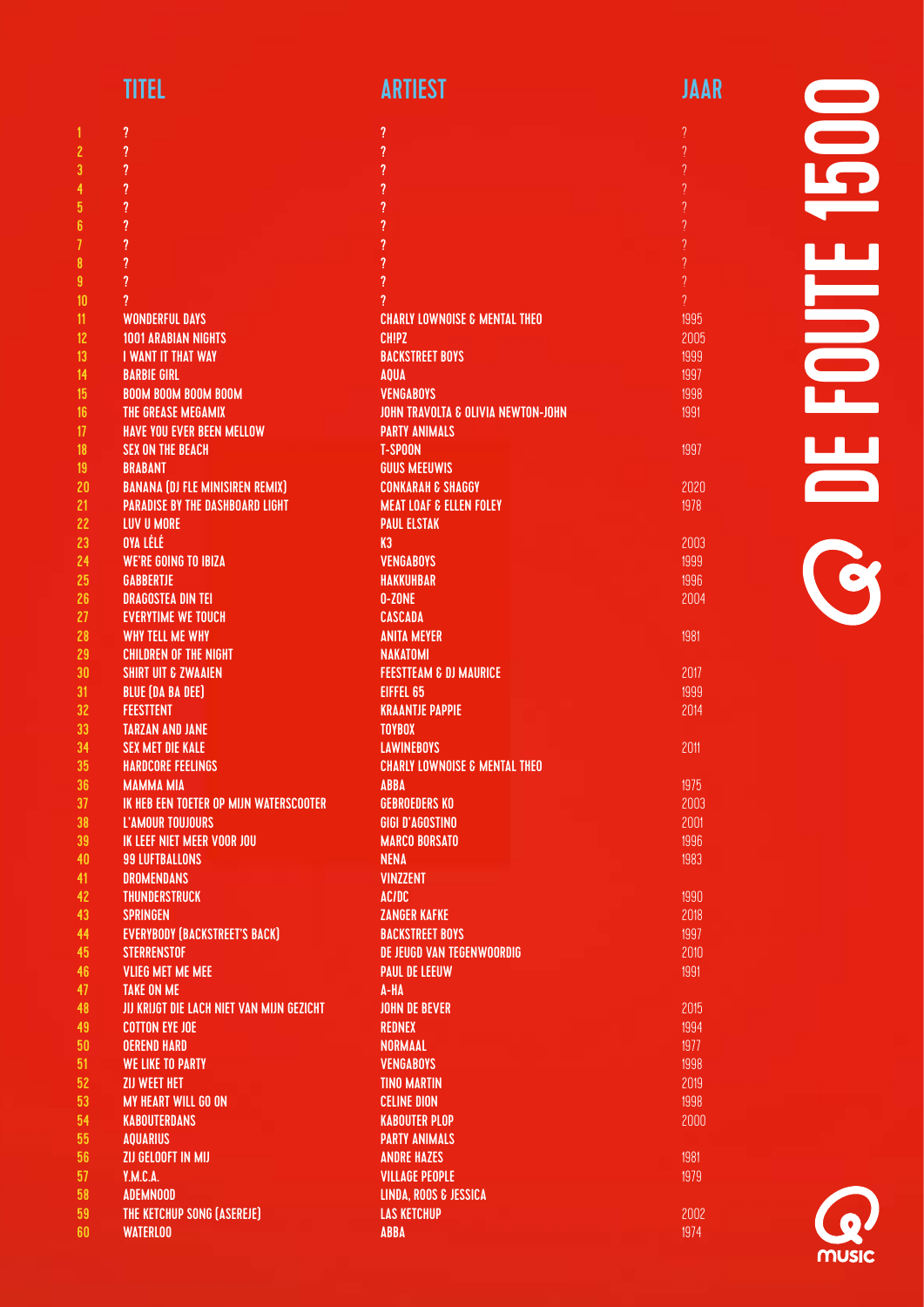| <b>TITEL</b> | <b>ARTIEST</b> | JAAR |
|--------------|----------------|------|
|              |                |      |

| 61  | ATJE VOOR DE SFEER                      | <b>RENÉ KARST</b>                        |
|-----|-----------------------------------------|------------------------------------------|
| 62  | <b>OOPS! I DID IT AGAIN</b>             | <b>BRITNEY SPEARS</b>                    |
| 63  | <b>HET IS EEN NACHT</b>                 | <b>GUUS MEEUWIS</b>                      |
| 64  | <b>WAKA WAKA (THIS TIME FOR AFRICA)</b> | <b>SHAKIRA</b>                           |
| 65  | <b>IK MOET ZUIPEN!</b>                  | <b>PARTYFRIEX</b>                        |
| 66  | <b>ICH BIN WIE DU</b>                   | <b>MARIANNE ROSENBERG</b>                |
| 67  | <b>MAAK ME GEK</b>                      | <b>GERARD JOLING</b>                     |
| 68  | <b>FRIENDS</b>                          | <b>SCOOTER</b>                           |
| 69  | <b>BLOED, ZWEET &amp; TRANEN</b>        | <b>ANDRE HAZES</b>                       |
| 70  | <b>SWEET CAROLINE</b>                   | <b>NEIL DIAMOND</b>                      |
| 71  | <b>NO LIMIT</b>                         | <b>2 UNLIMITED</b>                       |
| 72  | JIJ DENKT MAAR DAT JE ALLES MAG VAN MIJ | <b>FRANS DUIJTS</b>                      |
| 73  | <b>STARS</b>                            | <b>CHARLY LOWNOISE &amp; MENTAL THEO</b> |
| 74  | <b>WATSKEBURT?!</b>                     | DE JEUGD VAN TEGENWOORDIG                |
| 75  | <b>UPTOWN GIRL</b>                      | <b>WESTLIFE</b>                          |
| 76  | ALS DE MORGEN IS GEKOMEN                | <b>JAN SMIT</b>                          |
| 77  | <b>THE PROMISED LAND</b>                | <b>PAUL ELSTAK</b>                       |
| 78  | <b>DROMEN ZIJN BEDROG</b>               | <b>MARCO BORSATO</b>                     |
| 79  | <b>GASOLINA</b>                         | <b>DADDY YANKEE</b>                      |
| 80  | <b>LAAT DE ZON IN JE HART</b>           | <b>RENE SCHUURMANS</b>                   |
| 81  | <b>RIO</b>                              | <b>MAYWOOD</b>                           |
| 82  | <b>HARDCORE VIBES</b>                   | <b>DUNE</b>                              |
| 83  | <b>PAK MAAR M'N HAND</b>                | <b>NICK &amp; SIMON</b>                  |
| 84  | <b>AFRICA</b>                           | TOTO                                     |
| 85  | <b>MACARENA</b>                         | <b>LOS DEL RIO</b>                       |
| 86  | <b>HET LAND VAN</b>                     | <b>LANGE FRANS &amp; BAAS B</b>          |
| 87  | ALL I WANT FOR CHRISTMAS IS YOU         | <b>MARIAH CAREY</b>                      |
|     |                                         |                                          |
| 88  | <b>PIANO MAN</b>                        | <b>BILLY JOEL</b>                        |
| 89  | 'T DONDERT EN 'T BLIKSEMT               | <b>GUUS MEEUWIS</b>                      |
| 90  | AS LONG AS YOU LOVE ME                  | <b>BACKSTREET BOYS</b>                   |
| 91  | <b>DON'T STOP ME NOW</b>                | <b>QUEEN</b>                             |
| 92  | <b>ONDERWEG</b>                         | <b>ABEL</b>                              |
| 93  | <b>WEEKEND</b>                          | <b>SCOOTER</b>                           |
| 94  | LIEVER TE DIK IN DE KIST                | <b>STEF EKKEL &amp; RENÉ KARST</b>       |
| 95  | <b>JOLENE</b>                           | <b>DOLLY PARTON</b>                      |
| 96  | <b>BRING IT ALL BACK</b>                | S CLUB 7                                 |
| 97  | <b>JOOST</b>                            | <b>LAWINEBOYS</b>                        |
| 98  | IT WASN'T ME                            | SHAGGY                                   |
| 99  | <b>IK VOEL ME ZO VERDOMD ALLEEN</b>     | <b>DANNY DE MUNK</b>                     |
| 100 | <b>BOTEN ANNA</b>                       | <b>BASSHUNTER</b>                        |
| 101 | <b>TOEN IK JE ZAG</b>                   | <b>HERO</b>                              |
| 102 | <b>BABY ONE MORE TIME</b>               | <b>BRITNEY SPEARS</b>                    |
| 103 | <b>HET BANANENLIED</b>                  | <b>DE BOSWACHTERS</b>                    |
| 104 | <b>WAKE ME UP BEFORE YOU GO-GO</b>      | <b>WHAM!</b>                             |
| 105 | <b>EVEN AAN MIJN MOEDER VRAGEN</b>      | <b>BLOEM</b>                             |
| 106 | CASANOVA                                | <b>ULTIMATE KAOS</b>                     |
| 107 | <b>DE SOLDAAT</b>                       | <b>NICK &amp; SIMON</b>                  |
| 108 | <b>I WANT TO BREAK FREE</b>             | <b>QUEEN</b>                             |
| 109 | <b>SPRINGEN NONDEJU</b>                 | <b>SNOLLEBOLLEKES</b>                    |
| 110 | <b>FELL IN LOVE WITH AN ALIEN</b>       | <b>KELLY FAMILY</b>                      |
| 111 | <b>HEYAH MAMA</b>                       | K3                                       |
| 112 | <b>NEVER GONNA GIVE YOU UP</b>          | <b>RICK ASTLEY</b>                       |
| 113 | <b>KLEINE JONGEN</b>                    | <b>ANDRE HAZES</b>                       |
| 114 | MAMBO NO. 5 (A LITTLE BIT OF)           | <b>LOU BEGA</b>                          |
| 115 | <b>COWBOYS EN INDIANEN</b>              | <b>DE DIKDAKKERS</b>                     |
| 116 | <b>PROUD MARY</b>                       | <b>IKE AND TINA TURNER</b>               |
| 117 | DREAMS (WILL COME ALIVE)                | <b>2 BROTHERS ON THE 4TH FLOOR</b>       |
| 118 | 'K HEB JE LIEF                          | <b>PAUL DE LEEUW</b>                     |
| 119 | <b>SUMMER JAM 2003</b>                  | <b>UNDERDOG PROJECT</b>                  |
| 120 | <b>SCHATJE, MAG IK JE FOTO?</b>         | <b>GEBROEDERS KO</b>                     |

# 1500 DE FOUTE 1500 FOUTE **OB**

1976

2002 1969 1993

2005 2001

1996 1994

2007 1981

2007 1982 1996

1999 1999

1980 1998

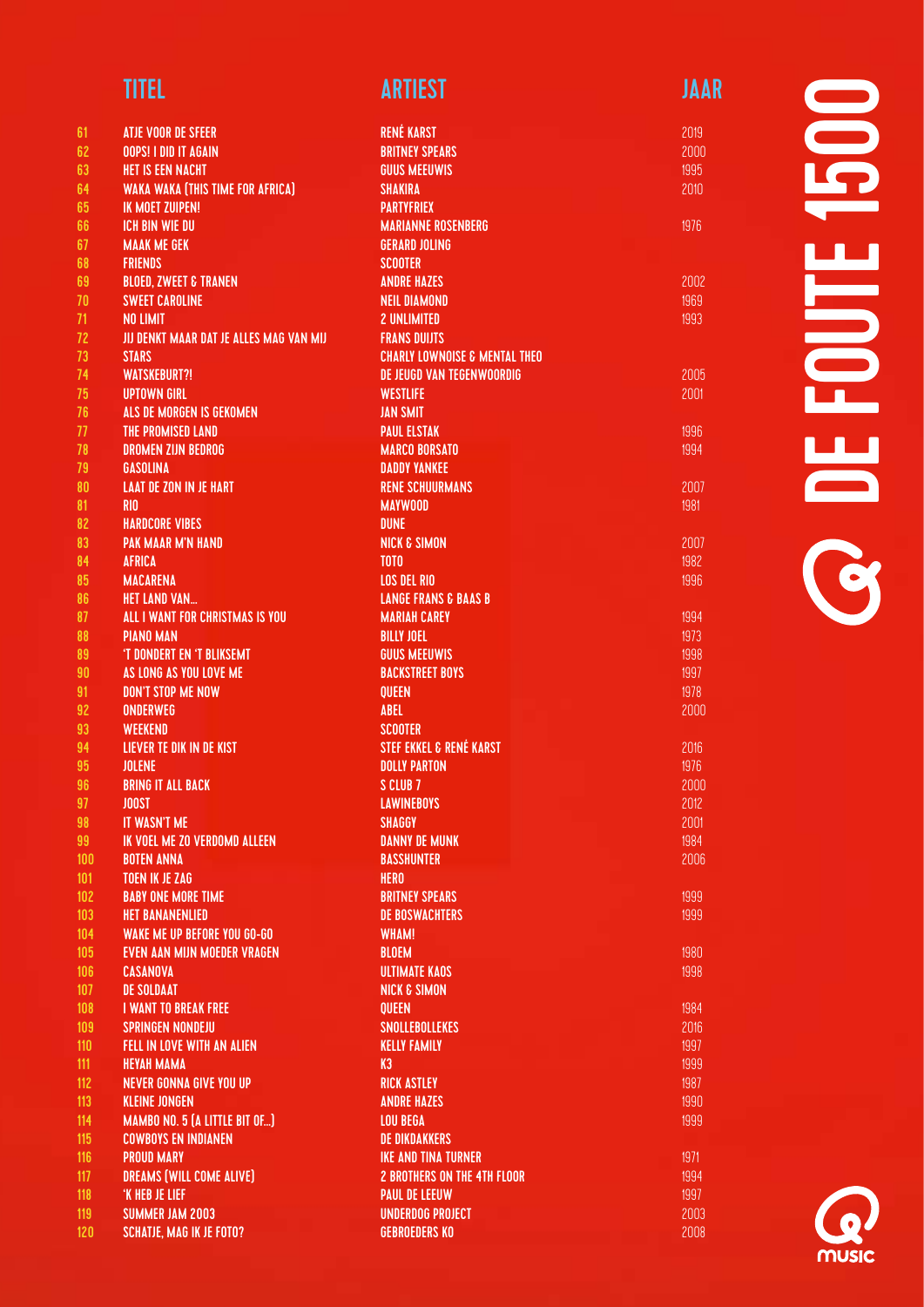| 121        | <b>DAMN (I THINK I LOVE YOU)</b>                | K-OTIC                                                   |
|------------|-------------------------------------------------|----------------------------------------------------------|
| 122        | <b>SUPERGABBER</b>                              | <b>HAKKUHBAR</b>                                         |
| 123        | <b>GIMME GIMME GIMME (A MAN AFTER MIDNIGHT)</b> | ABBA                                                     |
| 124        | <b>LEIPE MOCRO FLAVOUR</b>                      | <b>ALI B &amp; BRACE</b>                                 |
| 125        | <b>COWBOY</b>                                   | <b>CHIPZ</b>                                             |
| 126        | 'T KLEINE CAFE AAN DE HAVEN                     | <b>VADER ABRAHAM</b>                                     |
| 127        | <b>TEMPERATURE</b>                              | <b>SEAN PAUL</b>                                         |
| 128        | <b>COUNTRY ROADS</b>                            | <b>HERMES HOUSE BAND</b>                                 |
| 129        | <b>HAVA NAQUILA</b>                             | <b>PARTY ANIMALS</b>                                     |
| 130        | <b>BELGIE</b>                                   | <b>HET GOEDE DOEL</b>                                    |
| 131        | <b>WITCH DOCTOR</b>                             | <b>CARTOONS</b>                                          |
| 132        | <b>KIND VAN DE DUIVEL</b>                       | <b>JEBROER &amp; PAUL ELSTAK</b>                         |
| 133        | <b>I WILL ALWAYS LOVE YOU</b>                   | <b>WHITNEY HOUSTON</b>                                   |
| 134        | <b>VERDAMMT, ICH LIEB' DICH</b>                 | <b>MATTHIAS REIM</b>                                     |
| 135        | <b>RED RED WINE</b>                             | <b>UB40</b>                                              |
| 136        | <b>VIBEN</b>                                    | <b>K-LIBER</b>                                           |
| 137        | <b>HET REGENT ZONNESTRALEN</b>                  | <b>ACDA &amp; DE MUNNIK</b>                              |
| 138        | LIVIN' LA VIDA LOCA                             | <b>RICKY MARTIN</b>                                      |
| 139        | <b>SCHUDDEN</b>                                 | <b>DEF RHYMZ</b>                                         |
| 140        | <b>SUMMER OF '69</b>                            | <b>BRYAN ADAMS</b>                                       |
| 141        | <b>DANSPLAAT</b>                                | <b>BRAINPOWER</b>                                        |
| 142        | <b>GANGNAM STYLE</b>                            | <b>PSY</b>                                               |
| 143        | <b>MEXICO</b>                                   | <b>ZANGERES ZONDER NAAM</b>                              |
| 144        | QUE SI, QUE NO                                  | <b>JODY BERNAL</b>                                       |
| 145        | <b>WE WILL ROCK YOU</b>                         | <b>QUEEN</b>                                             |
| 146        | <b>EVACUATE THE DANCEFLOOR</b>                  | <b>CASCADA</b>                                           |
| 147        | <b>UNA PALOMA BLANCA</b>                        | <b>GEORGE BAKER SELECTION</b>                            |
| 148        | <b>HELEMAAL NAAR DE KLOTE</b>                   | <b>THE PARTYSQUAD</b>                                    |
| 149        | THE FINAL COUNTDOWN                             | <b>EUROPE</b>                                            |
| 150        | <b>BOOMBASTIC</b>                               | <b>SHAGGY</b>                                            |
| 151<br>152 | IN DE BLOTE KONT<br><b>LAST CHRISTMAS</b>       | <b>MOOI WARK</b>                                         |
| 153        | <b>YEAR OF SUMMER</b>                           | <b>WHAM!</b><br><b>WILDSTYLEZ &amp; NIELS GEUSEBROEK</b> |
| 154        | <b>ANNABEL</b>                                  | <b>HANS DE BOOIJ</b>                                     |
| 155        | <b>BEST FRIEND</b>                              | <b>TOYBOX</b>                                            |
| 156        | <b>ZING MET ME MEE</b>                          | <b>GERARD JOLING</b>                                     |
| 157        | <b>JEANNY</b>                                   | <b>FALCO</b>                                             |
| 158        | <b>HYPER HYPER</b>                              | <b>SCOOTER</b>                                           |
| 159        | <b>EEN BEETJE VERLIEFD</b>                      | <b>ANDRE HAZES</b>                                       |
| 160        | <b>DOCTOR JONES</b>                             | <b>AQUA</b>                                              |
| 161        | <b>PER SPOOR (KEDENG KEDENG)</b>                | <b>GUUS MEEUWIS</b>                                      |
| 162        | <b>HIGHWAY TO HELL</b>                          | <b>AC/DC</b>                                             |
| 163        | <b>LIBERTÉ</b>                                  | <b>PARLA &amp; PARDOUX</b>                               |
| 164        | <b>MAMASÉ!</b>                                  | K3                                                       |
| 165        | THE WINNER TAKES IT ALL                         | <b>ABBA</b>                                              |
| 166        | <b>GAS OP DIE LOLLIE</b>                        | <b>FEESTDJRUUD</b>                                       |
| 167        | <b>ALANE</b>                                    | <b>WES</b>                                               |
| 168        | OP EEN ONBEWOOND EILAND                         | <b>KINDEREN VOOR KINDEREN</b>                            |
| 169        | <b>SIMARIK</b>                                  | <b>TARKAN</b>                                            |
| 170        | <b>BEAT IT</b>                                  | <b>MICHAEL JACKSON</b>                                   |
| 171        | <b>NEVER ALONE</b>                              | <b>2 BROTHERS ON THE 4TH FLOOR</b>                       |
| 172        | <b>YOUR SMILE</b>                               | <b>CHARLY LOWNOISE &amp; MENTAL THEO</b>                 |
| 173        | <b>SINDS 1 DAG OF 2 [32 JAAR]</b>               | <b>DOE MAAR</b>                                          |
| 174        | <b>NARCOTIC</b>                                 | <b>LIQUIDO</b>                                           |
| 175        | <b>TOPPERTJE!</b>                               | <b>GUILLERMO &amp; TROPICAL DANNY</b>                    |
| 176        | <b>I WANNA BE A HIPPY</b>                       | <b>TECHNOHEAD</b>                                        |
| 177        | <b>YOU'LL NEVER WALK ALONE</b>                  | <b>LEE TOWERS</b>                                        |
| 178        | <b>BOTEN ANNA</b>                               | <b>GEBROEDERS KO</b>                                     |
| 179        | <b>STEP RIGHT UP</b>                            | <b>JAMAI</b>                                             |
| 180        | <b>HET SMURFENLIED</b>                          | <b>VADER ABRAHAM EN DE SMURFEN</b>                       |

**UCLE** DE FOUTE 1500 **ENGE OB** 

2001 1996

2005 2004

2006

2004

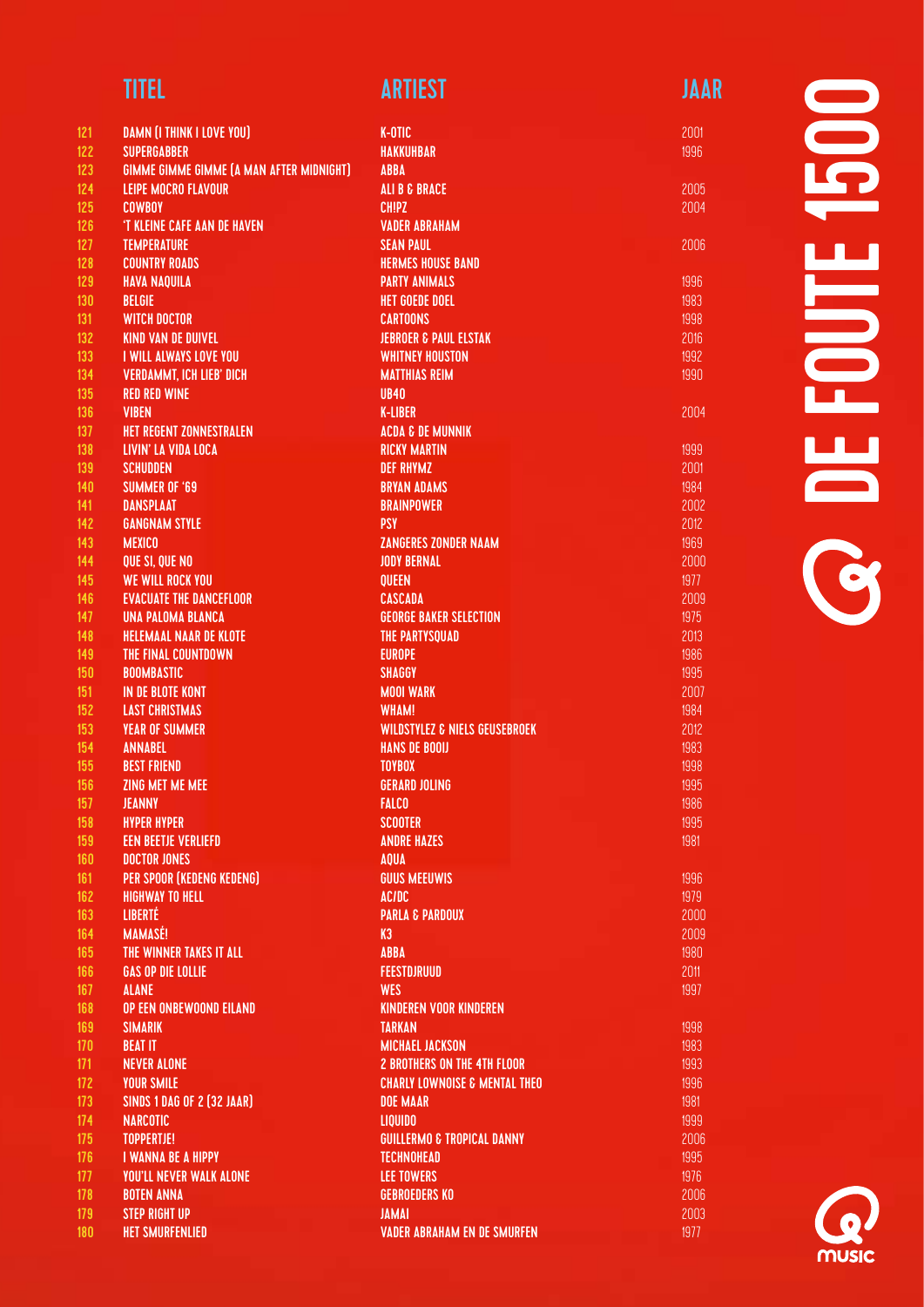| <b>TITEL</b> | <b>ARTIEST</b> | JAAR |
|--------------|----------------|------|
|              |                |      |

| 181 | LOVE ME JUST A LITTLE BIT MORE             | <b>DOLLY DOTS</b>                        |
|-----|--------------------------------------------|------------------------------------------|
| 182 | <b>TURBO</b>                               | <b>NEW KIDS &amp; PAUL ELSTAK</b>        |
| 183 | <b>LIVIN' ON A PRAYER</b>                  | <b>BON JOVI</b>                          |
| 184 | <b>BANGER HART</b>                         | <b>ROB DE NIJS</b>                       |
| 185 | <b>LAMBADA</b>                             | <b>KAOMA</b>                             |
| 186 | IK HEB DE HELE NACHT LIGGEN DROMEN         | <b>WOLTER KROES</b>                      |
| 187 | <b>SEXY AND I KNOW IT</b>                  | <b>LMFAO</b>                             |
| 188 | <b>ROSANNE</b>                             | <b>NICK &amp; SIMON</b>                  |
| 189 | <b>GREASED LIGHTNING</b>                   | <b>JOHN TRAVOLTA</b>                     |
|     | <b>WALK ON WATER</b>                       | <b>MILK INC.</b>                         |
| 190 |                                            | <b>FRANS BAUER</b>                       |
| 191 | <b>HEB JE EVEN VOOR MIJ ?</b>              |                                          |
| 192 | <b>SUPER TROUPER</b>                       | <b>ABBA</b>                              |
| 193 | IK LEEF MIJN EIGEN LEVEN                   | <b>ANDRE HAZES JR.</b>                   |
| 194 | (I'VE HAD) THE TIME OF MY LIFE             | <b>BILL MEDLEY &amp; JENNIFER WARNES</b> |
| 195 | <b>SING</b>                                | <b>NAKATOMI</b>                          |
| 196 | <b>ETERNAL FLAME</b>                       | <b>BANGLES</b>                           |
| 197 | <b>EEN BOM</b>                             | <b>HENK DISSEL</b>                       |
| 198 | <b>HIPS DON'T LIE</b>                      | <b>SHAKIRA &amp; WYCLEF JEAN</b>         |
| 199 | KON IK MAAR EVEN BIJ JE ZIJN               | <b>GORDON</b>                            |
| 200 | I WANNA DANCE WITH SOMEBODY (WHO LOVES ME) | <b>WHITNEY HOUSTON</b>                   |
| 201 | <b>ROOD</b>                                | <b>MARCO BORSATO</b>                     |
| 202 | 9 TO 5                                     | <b>DOLLY PARTON</b>                      |
| 203 | QUIT PLAYING GAMES (WITH MY HEART)         | <b>BACKSTREET BOYS</b>                   |
| 204 | DANS JE DE HELE NACHT MET MIJ              | <b>DE SJONNIES</b>                       |
| 205 | <b>TOTAL ECLIPSE OF THE HEART</b>          | <b>BONNIE TYLER</b>                      |
| 206 | <b>I WILL SURVIVE</b>                      | <b>HERMES HOUSE BAND</b>                 |
| 207 | <b>I BELIEVE I CAN FLY</b>                 | <b>R. KELLY</b>                          |
| 208 | PLAYED-A-LIVE (THE BONGO SONG)             | <b>SAFRI DUO</b>                         |
| 209 | <b>ANGELS</b>                              | <b>ROBBIE WILLIAMS</b>                   |
| 210 | <b>MOOI MAN</b>                            | <b>MANNENKOOR KARRESPOOR</b>             |
| 211 | <b>WHAT IS LOVE</b>                        | <b>HADDAWAY</b>                          |
| 212 | <b>DAAR GAAT ZE</b>                        | <b>CLOUSEAU</b>                          |
| 213 | <b>ICE ICE BABY</b>                        | <b>VANILLA ICE</b>                       |
| 214 | <b>DE VLIEGER</b>                          | <b>ANDRE HAZES</b>                       |
| 215 | LA BOMBA                                   | <b>KING AFRICA</b>                       |
| 216 | TICKET TO THE TROPICS                      | <b>GERARD JOLING</b>                     |
| 217 | <b>MYSTERIOUS GIRL</b>                     | <b>PETER ANDRE</b>                       |
| 218 | <b>TAKE ME HOME COUNTRYROADS</b>           | <b>JOHN DENVER</b>                       |
| 219 | <b>BYE BYE BYE</b>                         | <b>NSYNC</b>                             |
| 220 | <b>RIVERS OF BABYLON</b>                   | <b>BONEY M</b>                           |
| 221 | <b>DANZA KUDURO</b>                        | <b>DON OMAR &amp; LUCENZO</b>            |
| 222 | <b>CAN YOU FEEL THE LOVE TONIGHT</b>       | <b>ELTON JOHN</b>                        |
| 223 | N06321                                     | <b>CARLO &amp; IRENE</b>                 |
| 224 | <b>WAVIN' FLAG</b>                         | <b>K'NAAN</b>                            |
| 225 | <b>JAILHOUSE ROCK</b>                      | <b>ELVIS PRESLEY</b>                     |
| 226 | <b>BALADA</b>                              | <b>GUSTTAVO LIMA</b>                     |
| 227 | <b>RADIO GA GA</b>                         | QUEEN                                    |
| 228 | <b>IK GA HARD</b>                          | THE PARTYSQUAD                           |
| 229 | <b>HERO</b>                                | <b>ENRIQUE IGLESIAS</b>                  |
| 230 | <b>FLYING HIGH</b>                         | <b>CAPTAIN HOLLYWOOD PROJECT</b>         |
| 231 | <b>BLIJF JE VANAVOND</b>                   | <b>MONIQUE SMIT</b>                      |
| 232 | LIFE IS LIKE A DANCE                       | <b>PAUL ELSTAK</b>                       |
| 233 | <b>MMMB0P</b>                              | <b>HANSON</b>                            |
| 234 | <b>KYLIE</b>                               | <b>AKCENT</b>                            |
| 235 | <b>TAKE A CHANCE ON ME</b>                 | <b>ABBA</b>                              |
|     |                                            |                                          |
| 236 | <b>COME TAKE MY HAND</b>                   | <b>2 BROTHERS ON THE 4TH FLOOR</b>       |
| 237 | <b>LEEF NU HET KAN</b>                     | <b>JAN SMIT</b>                          |
| 238 | <b>HOW MUCH IS THE FISH?</b>               | <b>SCOOTER</b>                           |
| 239 | <b>STOP</b>                                | <b>SPICE GIRLS</b>                       |
| 240 | <b>SANDSTORM</b>                           | <b>DARUDE</b>                            |

# 8 DE FOUTE 1500 **SOLENOUTE**

2006

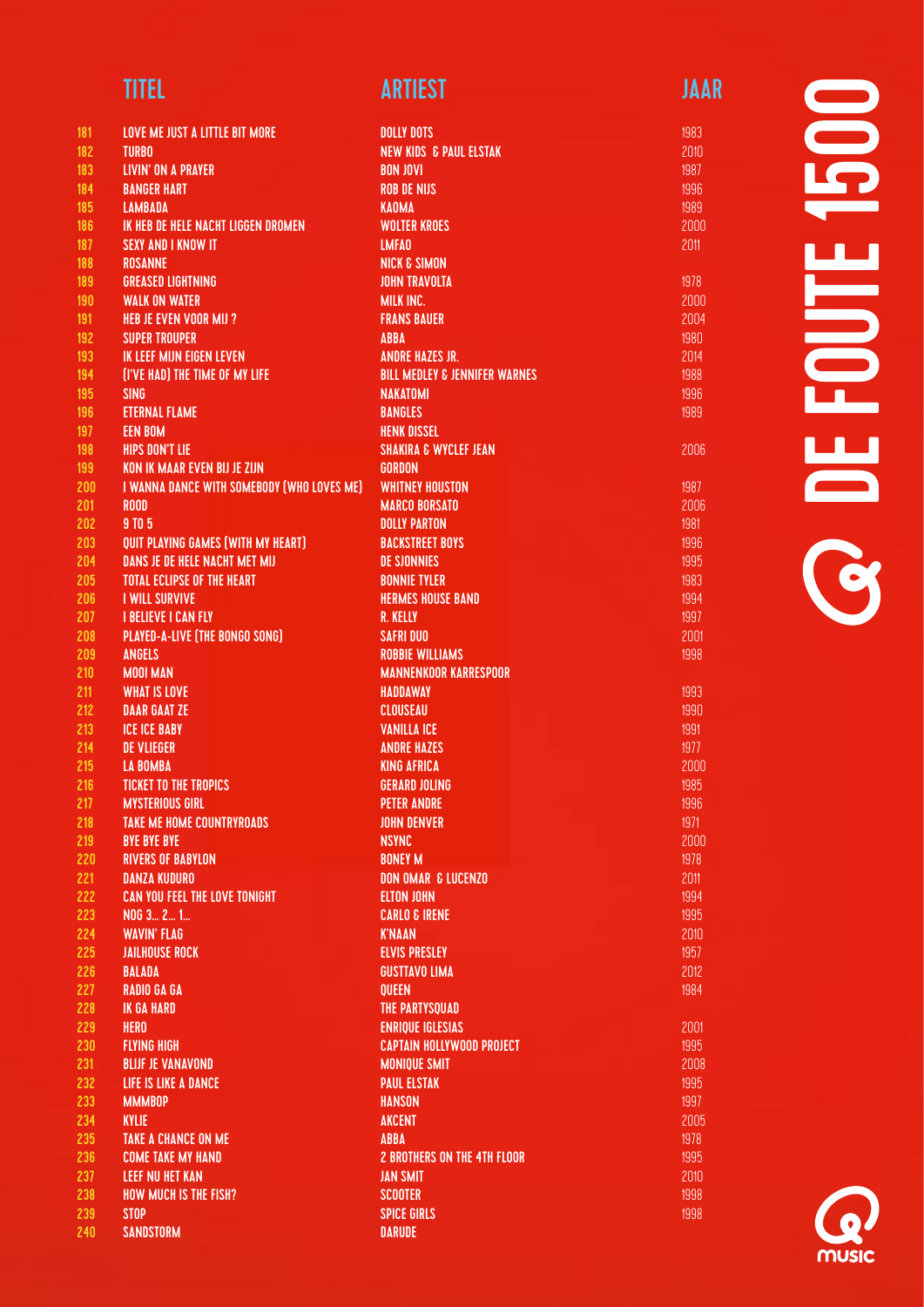| 241        | IK NEEM JE MEE                                   | <b>GERS PARDOEL</b>                          |
|------------|--------------------------------------------------|----------------------------------------------|
| 242        | <b>IT'S MY LIFE</b>                              | <b>BON JOVI</b>                              |
| 243        | THE RIDDLE                                       | <b>GIGI D'AGOSTINO</b>                       |
| 244        | <b>NIET OF NOOIT GEWEEST</b>                     | <b>ACDA &amp; DE MUNNIK</b>                  |
| 245        | <b>ECUADOR</b>                                   | SASH!                                        |
| 246        | 10.000 LUCHTBALLONNEN                            | K3                                           |
| 247        | <b>DURA</b>                                      | <b>DADDY YANKEE</b>                          |
| 248        | <b>SEXY ALS IK DANS</b>                          | <b>NIELSON</b>                               |
| 249        | <b>GOOD TO GO</b>                                | <b>FLAMMAN &amp; ABRAXAS</b>                 |
| 250        | <b>J'AIME LA VIE</b>                             | <b>SANDRA KIM</b>                            |
| 251        | <b>POKER FACE</b>                                | <b>LADY GAGA</b>                             |
| 252        | <b>BEWEGEN IS GEZOND</b>                         | <b>KINDEREN VOOR KINDEREN</b>                |
| 253        | <b>WALKING ON SUNSHINE</b>                       | <b>KATRINA &amp; THE WAVES</b>               |
| 254        | <b>GEEF MIJ JE ANGST</b>                         | <b>GUUS MEEUWIS</b>                          |
| 255        | <b>ATOMIC</b>                                    | <b>PARTY ANIMALS</b>                         |
| 256        | IT'S ALL COMING BACK TO ME NOW                   | <b>CELINE DION</b>                           |
| 257        | <b>FIREBALL</b>                                  | <b>PITBULL</b>                               |
| 258        | <b>IT'S RAINING MEN</b>                          | THE WEATHER GIRLS                            |
| 259        | I CAN'T HELP MYSELF                              | <b>KELLY FAMILY</b>                          |
| 260        | <b>LITTLE GREEN BAG</b>                          | <b>GEORGE BAKER SELECTION</b>                |
| 261        | <b>NEVER NOOIT MEER</b>                          | <b>GORDON &amp; RE-PLAY</b>                  |
| 262        | <b>C'EST LA VIE</b>                              | <b>B*WITCHED</b>                             |
| 263        | GIRLS JUST WANT TO HAVE FUN                      | <b>CYNDI LAUPER</b>                          |
| 264        | GET DOWN (YOU'RE THE ONE FOR ME)                 | <b>BACKSTREET BOYS</b>                       |
| 265        | <b>ZONDER JOU</b>                                | <b>PAUL DE LEEUW</b>                         |
| 266        | <b>HEY SEXY LADY</b>                             | <b>SHAGGY</b>                                |
| 267        | JE HOEFT NIET NAAR HUIS VANNACHT                 | <b>MARCO BORSATO</b>                         |
| 268        | <b>LIKE A VIRGIN</b>                             | <b>MADONNA</b>                               |
| 269        | <b>WHAT MAKES YOU BEAUTIFUL</b>                  | <b>ONE DIRECTION</b>                         |
| 270        | <b>DIRRTY</b>                                    | <b>CHRISTINA AGUILERA</b>                    |
| 271        | <b>MALLE BABBE</b>                               | <b>ROB DE NIJS</b>                           |
| 272        | <b>UMBRELLA</b>                                  | THE BASEBALLS                                |
| 273        | <b>DRILL INSTRUCTOR</b>                          | <b>CAPTAIN JACK</b>                          |
| 274        | LET IT GO                                        | <b>DEMI LOVATO</b>                           |
| 275        | <b>TOXIC</b>                                     | <b>BRITNEY SPEARS</b>                        |
| 276        | KIJK OMHOOG                                      | <b>NICK &amp; SIMON</b>                      |
| 277        | <b>SWEET CHILD O'MINE</b>                        | <b>GUNS N' ROSES</b>                         |
| 278        | <b>WAT ZOU JE DOEN</b>                           | <b>BLOF</b>                                  |
| 279        | <b>TO BRAZIL</b>                                 | <b>VENGABOYS</b>                             |
| 280        | <b>MOPPIE</b>                                    | <b>LANGE FRANS &amp; BAAS B</b>              |
| 281        | <b>I WAS MADE FOR LOVING YOU</b>                 | <b>KISS</b>                                  |
| 282        | IN NIJE DEI (LIVE)                               | <b>DE KAST</b>                               |
| 283        | <b>WHENEVER, WHEREVER</b>                        | <b>SHAKIRA</b>                               |
| 284        | <b>HOU ME VAST</b>                               | <b>VOLUMIA!</b>                              |
| 285        | <b>THREE LITTLE BIRDS</b>                        | <b>BOB MARLEY</b>                            |
| 286        | <b>RAVE ON</b>                                   | <b>PAUL ELSTAK</b>                           |
| 287        | <b>IK BEN JE ZAT</b>                             | <b>ALI B &amp; BRACE</b>                     |
| 288        | <b>DADDY COOL</b>                                | <b>BONEY M</b>                               |
| 289        | <b>HAKUNA MATATA</b>                             | <b>JIMMY CLIFF</b>                           |
| 290        | <b>ECHTE VRIENDEN</b>                            | <b>JAN SMIT &amp; GERARD JOLING</b>          |
| 291        | <b>ALL THAT SHE WANTS</b>                        | <b>ACE OF BASE</b>                           |
| 292        | <b>MONEY, MONEY, MONEY</b>                       | <b>ABBA</b>                                  |
| 293        | <b>FLYING WITHOUT WINGS</b>                      | <b>WESTLIFE</b>                              |
| 294        | <b>PA OLVIDARTE</b>                              | <b>EMMA HEESTERS &amp; ROLF SANCHEZ</b>      |
| 295        | LET IT BE                                        | <b>BEATLES</b>                               |
| 296<br>297 | <b>PRETTY FLY (FOR A WHITE GUY)</b>              | THE OFFSPRING                                |
| 298        | <b>DRANK &amp; DRUGS</b><br><b>STAYIN' ALIVE</b> | LIL' KLEINE & RONNIE FLEX<br><b>BEE GEES</b> |
| 299        | AI SE EU TE PEGO!                                | <b>MICHEL TELO</b>                           |
| 300        | <b>POISON</b>                                    | <b>ALICE COOPER</b>                          |
|            |                                                  |                                              |

## $\blacksquare$ DE FOUTE 1500  $\frac{1}{1}$  $\overline{\phantom{0}}$ **OF**

2011 2000

1986 2009

1998

1979

2002 1999 1977

**MUSIC**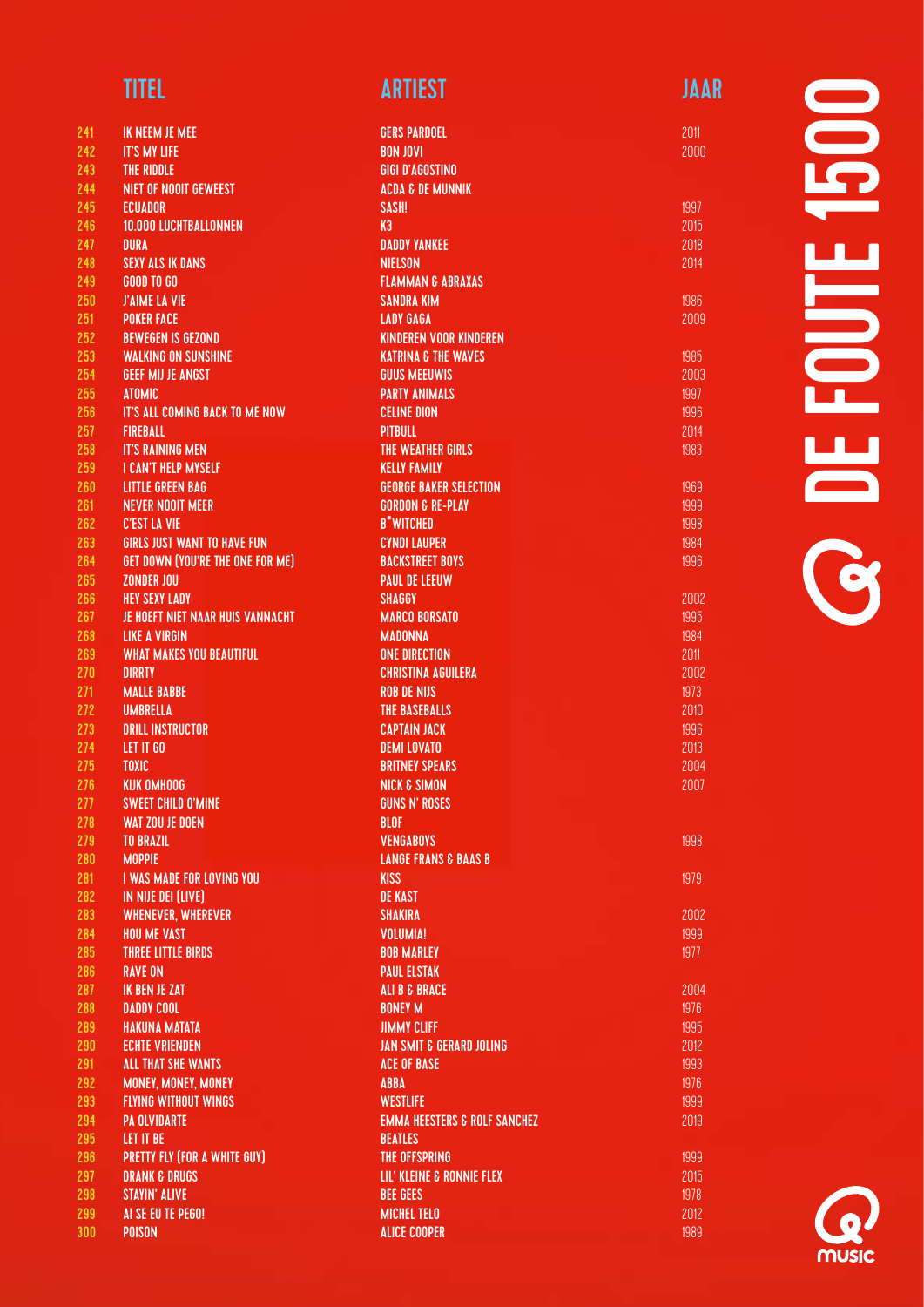| <b>TITEL</b> | <b>ARTIEST</b> | JAAR |
|--------------|----------------|------|
|              |                |      |

| 301        | <b>BABY</b>                                     | <b>JUSTIN BIEBER &amp; LUDACRIS</b>            |
|------------|-------------------------------------------------|------------------------------------------------|
| 302        | <b>HELIKOPTER</b>                               | <b>GEBROEDERS KO</b>                           |
| 303        | SINGLE LADIES (PUT A RING ON IT)                | <b>BEYONCÉ</b>                                 |
| 304        | <b>WE ARE THE CHAMPIONS</b>                     | <b>QUEEN</b>                                   |
| 305        | IK WOU DAT IK JOU WAS                           | <b>VELDHUIS &amp; KEMPER</b>                   |
| 306        | <b>DON'T STOP BELIEVIN'</b>                     | GLEE                                           |
| 307        | <b>DESPACITO</b>                                | <b>LUIS FONSI &amp; DADDY YANKEE</b>           |
| 308        | <b>HET LAATSTE RONDJE</b>                       | <b>ANDRE HAZES</b>                             |
| 309        | <b>FREED FROM DESIRE</b>                        | GALA                                           |
| 310        | <b>CIRCLE OF LIFE</b>                           | <b>ELTON JOHN</b>                              |
| 311        | <b>BAGAGEDRAGER</b>                             | <b>GERS PARDOEL &amp; SEF</b>                  |
| 312        | <b>CLUB TROPICANA</b>                           | <b>WHAM!</b>                                   |
| 313        | <b>BUMPY RIDE</b>                               | <b>MOHOMBI</b>                                 |
| 314        | <b>VIVA HOLLANDIA</b>                           | <b>WOLTER KROES</b>                            |
| 315        | <b>LIVING DOLL</b>                              | <b>CLIFF RICHARD &amp; THE YOUNG ONES</b>      |
| 316        | <b>MEISJE (ZO LELIJK ALS DE NACHT)</b>          | <b>DJ MADMAN</b>                               |
| 317        | <b>BORN THIS WAY</b>                            | <b>LADY GAGA</b>                               |
| 318        | DE BOM                                          | <b>DOE MAAR</b>                                |
| 319        | LET'S GET LOUD                                  | <b>JENNIFER LOPEZ</b>                          |
| 320        | ZING, VECHT, HUIL, BID, LACH, WERK EN BEWONDER  | <b>RAMSES SHAFFY</b>                           |
| 321        | <b>THRILLER</b>                                 | <b>MICHAEL JACKSON</b>                         |
| 322        | <b>VIVA FOREVER</b>                             | <b>SPICE GIRLS</b>                             |
| 323        | <b>STIEKEM GEDANST</b>                          | <b>TOONTJE LAGER</b>                           |
| 324        | <b>LARGER THAN LIFE</b>                         | <b>BACKSTREET BOYS</b>                         |
| 325        | <b>ZELFS JE NAAM IS MOOI</b>                    | <b>HENK WESTBROEK</b>                          |
| 326        | <b>BECAUSE THE NIGHT</b>                        | <b>JAN WAYNE</b>                               |
| 327        | <b>BED OF ROSES</b>                             | <b>BON JOVI</b>                                |
| 328        | HET IS NOG NIET VOORBIJ                         | <b>GERARD JOLING</b>                           |
| 329        | <b>LAY ALL YOUR LOVE ON ME</b>                  | <b>ABBA</b>                                    |
| 330        | <b>RHYTHM IS A DANCER</b>                       | <b>SNAP!</b>                                   |
| 331<br>332 | IK TEL TOT 3                                    | <b>GUUS MEEUWIS</b>                            |
| 333        | <b>DROP IT</b><br><b>MET DE VLAM IN DE PIJP</b> | <b>SCOOP</b><br><b>HENK WIJNGAARD</b>          |
| 334        | <b>UNWRITTEN</b>                                | <b>NATASHA BEDINGFIELD</b>                     |
| 335        | <b>COCO JAMBOO</b>                              | <b>MR. PRESIDENT</b>                           |
| 336        | <b>DE KAPITEIN DEEL II</b>                      | <b>ACDA &amp; DE MUNNIK</b>                    |
| 337        | <b>SUMMERLOVE</b>                               | <b>T-SPOON</b>                                 |
| 338        | ZIJN HET JE OGEN                                | <b>KOOS ALBERTS</b>                            |
| 339        | <b>SCATMAN</b>                                  | <b>SCATMAN JOHN</b>                            |
| 340        | ALS DE NACHT VERDWIJNT                          | <b>JAN SMIT</b>                                |
| 341        | <b>LADY MARMALADE</b>                           | <b>CHRISTINA AGUILERA &amp; MYA &amp; PINK</b> |
| 342        | <b>EYE OF THE TIGER</b>                         | <b>SURVIVOR</b>                                |
| 343        | <b>ANDERHALF</b>                                | ALI B                                          |
| 344        | <b>I GOTTA FEELING</b>                          | <b>BLACK EYED PEAS</b>                         |
| 345        | WIEGELIED                                       | 3J'S                                           |
| 346        | <b>VAMOS A LA PLAYA</b>                         | <b>MIRANDA</b>                                 |
| 347        | <b>WIE KAN MIJ VERTELLEN</b>                    | <b>ANDRE HAZES JR.</b>                         |
| 348        | <b>SURVIVOR</b>                                 | <b>DESTINY'S CHILD</b>                         |
| 349        | <b>DE 3 BIGGETJES</b>                           | K3                                             |
| 350        | <b>KARMA CHAMELEON</b>                          | <b>CULTURE CLUB</b>                            |
| 351        | <b>DOKTER BERNHARD</b>                          | <b>BONNIE ST CLAIRE &amp; RON BRANDSTEDER</b>  |
| 352        | <b>MOVE YOUR ASS!</b>                           | <b>SCOOTER</b>                                 |
| 353        | <b>HEY JUDE</b>                                 | <b>BEATLES</b>                                 |
| 354        | <b>GET SPANISH</b>                              | DE JEUGD VAN TEGENWOORDIG                      |
| 355        | <b>EVERYBODY GET UP</b>                         | <b>FIVE</b>                                    |
| 356        | <b>COME WITH ME</b>                             | <b>SPECIAL D</b>                               |
| 357        | <b>AAN DE KUST (LIVE)</b>                       | <b>BLOF</b>                                    |
| 358        | <b>PARTY ROCK ANTHEM</b>                        | <b>LMFAO</b>                                   |
| 359        | <b>LEKKER OP DE TREKKER</b>                     | <b>MANNENKOOR KARRESPOOR</b>                   |
| 360        | <b>PONY</b>                                     | <b>GINUWINE</b>                                |



2011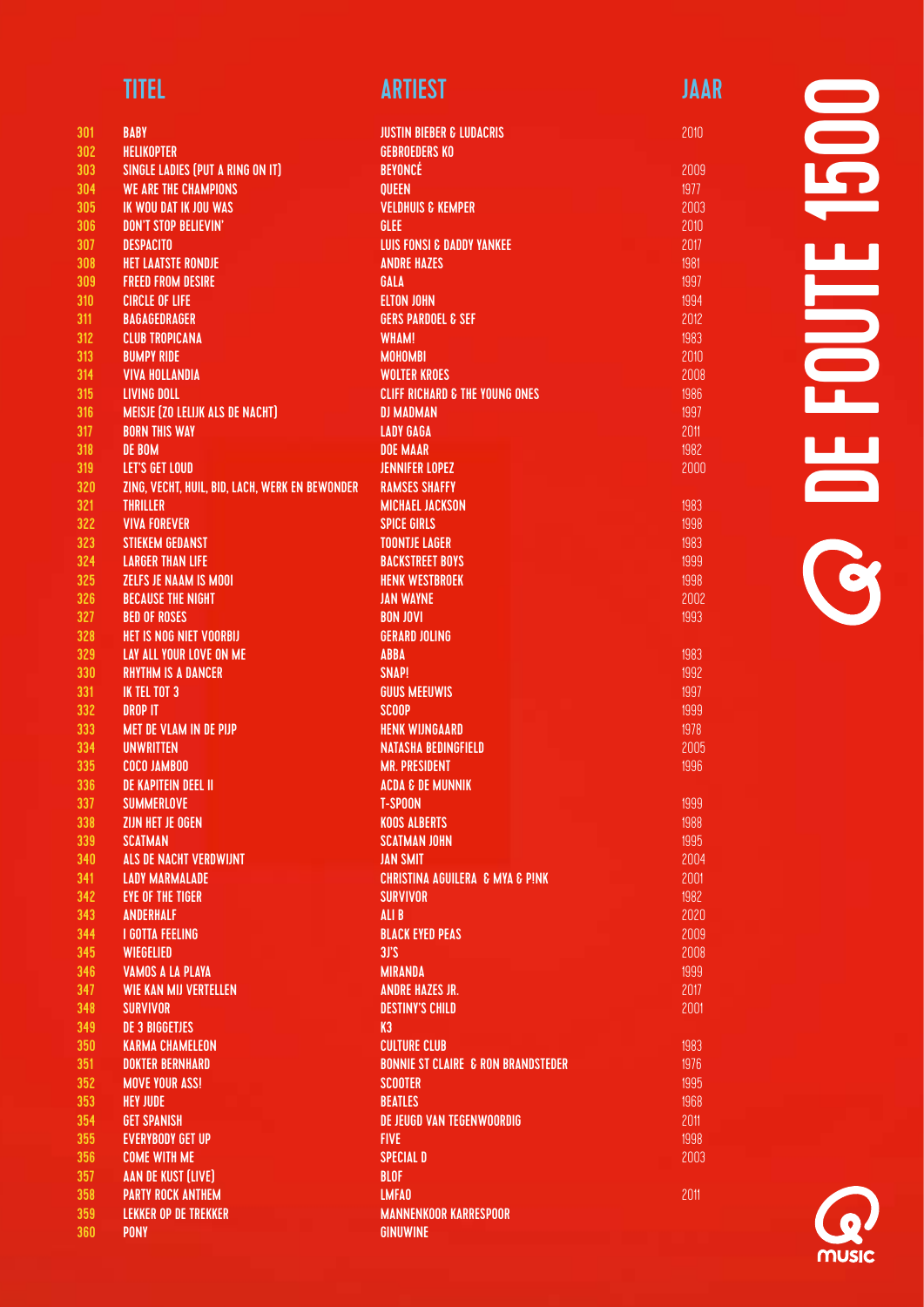| 361        | <b>FUIFJE</b>                                          |
|------------|--------------------------------------------------------|
| 362        | <b>BE MY LOVER</b>                                     |
| 363        | <b>KROKOBIL</b>                                        |
| 364        | <b>HOPELESSLY DEVOTED TO YOU</b>                       |
| 365        | <b>JUFFROUW TOOS</b>                                   |
| 366        | I'M AN ALBATRAOZ                                       |
| 367        | <b>JIJ LIET ME VALLEN</b>                              |
| 368        | <b>LONELY</b>                                          |
| 369        | <b>FROZEN (DISNEY TOOL)</b>                            |
| 370        | <b>ZEG MAAR NIETS MEER</b>                             |
| 371        | <b>CAN'T STOP RAVING</b>                               |
| 372        | DU                                                     |
| 373        | <b>DADDY DJ</b>                                        |
| 374        | <b>CRAZY LITTLE THING CALLED LOVE</b>                  |
| 375        | <b>LIMBURG</b>                                         |
| 376        | <b>ANYPLACE ANYWHERE ANYTIME</b>                       |
| 377        | <b>IK BEL JE ZOMAAR EVEN OP</b>                        |
| 378        | <b>BAD ROMANCE</b>                                     |
| 379        | <b>LIPPEN OP DE MIJNE</b>                              |
| 380        | <b>U CAN'T TOUCH THIS</b>                              |
| 381        | <b>MAN! I FEEL LIKE A WOMAN</b>                        |
| 382        | HALLO ALLEMAAL (DE LUIZENMOEDER)                       |
| 383        | <b>PARADISE CITY</b>                                   |
| 384        | <b>LIVING ON VIDEO</b>                                 |
| 385        | IK WIL NIET DAT JE LIEGT                               |
| 386        | <b>GET BUSY</b>                                        |
| 387        | <b>BELIEVE</b>                                         |
| 388        | <b>POTENTIE</b>                                        |
| 389        | ALLES KAN EEN MENS GELUKKIG MAKEN                      |
| 390        | <b>BLAH BLAH BLAH</b>                                  |
| 391        | <b>LET'S TALK ABOUT SEX</b>                            |
| 392        | <b>ALL SUMMER LONG</b>                                 |
| 393        | <b>WAT ZOU JE DOEN</b>                                 |
| 394        | <b>LIKE A PRAYER</b>                                   |
| 395        | <b>SOLDIER SOLDIER</b>                                 |
| 396        | <b>TRANEN GELACHEN</b>                                 |
| 397        | <b>ONE NIGHT STAND</b>                                 |
| 398        | <b>CON CALMA</b>                                       |
| 399        | <b>HEMEL EN AARDE</b>                                  |
| 400        | <b>ANYONE OF US (STUPID MISTAKE)</b><br><b>SHOTGUN</b> |
| 401        | <b>BOOM BOOM BAILANDO</b>                              |
| 402<br>403 | <b>CARNAVAL DE PARIS</b>                               |
| 404        | <b>NAAR VOREN, NAAR ACHTER</b>                         |
| 405        | <b>YOU'RE THE ONE THAT I WANT</b>                      |
| 406        | <b>WEEKEND</b>                                         |
| 407        | <b>ONE WAY OR ANOTHER (TEENAGE KICKS)</b>              |
| 408        | <b>LAAT ME</b>                                         |
| 409        | <b>FREEFALL</b>                                        |
| 410        | <b>IK HEB ZO WAANZINNIG GEDROOMD</b>                   |
| 411        | <b>SPICE UP YOUR LIFE</b>                              |
| 412        | <b>VOULEZ-VOUS</b>                                     |
| 413        | ALL THE THINGS SHE SAID                                |
| 414        | <b>JIJ BENT ZO</b>                                     |
| 415        | <b>PARADA DE TETTAS</b>                                |
| 416        | <b>SEPTEMBER</b>                                       |
| 417        | <b>CONQUEST OF PARADISE</b>                            |
| 418        | <b>KERNKRAFT 400</b>                                   |
| 419        | <b>HET BUSJE KOMT ZO</b>                               |

COPACABANA (AT THE COPA)

### TITEL ARTIEST ARTIEST ARTIEST ARTIEST ARTIEST ARTIEST ARTIEST ARTIEST ARTIEST ARTIEST ARTIEST ARTIEST ARTIEST

|                 | <b>DOEMAARDAVE</b>                            |      |
|-----------------|-----------------------------------------------|------|
|                 | <b>LA BOUCHE</b>                              | 1995 |
|                 | <b>YELLOW CLAW</b>                            |      |
|                 | <b>OLIVIA NEWTON-JOHN</b>                     | 1978 |
|                 | <b>ONE TWO TRIO</b>                           | 1995 |
|                 | <b>ARONCHUPA</b>                              | 2014 |
|                 | <b>TINO MARTIN</b>                            | 2014 |
| <b>AKON</b>     |                                               | 2005 |
|                 | <b>DA TWEEKAZ</b>                             | 2014 |
|                 | <b>ANDRE HAZES</b>                            |      |
| <b>DUNE</b>     |                                               |      |
|                 |                                               | 1995 |
|                 | <b>PETER MAFFAY</b>                           | 1970 |
|                 | <b>DADDY DJ</b>                               | 2001 |
| <b>QUEEN</b>    |                                               | 1979 |
|                 | <b>ROWWEN HEZE</b>                            | 1996 |
|                 | <b>NENA &amp; KIM WILDE</b>                   |      |
| <b>GORDON</b>   |                                               | 1993 |
|                 | <b>LADY GAGA</b>                              | 2009 |
|                 | <b>NICK &amp; SIMON</b>                       |      |
|                 | <b>MC HAMMER</b>                              | 1990 |
|                 | <b>SHANIA TWAIN</b>                           | 1999 |
|                 | <b>GEBROEDERS ROSSIG</b>                      | 2018 |
|                 | <b>GUNS N' ROSES</b>                          |      |
| <b>PAKITO</b>   |                                               |      |
|                 | <b>PAUL DE LEEUW</b>                          | 1994 |
|                 | <b>SEAN PAUL</b>                              | 2003 |
| <b>CHER</b>     |                                               | 1998 |
|                 | <b>STEFAN &amp; SEAN FEAT. BRAM KRIKKE</b>    |      |
|                 | <b>RENE FROGER &amp; HET GOEDE DOEL</b>       |      |
|                 |                                               | 1989 |
|                 | <b>ARMIN VAN BUUREN</b>                       | 2019 |
|                 | <b>SALT N PEPA</b>                            | 1991 |
|                 | <b>KID ROCK</b>                               | 2008 |
|                 | <b>MARCO BORSATO &amp; ALI B</b>              |      |
|                 | <b>MADONNA</b>                                | 1989 |
|                 | <b>CAPTAIN JACK</b>                           | 1996 |
|                 | <b>GUUS MEEUWIS</b>                           |      |
| <b>B-BRAVE</b>  |                                               | 2016 |
|                 | <b>DADDY YANKEE &amp; SNOW</b>                | 2019 |
|                 | <b>EDSILIA ROMBLEY</b>                        | 1998 |
|                 | <b>GARETH GATES</b>                           | 2003 |
|                 | <b>YELLOW CLAW &amp; ROCHELLE</b>             | 2013 |
|                 | <b>JAN SMIT</b>                               | 2005 |
| <b>DARIO G</b>  |                                               | 1998 |
|                 | <b>ALPENZUSJES</b>                            |      |
|                 | <b>JOHN TRAVOLTA &amp; OLIVIA NEWTON-JOHN</b> | 1978 |
|                 | <b>FEESTDJRUUD &amp; KRAANTJE PAPPIE</b>      |      |
|                 | <b>ONE DIRECTION</b>                          | 2013 |
|                 | <b>RAMSES SHAFFY</b>                          | 1978 |
|                 | <b>JECKYLL &amp; HYDE</b>                     | 2007 |
|                 | <b>KINDEREN VOOR KINDEREN</b>                 |      |
|                 | <b>SPICE GIRLS</b>                            | 1997 |
| <b>ABBA</b>     |                                               | 1979 |
| <b>T.A.T.U.</b> |                                               | 2002 |
|                 | <b>JEROEN VAN DER BOOM</b>                    | 2007 |
|                 |                                               |      |
|                 | <b>VENGABOYS</b>                              | 1997 |
|                 | <b>EARTH, WIND AND FIRE</b>                   | 1979 |
|                 | <b>VANGELIS</b>                               | 1995 |
|                 | <b>ZOMBIE NATION</b>                          | 2000 |
|                 | <b>HOLLENBOER</b>                             |      |
|                 | <b>BARRY MANILOW</b>                          | 1978 |

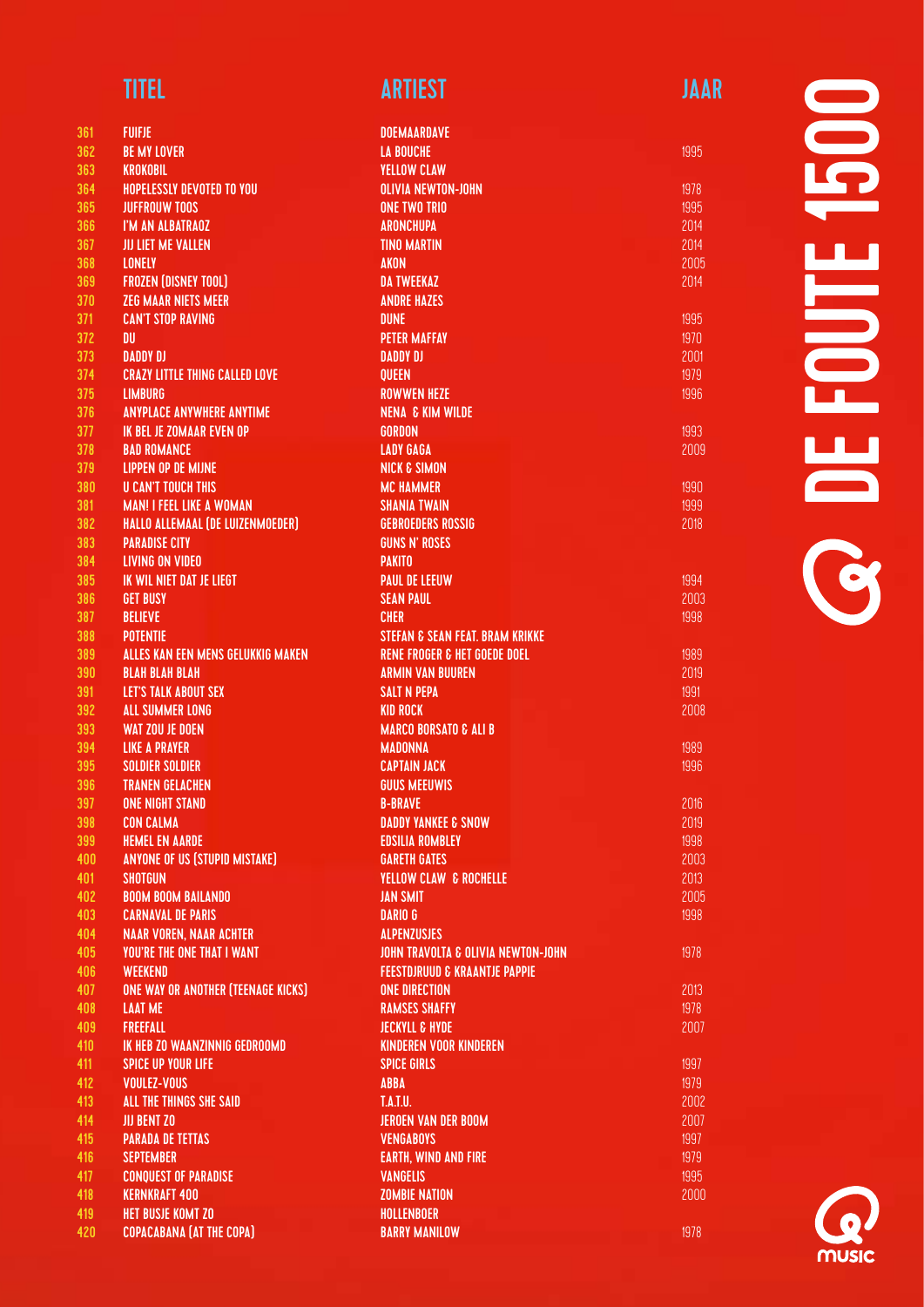| 421        | <b>TOGETHER IN WONDERLAND</b>               |
|------------|---------------------------------------------|
| 422        | I'M STILL STANDING                          |
| 423        | <b>ANTON AUS TIROL</b>                      |
| 424        | <b>DON'T CHA</b>                            |
| 425        | <b>KEEP ON MOVIN'</b>                       |
| 426        | <b>SHE'S LIKE THE WIND</b>                  |
| 427        | DON'T STOP (WIGGLE WIGGLE)                  |
| 428        | <b>LIEF KLEIN KONIJNTJE</b>                 |
| 429        | <b>COULD YOU BE LOVED</b>                   |
| 430        | <b>WHOLE AGAIN</b>                          |
| 431        | <b>TRAAG</b>                                |
| 432        | I'M TOO SEXY                                |
| 433        | <b>LAURA</b>                                |
| 434        | <b>ARE YOU READY TO FLY</b>                 |
| 435        | <b>DE WOONBOOT</b>                          |
| 436        | <b>EUPHORIA</b>                             |
| 437        | <b>MAN IN THE MIRROR</b>                    |
| 438        | <b>IT'S RAINING MEN</b>                     |
| 439        | <b>HET DORP</b>                             |
| 440        | <b>WE NO SPEAK AMERICANO</b>                |
| 441        | <b>BEAUTY AND THE BEAST</b>                 |
| 442        | <b>BOYS (SUMMERTIME LOVE)</b>               |
| 443        | IF I LET YOU GO                             |
| 444        | <b>UIT M'N BOL</b><br><b>LA ISLA BONITA</b> |
| 445<br>446 | <b>KRANTENWIJK</b>                          |
| 447        | <b>WHEN THE LADY SMILES</b>                 |
| 448        | <b>S CLUB PARTY</b>                         |
| 449        | <b>MY NAME IS</b>                           |
| 450        | <b>SMOORVERLIEFD</b>                        |
| 451        | <b>BAILANDO</b>                             |
| 452        | <b>LIEFS UIT LONDEN</b>                     |
| 453        | <b>WHEN THE RAIN BEGINS TO FALL</b>         |
| 454        | <b>SALSA TEOUILA</b>                        |
| 455        | <b>SCHOUDER AAN SCHOUDER</b>                |
| 456        | A KIND OF MAGIC                             |
| 457        | DÉSENCHANTÉE                                |
| 458        | JE LOOG TEGEN MIJ                           |
| 459        | <b>TIJDMACHINE</b>                          |
| 460        | <b>BETTER OFF ALONE</b>                     |
| 461        | <b>BAMBOLEO</b>                             |
| 462        | MAG IK DAN BIJ JOU (LIVE IN DE ARENA)       |
| 463        | <b>FAIRYTALES</b>                           |
| 464        | ZING VOOR ME                                |
| 465        | <b>ISLANDS IN THE STREAM</b>                |
| 466        | <b>YEAH</b>                                 |
| 467        | <b>MOI LOLITA</b>                           |
| 468        | <b>YOU GIVE LOVE A BAD NAME</b>             |
| 469        | <b>PAPARAZZI</b>                            |
| 470        | <b>IK HOU D'R ZO VAN</b>                    |
| 471        | <b>CARELESS WHISPER</b>                     |
| 472        | <b>LOLLIPOP</b>                             |
| 473        | ALS STERREN AAN DE HEMEL STAAN              |
| 474        | <b>DOES YOUR MOTHER KNOW</b>                |
| 475        | <b>HOUDOE</b>                               |
| 476        | YOU'LL BE IN MY HEART                       |
| 477        | <b>BILLIE JEAN</b>                          |
| 478        | <b>MAX DON'T HAVE SEX WITH YOUR EX</b>      |
| 479        | <b>I SAVE THE DAY</b>                       |

SHALALA LALA

### TITEL ARTIEST ARTIEST ARTIEST ARTIEST ARTIEST ARTIEST ARTIEST ARTIEST ARTIEST ARTIEST ARTIEST ARTIEST ARTIEST

| <b>CHARLY LOWNOISE &amp; MENTAL THEO</b>                |  |
|---------------------------------------------------------|--|
| <b>ELTON JOHN</b>                                       |  |
| <b>ANTON &amp; DJ OTZI</b>                              |  |
| <b>THE PUSSYCAT DOLLS</b>                               |  |
| <b>FIVE</b>                                             |  |
| <b>PATRICK SWAYZE</b>                                   |  |
| <b>OUTHERE BROTHERS</b>                                 |  |
| <b>HENKIE</b>                                           |  |
| <b>BOB MARLEY</b>                                       |  |
| <b>ATOMIC KITTEN</b>                                    |  |
| <b>BIZZEY &amp; KRAANTJE PAPPIE</b>                     |  |
| <b>RIGHT SAID FRED</b>                                  |  |
| <b>JAN SMIT</b>                                         |  |
| <b>DUNE</b>                                             |  |
| <b>STEF EKKEL</b>                                       |  |
| <b>LOREEN</b>                                           |  |
| <b>MICHAEL JACKSON</b>                                  |  |
| <b>GERI HALLIWELL</b>                                   |  |
| <b>WIM SONNEVELD</b>                                    |  |
| <b>YOLANDA BE COOL &amp; DCUP</b>                       |  |
| <b>CELINE DION &amp; PEABO BRYSON</b>                   |  |
| <b>SABRINA</b>                                          |  |
| <b>WESTLIFE</b>                                         |  |
| <b>ANDRE HAZES</b>                                      |  |
| <b>MADONNA</b>                                          |  |
| LIL' KLEINE & BOEF                                      |  |
| <b>GOLDEN EARRING</b>                                   |  |
| S CLUB <sub>7</sub>                                     |  |
| <b>EMINEM</b>                                           |  |
| <b>DOE MAAR</b>                                         |  |
| <b>ENRIQUE IGLESIAS &amp; SEAN PAUL</b>                 |  |
| <b>BLOF</b><br><b>JERMAINE JACKSON &amp; PIA ZADORA</b> |  |
| <b>ANDERS NILSEN</b>                                    |  |
| <b>MARCO BORSATO &amp; GUUS MEEUWIS</b>                 |  |
| <b>QUEEN</b>                                            |  |
| <b>KATE RYAN</b>                                        |  |
| <b>DRUKWERK</b>                                         |  |
| DIO & SEF                                               |  |
| <b>ALICE DEEJAY</b>                                     |  |
| <b>GIPSY KINGS</b>                                      |  |
| <b>JEROEN VAN DER BOOM</b>                              |  |
| <b>2 BROTHERS ON THE 4TH FLOOR</b>                      |  |
| <b>LANGE FRANS &amp; THE LAU</b>                        |  |
| <b>KENNY ROGERS &amp; DOLLY PARTON</b>                  |  |
| <b>USHER</b>                                            |  |
| <b>ALIZEE</b>                                           |  |
| <b>BON JOVI</b>                                         |  |
| <b>LADY GAGA</b>                                        |  |
| <b>GERARD JOLING</b>                                    |  |
| <b>GEORGE MICHAEL</b>                                   |  |
| <b>MIKA</b>                                             |  |
| <b>FRANS BAUER</b>                                      |  |
| <b>ABBA</b>                                             |  |
| <b>DE VLIEGENDE PANTERS</b>                             |  |
| <b>PHIL COLLINS</b>                                     |  |
| <b>MICHAEL JACKSON</b>                                  |  |
| <b>E-ROTIC</b>                                          |  |
| <b>ROBERTO JACKETTI &amp; THE SCOOTERS</b>              |  |
| <b>VENGABOYS</b>                                        |  |
|                                                         |  |

# 1500 DE FOUTE 1500 **SO DE FOUTE**

1995 1983

2012 1986 2001

1981 2014

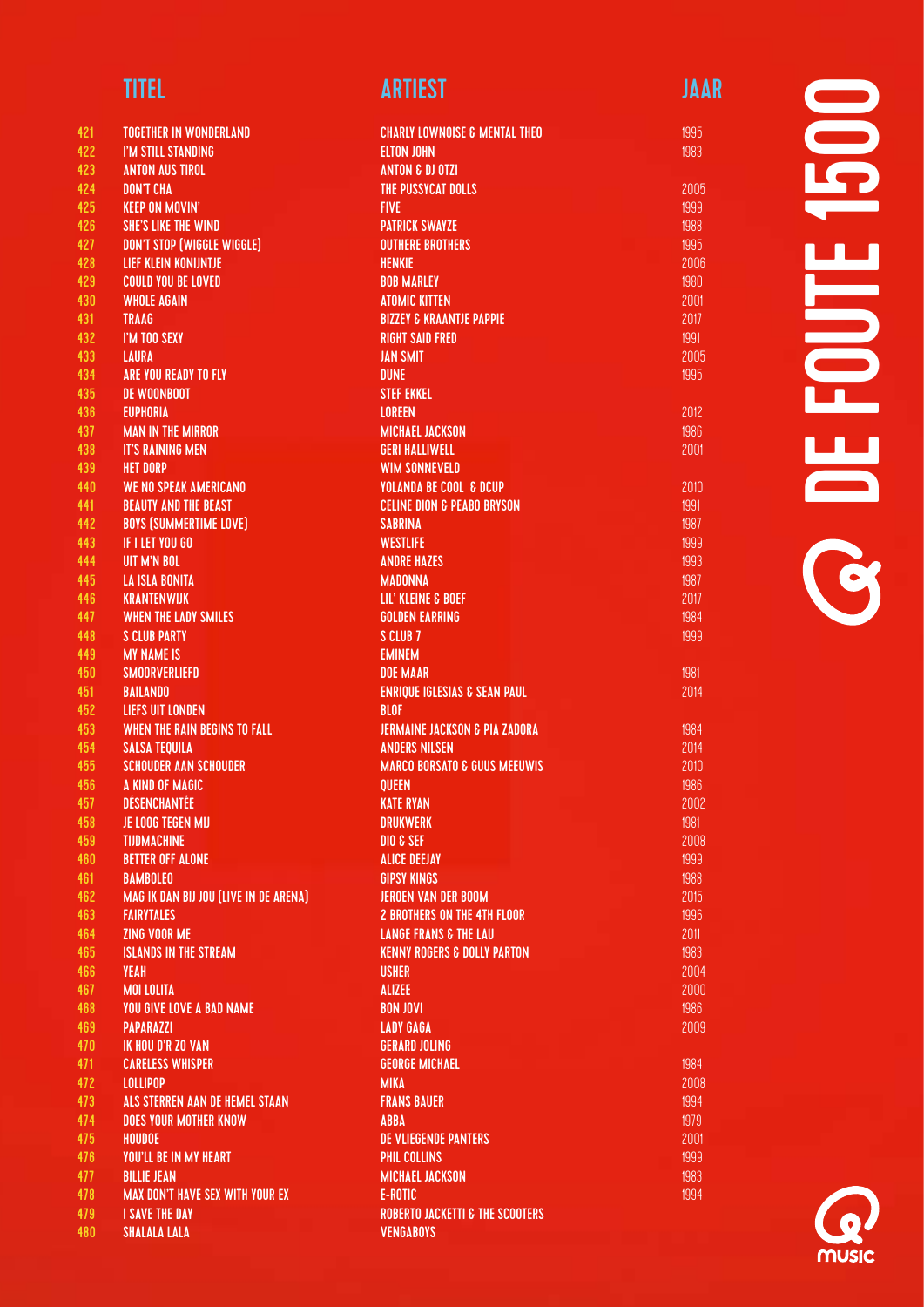| 481     | I'M SO EXCITED                                 |
|---------|------------------------------------------------|
| 482     | <b>15 MILJOEN MENSEN</b>                       |
| 483     | <b>I WILL SURVIVE</b>                          |
| 484     | <b>NO MATTER WHAT</b>                          |
| 485     | <b>VRIJGEZEL</b>                               |
|         | <b>ALL MY LIFE</b>                             |
| 486 - 1 | <b>KOM VAN DAT DAK AF</b>                      |
| 487     |                                                |
| 488     | <b>TWILIGHT ZONE</b>                           |
| 489     | <b>IK HAAL ALLES UIT HET LEVEN</b>             |
| 490     | <b>SUSPICIOUS MINDS</b>                        |
| 491     | <b>FUCK YOU</b>                                |
| 492     | <b>HAND IN HAND</b>                            |
| 493     | <b>VRIENDEN VOOR HET LEVEN</b>                 |
| 494     | <b>BECAUSE I GOT HIGH</b>                      |
| 495     | <b>HET TIETENLIED</b>                          |
| 496     | <b>NIKITA</b>                                  |
| 497     | <b>BEST SONG EVER</b>                          |
| 498     | <b>BESTEL MAR</b>                              |
| 499     | <b>FREESTYLER</b>                              |
| 500     | <b>DING-A-DONG</b>                             |
| 501     | <b>IF YA GETTIN' DOWN</b>                      |
| $502 -$ | <b>LIEFDE IN DE LUCHT</b>                      |
| 503     | <b>YOU'LL NEVER WALK ALONE</b>                 |
| 504     | THE TIDE IS HIGH (GET THE FEELING)             |
| 505     | <b>BELLE HELENE</b>                            |
| 506     | <b>FREAK ME</b>                                |
| 507     | <b>KUMA HE</b>                                 |
| 508     | <b>KINGSTON TOWN</b>                           |
| 509     | <b>I'LL NEVER BREAK YOUR HEART</b>             |
| 510     | <b>HET LAND VAN MAAS EN WAAL</b>               |
| 511     | <b>SWEAT (A LA LA LA LA LONG)</b>              |
| 512     | I'M GONNA BE (500 MILES)                       |
| 513     | <b>LET ME ENTERTAIN YOU</b>                    |
| 514     | <b>SUZANNE</b>                                 |
| 515     | <b>BAILAMOS</b>                                |
| 516     | <b>GOTTA CATCH 'EM ALL (POKEMON THEME)</b>     |
| 517     | <b>SWEET DREAMS (ARE MADE OF THIS)</b>         |
| 518     | <b>WER BISTO</b>                               |
| 519     | <b>I WANT TO KNOW WHAT LOVE IS</b>             |
| 520     | <b>ZOMER</b>                                   |
| 521     | <b>SMOOTH CRIMINAL</b>                         |
| 522     | WHEN YOU'RE LOOKING LIKE THAT                  |
| 523     | <b>HET WERD ZOMER</b>                          |
| 524     | <b>CRYING AT THE DISCOTHEQUE</b>               |
| 525     | THE BEST                                       |
| 526     | <b>ELLA ELLE L'A</b>                           |
| 527     | 'T IS WEER VOORBIJ DIE MOOIE ZOMER             |
| 528     | <b>WHO LET THE DOGS OUT</b>                    |
| 529     | <b>RIVER DEEP MOUNTAIN HIGH</b>                |
| 530     | <b>MILKSHAKE</b>                               |
| 531     | <b>CHIQUITITA</b>                              |
| 532     | <b>LEMON TREE</b>                              |
| 533     | <b>WALK OF LIFE</b>                            |
| 534     | <b>LOTERIJ</b>                                 |
| 535     | <b>YOU'RE THE FIRST THE LAST MY EVERYTHING</b> |
| 536     | WHEN YOU SAY NOTHING AT ALL                    |
| 537     | <b>SUMMER NIGHTS</b>                           |
| 538     | I WANT YOU TO WANT ME                          |
| 539     | <b>MANDY</b>                                   |

ALEJANDRO

### TITEL ARTIEST ARTIEST ARTIEST ARTIEST ARTIEST ARTIEST ARTIEST ARTIEST ARTIEST ARTIEST ARTIEST ARTIEST ARTIEST

| <b>POINTER SISTERS</b>                        |  |
|-----------------------------------------------|--|
| <b>FLUITSMA &amp; VAN TIJN</b>                |  |
| <b>GLORIA GAYNOR</b>                          |  |
| <b>BOYZONE</b>                                |  |
| <b>BENNY NEYMAN</b>                           |  |
| <b>K-CI &amp; JOJO</b>                        |  |
| <b>PETER KOELEWIJN</b>                        |  |
| <b>2 UNLIMITED</b>                            |  |
|                                               |  |
| <b>ANDRE HAZES JR.</b>                        |  |
| <b>ELVIS PRESLEY</b>                          |  |
| <b>LILY ALLEN</b>                             |  |
| <b>DUNE</b>                                   |  |
| <b>JAN SMIT</b>                               |  |
| <b>AFROMAN</b>                                |  |
| <b>KINDEREN VOOR KINDEREN</b>                 |  |
| <b>ELTON JOHN</b>                             |  |
| <b>ONE DIRECTION</b>                          |  |
| <b>ROWWEN HEZE</b>                            |  |
| <b>BOMFUNK MC'S</b>                           |  |
| <b>TEACH IN</b>                               |  |
| <b>FIVE</b>                                   |  |
| <b>KRAANTJE PAPPIE &amp; JOSHUA NOLET</b>     |  |
| <b>GERRY AND THE PACEMAKERS</b>               |  |
|                                               |  |
| <b>ATOMIC KITTEN</b>                          |  |
| <b>DOE MAAR</b>                               |  |
| <b>ANOTHER LEVEL</b>                          |  |
| K3                                            |  |
| <b>UB40</b>                                   |  |
| <b>BACKSTREET BOYS</b>                        |  |
| <b>BOUDEWIJN DE GROOT</b>                     |  |
| <b>INNER CIRCLE</b>                           |  |
| <b>PROCLAIMERS</b>                            |  |
| <b>ROBBIE WILLIAMS</b>                        |  |
| <b>VOF DE KUNST</b>                           |  |
| <b>ENRIQUE IGLESIAS</b>                       |  |
| <b>JASON PAIGE</b>                            |  |
| <b>EURYTHMICS</b>                             |  |
| <b>TWARRES</b>                                |  |
|                                               |  |
| <b>FOREIGNER</b>                              |  |
| <b>ANDRE HAZES</b>                            |  |
| <b>MICHAEL JACKSON</b>                        |  |
| <b>WESTLIFE</b>                               |  |
| <b>ROB DE NIJS</b>                            |  |
| <b>ALCAZAR</b>                                |  |
| <b>TINA TURNER</b>                            |  |
| <b>KATE RYAN</b>                              |  |
| <b>GERARD COX</b>                             |  |
| <b>BAHA MEN</b>                               |  |
| <b>IKE AND TINA TURNER</b>                    |  |
| <b>KELIS</b>                                  |  |
| <b>ABBA</b>                                   |  |
| <b>FOOLS GARDEN</b>                           |  |
| <b>DIRE STRAITS</b>                           |  |
|                                               |  |
| LIL' KLEINE & RONNIE FLEX                     |  |
| <b>BARRY WHITE</b>                            |  |
| <b>RONAN KEATING</b>                          |  |
| <b>JOHN TRAVOLTA &amp; OLIVIA NEWTON-JOHN</b> |  |
| <b>SOLID HARMONIE</b>                         |  |
| <b>BARRY MANILOW</b>                          |  |
| <b>LADY GAGA</b>                              |  |
|                                               |  |

# $\blacksquare$ DE FOUTE 1500 **FOUTE** R<br>R<br>R

2001

2004 1979

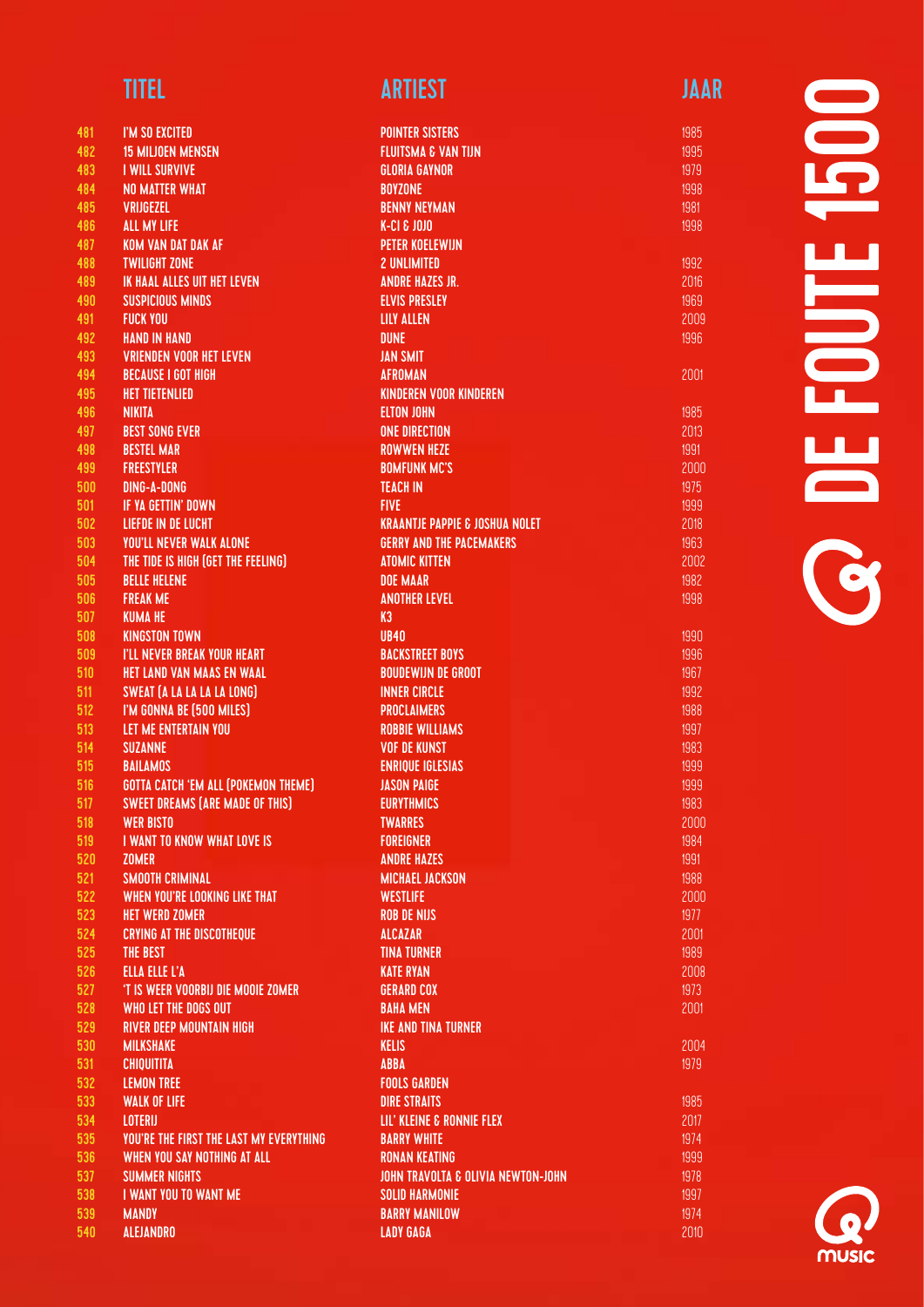| 541   | <b>IF I COULD TURN BACK TIME</b>               | <b>CHER</b>                            |
|-------|------------------------------------------------|----------------------------------------|
| 542   | <b>BINNEN</b>                                  | <b>MARCO BORSATO</b>                   |
| 543   | <b>YOU'RE THE GREATEST LOVER</b>               | <b>LUV</b>                             |
| 544   | <b>MR. VAIN</b>                                | <b>CULTURE BEAT</b>                    |
| 545   | <b>HOW DEEP IS YOUR LOVE</b>                   | <b>TAKE THAT</b>                       |
| 546   | <b>IN THE NAVY</b>                             | <b>VILLAGE PEOPLE</b>                  |
| 547   | <b>GENIE IN A BOTTLE</b>                       | <b>CHRISTINA AGUILERA</b>              |
| 548   | <b>IN THE GHETTO</b>                           | <b>ELVIS PRESLEY</b>                   |
| 549   | <b>PUT YOUR HANDS UP 4 DETROIT</b>             | <b>FEDDE LE GRAND</b>                  |
| 550   | I'D DO ANYTHING FOR LOVE (BUT I WON'T DO THAT) | <b>MEAT LOAF</b>                       |
| 551   | <b>STARSHIPS</b>                               | <b>NICKI MINAJ</b>                     |
| 552   | <b>DE VOGELTJESDANS</b>                        | <b>ELECTRONICA'S</b>                   |
| 553   | <b>STEP BY STEP</b>                            | <b>NEW KIDS ON THE BLOCK</b>           |
| 554   | <b>WALK LIKE AN EGYPTIAN</b>                   | <b>BANGLES</b>                         |
| 555   | <b>I LIKE TO MOVE IT</b>                       | <b>REEL 2 REAL</b>                     |
| 556   | <b>MI ROWSU (TUINTJE IN MIJN HART)</b>         | <b>DAMARU &amp; JAN SMIT</b>           |
| 557   | <b>GIMME ALL YOUR LOVIN'</b>                   | ZZ TOP                                 |
| 558   | <b>LOVE ME FOR A REASON</b>                    | <b>BOYZONE</b>                         |
| 559   | <b>MON AMOUR</b>                               | <b>BZN</b>                             |
| 560   | <b>TSUNAMI</b>                                 | <b>DVBBS &amp; BORGEOUS</b>            |
| 561   | <b>HET KUIKENTJE PIEP</b>                      | <b>PULCINO PIO</b>                     |
| 562   | <b>TIMBER</b>                                  | <b>PITBULL &amp; KESHA</b>             |
| 563   | <b>ONE MOMENT IN TIME</b>                      | <b>WHITNEY HOUSTON</b>                 |
| 564   | <b>THE LAUNCH</b>                              | <b>DJ JEAN</b>                         |
| 565   | <b>ALWAYS</b>                                  | <b>BON JOVI</b>                        |
| 566   | <b>ROETEWISSER</b>                             | <b>FABRIZIO</b>                        |
| 567   | <b>UP AND DOWN</b>                             | <b>VENGABOYS</b>                       |
| 568   | <b>JUNGLE</b>                                  | <b>BROEDERLIEFDE</b>                   |
| 569   | THE RHYTHM OF THE NIGHT                        | <b>CORONA</b>                          |
| 570   | <b>1 NACHT ALLEEN</b>                          | <b>DOE MAAR</b>                        |
| 571   | <b>SOMETIMES</b>                               | <b>BRITNEY SPEARS</b>                  |
| 572   | <b>DE CLOWN</b>                                | <b>BEN CRAMER</b>                      |
| 573   | <b>LOVE SHACK</b>                              | $B-52$ 'S                              |
| 574   | <b>PROOSTEN</b>                                | <b>GUUS MEEUWIS</b>                    |
| 575   | <b>RELIGHT MY FIRE</b>                         | <b>DAN HARTMAN</b>                     |
| 576   | <b>IK VIND JE LEKKER</b>                       | <b>DE KRAAIEN</b>                      |
| 577   | <b>HAUS AM SEE</b>                             | <b>PETER FOX</b>                       |
|       |                                                |                                        |
| 578   | <b>ANIMALS</b>                                 | <b>MARTIN GARRIX</b>                   |
| 579   | <b>IK BEN EEN KERSTBAL</b>                     | <b>BERT &amp; ERNIE</b>                |
| 580   | <b>TEARING UP MY HEART</b>                     | <b>NSYNC</b>                           |
| 581   | <b>JUMP FOR JOY</b>                            | <b>2 UNLIMITED</b>                     |
| 582   | <b>PUSH IT</b>                                 | <b>SALT N PEPA</b>                     |
| 583   | <b>OH OH CHERSO</b>                            | <b>OH OH CHERSO</b>                    |
| 584   | SHOW ME THE MEANING OF BEING LONELY            | <b>BACKSTREET BOYS</b>                 |
| 585   | <b>BROODJE BAKPAO</b>                          | THE OPPOSITES & SEF & GERS PARDOEL     |
| 586   | <b>EVERYBODY NEEDS SOMEBODY TO LOVE</b>        | <b>BLUES BROTHERS</b>                  |
| 587   | <b>CANDY SHOP</b>                              | 50 CENT                                |
| 588   | <b>ALL BY MYSELF</b>                           | <b>CELINE DION</b>                     |
| 589   | <b>BEAUTY &amp; DE BRAINS</b>                  | <b>NIELSON</b>                         |
| 590   | <b>BLIJF BIJ MIJ</b>                           | <b>ANDRE HAZES &amp; GERARD JOLING</b> |
| 591   | <b>DIRTY DIANA</b>                             | <b>MICHAEL JACKSON</b>                 |
| 592   | <b>GOT THE FEELIN'</b>                         | <b>FIVE</b>                            |
| 593   | <b>HELLO</b>                                   | <b>LIONEL RICHIE</b>                   |
| 594   | DO YOU KNOW (THE PING PONG SONG)               | <b>ENRIQUE IGLESIAS</b>                |
| 595   | <b>FAITH</b>                                   | <b>GEORGE MICHAEL</b>                  |
| 596   | <b>GRACE KELLY</b>                             | <b>MIKA</b>                            |
| 597   | <b>MAMA</b>                                    | <b>SPICE GIRLS</b>                     |
| 598   | <b>DON'T GO BREAKING MY HEART</b>              | <b>ELTON JOHN &amp; KIKI DEE</b>       |
| 599   | <b>JODELJUMP</b>                               | <b>ZWARE JONGENS</b>                   |
| 600 - | <b>HEY YA!</b>                                 | <b>OUTKAST</b>                         |

1989 2007 1980

2003

# **SOP** DE FOUTE 1500 **SO DE FOUTE**

music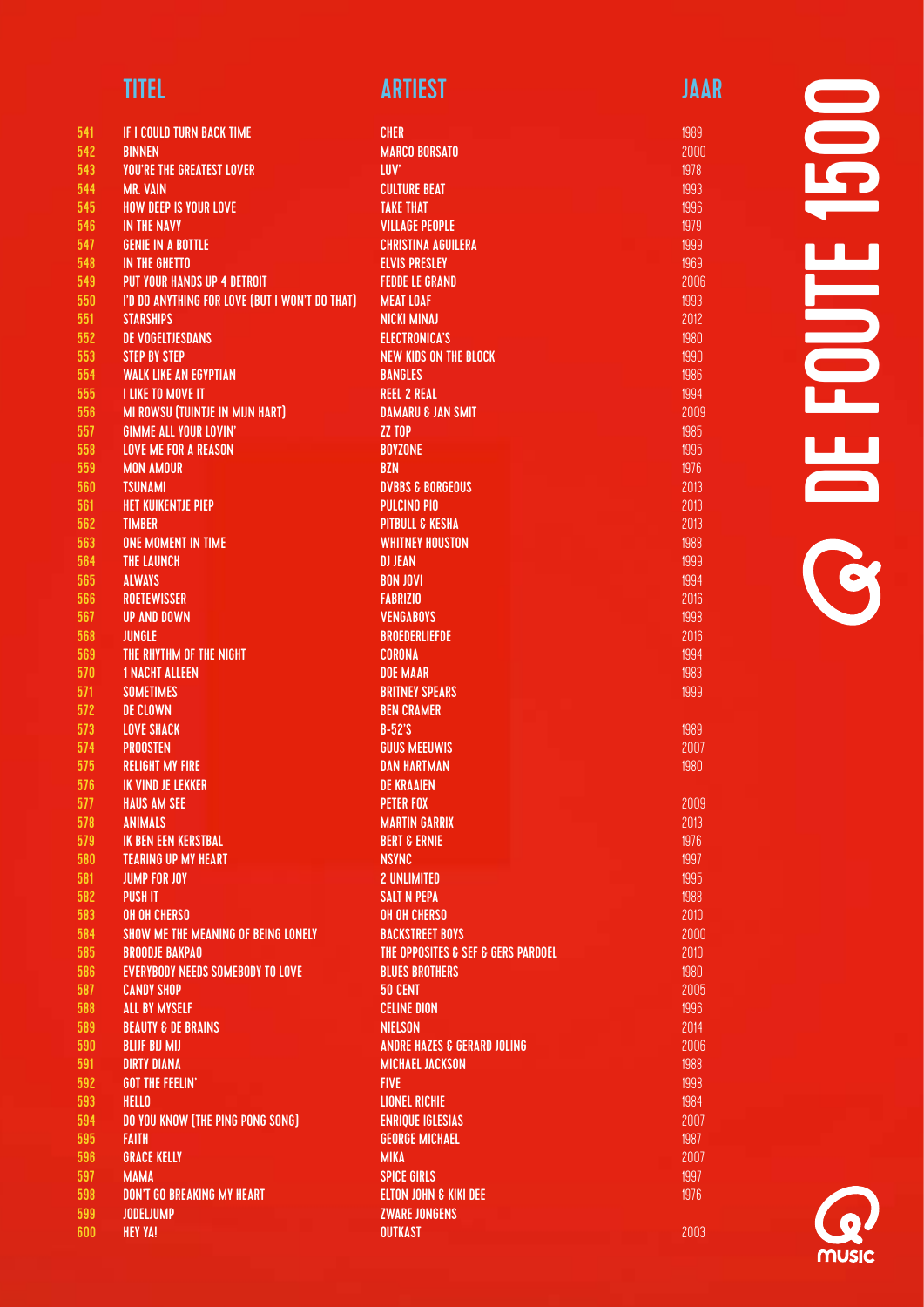| <b>TITEL</b> | <b>ARTIEST</b> | JAAR |
|--------------|----------------|------|
|              |                |      |

| 601        | <b>ANNE</b>                                                  | <b>CLOUSEAU</b>                            |
|------------|--------------------------------------------------------------|--------------------------------------------|
| 602        | <b>KING OF MY CASTLE</b>                                     | <b><i>WAMDUE PROJECT</i></b>               |
| 603        | <b>LOVE IS A BATTLEFIELD</b>                                 | <b>PAT BENATAR</b>                         |
| 604        | <b>JUST SAY HELLO</b>                                        | <b>RENE FROGER</b>                         |
| 605        | <b>MA BAKER</b>                                              | <b>BONEY M</b>                             |
| 606        | <b>BIG BIG WORLD</b>                                         | <b>EMILIA</b>                              |
| 607        | <b>RING OF FIRE</b>                                          | <b>JOHNNY CASH</b>                         |
| 608        | <b>DE EERSTE KEER</b>                                        | <b>MAXINE &amp; FRANKLIN BROWN</b>         |
| 609        | <b>BACK FOR GOOD</b>                                         | <b>TAKE THAT</b>                           |
| 610        | LIVE IS LIFE                                                 | <b>OPUS</b>                                |
| 611        | <b>ZOMBIE</b>                                                | <b>RAN-D</b>                               |
| 612        | <b>NEVER EVER</b>                                            | <b>ALL SAINTS</b>                          |
| 613        | <b>JUMP</b>                                                  | <b>VAN HALEN</b>                           |
| 614        | <b>JIJ BENT DE ZON</b>                                       | <b>JOP</b>                                 |
| 615        | <b>SLAVE TO THE MUSIC</b>                                    | <b>TWENTY 4 SEVEN</b>                      |
| 616        | <b>CAN'T HELP FALLING IN LOVE WITH YOU</b>                   | <b>UB40</b>                                |
| 617        | <b>FOOTLOOSE</b>                                             | <b>KENNY LOGGINS</b>                       |
| 618        | QUE VIVA LA VIDA                                             | <b>BELLE PEREZ</b>                         |
| 619        | (EVERYTHING I DO) I DO IT FOR YOU                            | <b>BRYAN ADAMS</b>                         |
| 620        | <b>OME JAN</b>                                               | <b>WILLEKE ALBERTI</b>                     |
| 621        | <b>BOOGIE WONDERLAND</b>                                     | <b>EARTH, WIND AND FIRE &amp; EMOTIONS</b> |
| 622        | <b>ON THE FLOOR</b>                                          | <b>JENNIFER LOPEZ &amp; PITBULL</b>        |
| 623        | <b>MY WAY</b>                                                | <b>FRANK SINATRA</b>                       |
| 624        | HET IS ALTIJD LENTE IN DE OGEN VAN DE TANDARTS               | <b>PETER DE KONING</b>                     |
| 625        | <b>NOTHING'S GONNA CHANGE MY LOVE FOR YOU</b>                | <b>GLENN MEDEIROS</b>                      |
| 626        | (UN DOS TRES) MARIA                                          | <b>RICKY MARTIN</b>                        |
| 627<br>628 | <b>DRIVING HOME FOR CHRISTMAS</b><br><b>LA TRIBU DE DANA</b> | <b>CHRIS REA</b><br><b>MANAU</b>           |
| 629        | <b>SURFIN' USA</b>                                           | <b>BEACH BOYS</b>                          |
| 630        | <b>DOM, LOMP &amp; FAMOUS</b>                                | THE OPPOSITES & DIO                        |
| 631        | THE WORLD'S GREATEST                                         | R. KELLY                                   |
| 632        | <b>JESUS HE KNOWS ME</b>                                     | <b>GENESIS</b>                             |
| 633        | <b>SEX BOMB</b>                                              | <b>TOM JONES &amp; MOUSSE T</b>            |
| 634        | THE SIGN                                                     | <b>ACE OF BASE</b>                         |
| 635        | <b>IK VERSCHEURDE JE FOTO</b>                                | <b>KOOS ALBERTS</b>                        |
| 636        | <b>CAN'T FIGHT THE MOONLIGHT</b>                             | <b>LEANN RIMES</b>                         |
| 637        | ALLES HEEFT EEN RITME                                        | <b>FRIZZLE SIZZLE</b>                      |
| 638        | LA BAMBA                                                     | <b>LOS LOBOS</b>                           |
| 639        | <b>MR. SAXOBEAT</b>                                          | <b>ALEXANDRA STAN</b>                      |
| 640        | <b>LISTEN TO YOUR HEART</b>                                  | <b>ROXETTE</b>                             |
| 641        | <b>HALLO WERELD</b>                                          | <b>KINDEREN VOOR KINDEREN</b>              |
| 642        | <b>BEAUTIFUL LIAR</b>                                        | <b>BEYONCÉ &amp; SHAKIRA</b>               |
| 643        | THANK YOU FOR THE MUSIC                                      | <b>ABBA</b>                                |
| 644        | <b>GET READY FOR THIS</b>                                    | <b>2 UNLIMITED</b>                         |
| 645        | IK ZING DIT LIED VOOR JOU ALLEEN                             | <b>JAN SMIT</b>                            |
| 646        | <b>BUTTONS</b>                                               | THE PUSSYCAT DOLLS & SNOOP DOGG            |
| 647        | <b>CAN'T STOP LOVING YOU</b>                                 | PHIL COLLINS                               |
| 648        | <b>WAAR IS KRAAN?</b>                                        | <b>KRAANTJE PAPPIE</b>                     |
| 649        | <b>MATERIAL GIRL</b>                                         | <b>MADONNA</b>                             |
| 650        | THE BAD TOUCH                                                | <b>BLOODHOUND GANG</b>                     |
| 651        | <b>IT'S MY LIFE</b>                                          | <b>DR ALBAN</b>                            |
| 652        | <b>VRIJ ZIJN</b>                                             | <b>MARCO BORSATO</b>                       |
| 653        | <b>DAS KLEINE KROKODIL</b>                                   | <b>SCHNAPPI</b>                            |
| 654        | <b>KISS FROM A ROSE</b>                                      | <b>SEAL</b>                                |
| 655        | THE RIGGA DING DONG SONG                                     | <b>PASSION FRUIT</b>                       |
| 656        | IK KAN HET NIET ALLEEN                                       | DE DIJK                                    |
| 657        | <b>TOGETHER AGAIN</b>                                        | <b>JANET JACKSON</b>                       |
| 658        | <b>WIJ HOUDEN VAN ORANJE</b>                                 | <b>ANDRE HAZES</b>                         |
| 659        | <b>NO TIME 2 WASTE</b>                                       | <b>T-SPOON</b>                             |
| 660        | SOMEBODY TO LOVE (LIVE)                                      | <b>GEORGE MICHAEL &amp; QUEEN</b>          |

# **OCEFOUTE 1500** DE FOUTE 1500

1998 1984

1993 1993 1984

1991

2007 1978 1991

music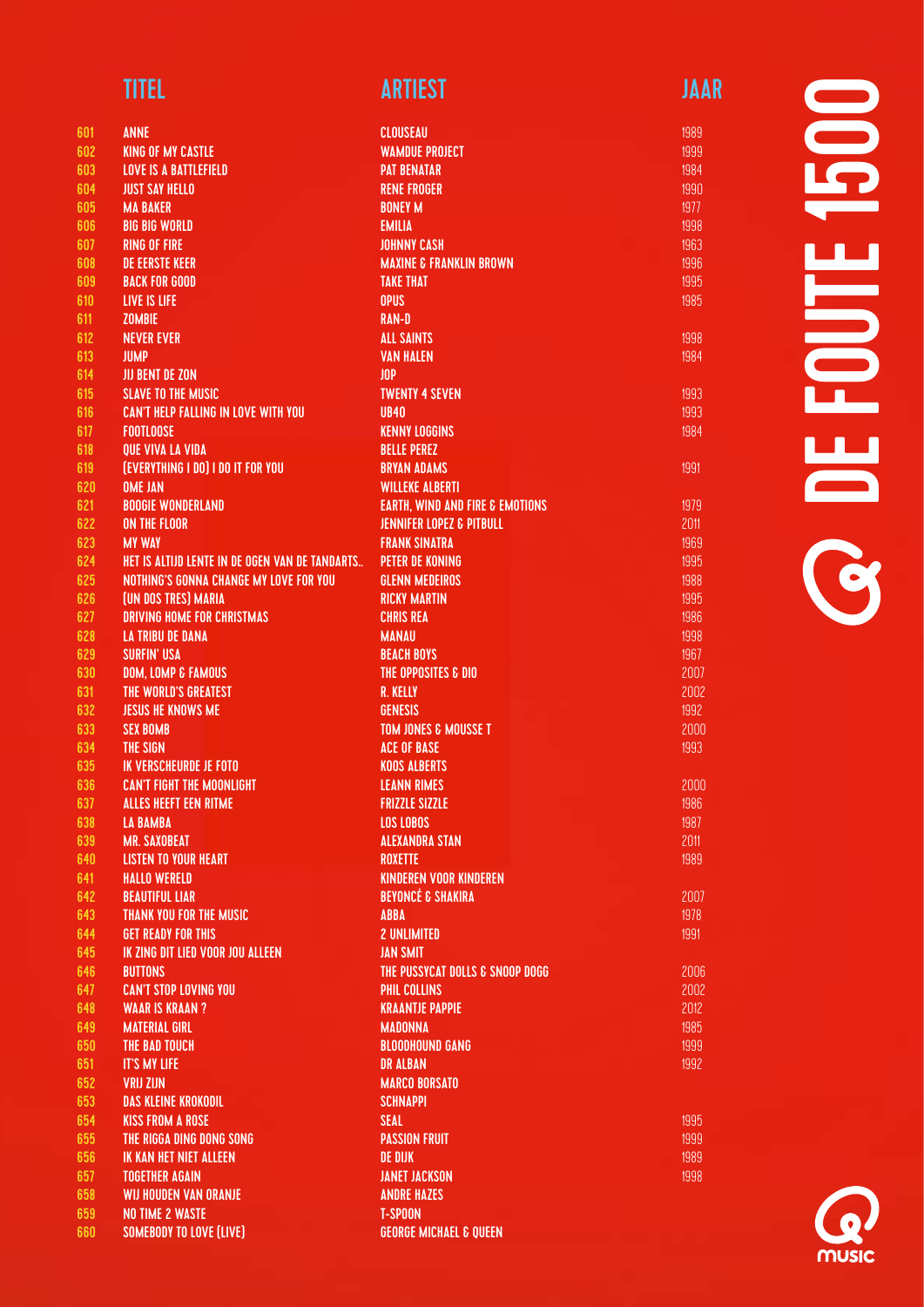| <b>TITEL</b> | <b>ARTIEST</b> | JAAR |
|--------------|----------------|------|
|              |                |      |

| 661        | I'M A RAVER                                         | <b>LIPSTICK</b>                                     |
|------------|-----------------------------------------------------|-----------------------------------------------------|
| 662        | <b>EEN KOPJE KOFFIE</b>                             | <b>VOF DE KUNST</b>                                 |
| 663        | ALL THE SMALL THINGS                                | <b>BLINK 182</b>                                    |
| 664        | <b>I KISS YOUR LIPS</b>                             | <b>TOKYO GHETTO PUSSY</b>                           |
| 665        | SINTERKLAAS (WIE KENT HEM NIET)                     | <b>HENK &amp; HENK</b>                              |
| 666        | <b>I'LL BE THERE FOR YOU</b>                        | <b>REMBRANDTS</b>                                   |
| 667        | <b>ANGEL</b>                                        | <b>SHAGGY</b>                                       |
| 668        | THAT DON'T IMPRESS ME MUCH                          | <b>SHANIA TWAIN</b>                                 |
| 669        | <b>BORN TO BE ALIVE</b>                             | <b>PATRICK HERNANDEZ</b>                            |
| 670        | <b>SOMETHING</b>                                    | LASGO                                               |
| 671        | <b>ALS DE ZON SCHIJNT</b>                           | <b><i>ANDRE VAN DUIN</i></b>                        |
| 672        | <b>WHISTLE</b>                                      | <b>FLO RIDA</b>                                     |
| 673        | <b>FOREVER YOUNG</b>                                | <b>ALPHAVILLE</b>                                   |
| 674        | <b>CALL ON ME</b>                                   | <b>ERIC PRYDZ</b>                                   |
| 675        | <b>DOEKOE</b>                                       | <b>DEF RHYMZ</b>                                    |
| 676        | <b>ALL NIGHT LONG</b>                               | <b>LIONEL RICHIE</b>                                |
| 677        | <b>TEARS DON'T LIE</b>                              | <b>MARK OH</b>                                      |
| 678        | <b>HEAL THE WORLD</b>                               | <b>MICHAEL JACKSON</b>                              |
| 679        | <b>SLAAP LEKKER (FANTASTIG TOCH)</b>                | <b>DIGGY DEX &amp; EVA DE ROOVERE</b>               |
| 680        | <b>PUMP UP THE JAM</b>                              | <b>TECHNOTRONIC</b>                                 |
| 681        | <b>I PROMISED MYSELF</b>                            | <b>NICK KAMEN</b>                                   |
| 682        | <b>VERLIEFD ZIJN</b>                                | <b>GUUS MEEUWIS</b>                                 |
| 683        | <b>INFORMER</b>                                     | <b>SNOW</b>                                         |
| 684        | <b>IS DIT ALLES</b>                                 | <b>DOE MAAR</b>                                     |
| 685        | <b>LOVE SHINE A LIGHT</b>                           | <b>KATRINA &amp; THE WAVES</b>                      |
| 686        | <b>HIJ IS VAN MIJ</b>                               | <b>KRIS KROSS AMSTERDAM &amp; BIZZEY &amp; MAAN</b> |
| 687        | <b>HOLLABACK GIRL</b>                               | <b>GWEN STEFANI</b>                                 |
| 688        | <b>AFSCHEID</b>                                     | <b>VOLUMIA!</b>                                     |
| 689        | <b>GHOSTBUSTERS</b>                                 | <b>RAY PARKER JR.</b>                               |
| 690        | LIVE WHILE WE'RE YOUNG                              | <b>ONE DIRECTION</b>                                |
| 691        | IK KRIJG EEN HEEL APART GEVOEL VAN BINNEN           | <b>CORRY KONINGS</b>                                |
| 692        | I'LL BE THERE FOR YOU                               | <b>SOLID HARMONIE</b>                               |
| 693        | <b>WERELD ZONDER JOU</b>                            | <b>MARCO BORSATO &amp; TRIJNTJE OOSTERHUIS</b>      |
| 694        | (YOU DRIVE ME) CRAZY                                | <b>BRITNEY SPEARS</b>                               |
| 695        | <b>PAINT IT BLACK</b>                               | THE ROLLING STONES                                  |
| 696        | <b>DROOMLAND</b>                                    | <b>ANDRE HAZES &amp; PAUL DE LEEUW</b>              |
| 697        | <b>PAPA DON'T PREACH</b>                            | <b>MADONNA</b>                                      |
| 698        | <b>REPLAY</b>                                       | <b>IYAZ &amp; SEAN KINGSTON</b>                     |
| 699        | <b>SHINE</b>                                        | <b>DE TOPPERS</b>                                   |
| 700        | <b>MRS ROBINSON</b>                                 | <b>SIMON &amp; GARFUNKEL</b>                        |
| 701        | <b>JAMES BROWN IS DEAD</b>                          | <b>L.A. STYLE</b>                                   |
| 702        | <b>TEENAGE DIRTBAG</b>                              | <b>WHEATUS</b>                                      |
| 703        | <b>DOMINO</b>                                       | <b>CLOUSEAU</b>                                     |
| 704        | <b>SLAM DUNK (DA FUNK)</b>                          | <b>FIVE</b>                                         |
| 705        | <b>CHEERLEADER (FELIX JAEHN REMIX)</b>              | <b>OMI</b>                                          |
| 706        | <b>OP FIETSE</b>                                    | <b>SKIK</b>                                         |
| 707        | WE'VE GOT IT GOIN' ON                               | <b>BACKSTREET BOYS</b>                              |
| 708        | <b>LOVE IS ALL AROUND</b>                           | WET WET WET                                         |
| 709        | <b>NIGHT FEVER</b>                                  | <b>BEE GEES</b>                                     |
| 710        | <b>CAN YOU HEAR ME</b>                              | <b>ENRIQUE IGLESIAS</b>                             |
| 711        | <b>MOOIE DAG</b>                                    | <b>JAYH</b>                                         |
| 712        | <b>RAT IN MI KITCHEN</b>                            | <b>UB40</b>                                         |
| 713        | FLY (THROUGH THE STARRY NIGHT)<br><b>SHANGRI-LA</b> | <b>2 BROTHERS ON THE 4TH FLOOR</b>                  |
| 714<br>715 | AROUND THE WORLD (LA LA LA LA LA)                   | <b>GERARD JOLING</b><br><b>ATC</b>                  |
| 716        | <b>IT MUST HAVE BEEN LOVE</b>                       | <b>ROXETTE</b>                                      |
| 717        | 5, 6, 7, 8                                          | <b>STEPS</b>                                        |
| 718        | <b>GO WEST</b>                                      | <b>PET SHOP BOYS</b>                                |
| 719        | <b>VOORBIJ</b>                                      | <b>TINO MARTIN &amp; DAVINA MICHELLE</b>            |
| 720        | <b>PAPAOUTAI</b>                                    | <b>STROMAE</b>                                      |
|            |                                                     |                                                     |

# **OCEFOUTE 1500** DE FOUTE 1500

2012 1984 2004

1999 1984 2012

1997

**MUSIC**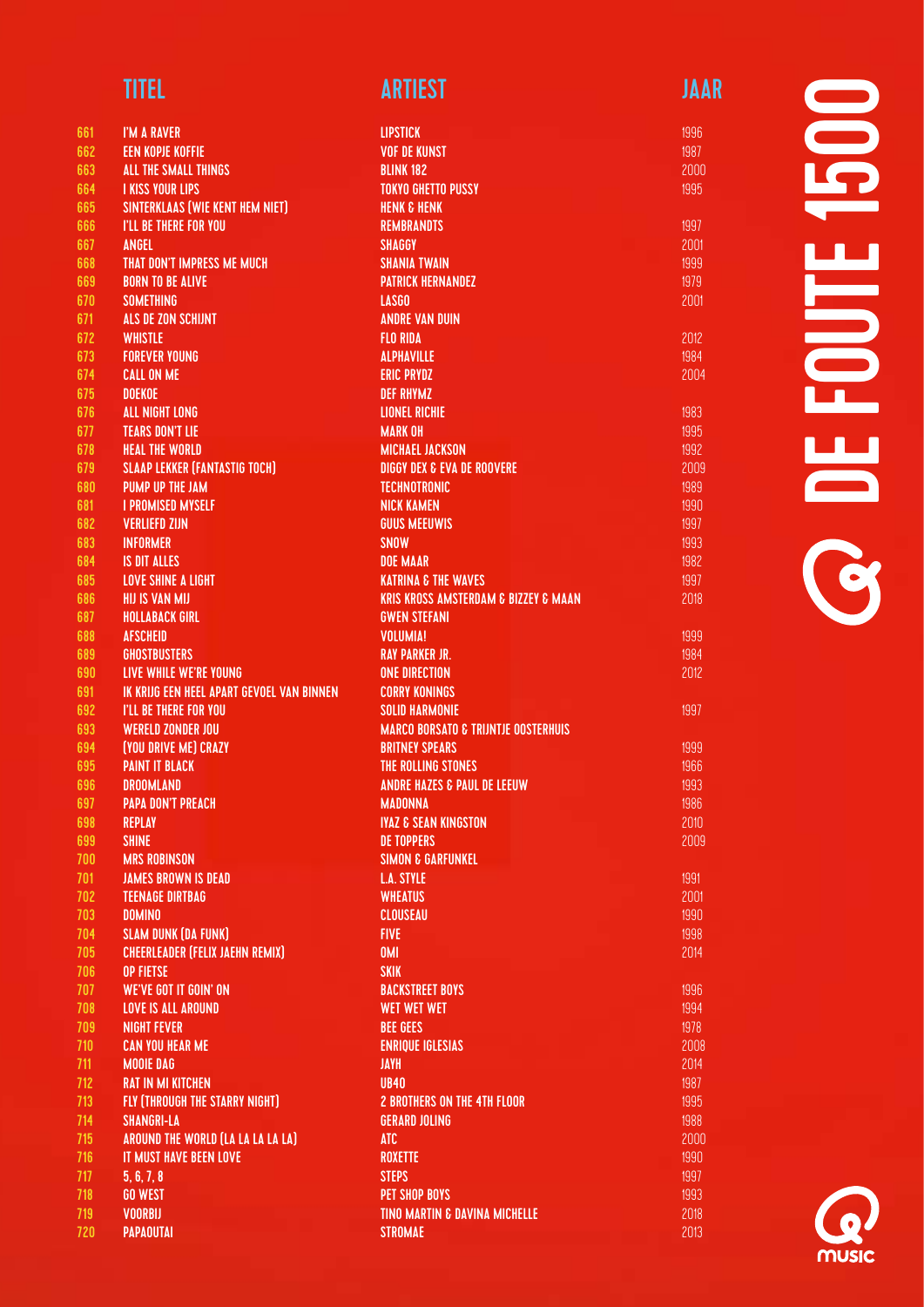| <b>TITEL</b> | <b>ARTIEST</b> | JAAR |
|--------------|----------------|------|
|              |                |      |

| 721        | <b>OPEN SESAME</b>                                            | <b>LEILAK</b>                                   |
|------------|---------------------------------------------------------------|-------------------------------------------------|
| 722        | NOODUITGANG (LIVE)                                            | <b>HET GOEDE DOEL</b>                           |
| 723        | <b>PUMP IT UP</b>                                             | <b>DANZEL</b>                                   |
| 724        | HERE COMES THE SUN                                            | <b>BEATLES</b>                                  |
| 725        | THE SUMMER IS MAGIC                                           | <b>PLAYAHITTY</b>                               |
| 726        | <b>WAAROM FLUISTER IK JE NAAM NOG</b>                         | <b>BENNY NEYMAN</b>                             |
| 727        | <b>TRIBAL DANCE</b>                                           | <b>2 UNLIMITED</b>                              |
| 728        | <b>THINK</b>                                                  | <b>ARETHA FRANKLIN</b>                          |
| 729        | <b>TELL HIM</b>                                               | <b>BARBRA STREISAND &amp; CELINE DION</b>       |
| 730        | UPTOWN GIRL                                                   | <b>BILLY JOEL</b>                               |
| 731        | <b>PARTY IN THE U.S.A.</b>                                    | <b>MILEY CYRUS</b>                              |
| 732        | <b>FERNANDO</b>                                               | <b>ABBA</b>                                     |
| 733        | WHO DO YOU THINK YOU ARE                                      | <b>SPICE GIRLS</b>                              |
| 734        | <b>ABC</b>                                                    | <b>JACKSON 5</b>                                |
| 735        | <b>CAR WASH</b>                                               | <b>CHRISTINA AGUILERA &amp; MISSY ELLIOTT</b>   |
| 736        | WE ALL STAND TOGETHER                                         | <b>PAUL MCCARTNEY</b>                           |
| 737        | <b>HOTEL ROOM SERVICE</b>                                     | <b>PITBULL</b>                                  |
| 738        | THE WAY YOU MAKE ME FEEL                                      | <b>MICHAEL JACKSON</b>                          |
| 739        | <b>ETERNAL FLAME</b>                                          | <b>ATOMIC KITTEN</b>                            |
| 740        | DON'T LET THE SUN GO DOWN ON ME                               | <b>ELTON JOHN &amp; GEORGE MICHAEL</b>          |
| 741        | <b>JOHNNY DÄPP</b>                                            | <b>LORENZ BUFFEL</b>                            |
| 742        | <b>ALONE</b>                                                  | <b>HEART</b>                                    |
| 743        | <b>YEAR 3000</b>                                              | <b>BUSTED</b>                                   |
| 744<br>745 | <b>ALWAYS ON MY MIND</b>                                      | <b>ELVIS PRESLEY</b>                            |
| 746        | <b>BIG GIRL (YOU ARE BEAUTIFUL)</b>                           | <b>MIKA</b><br><b>RIGHEIRA</b>                  |
| 747        | VAMOS A LA PLAYA<br><b>LA SOLITUDINE</b>                      | <b>LAURA PAUSINI</b>                            |
| 748        | <b>LOCA PEOPLE</b>                                            | <b>SAK NOEL</b>                                 |
| 749        | ALICE, WHO THE X IS ALICE                                     | <b>GOMPIE</b>                                   |
| 750        | <b>GIRL, I'M GONNA MISS YOU</b>                               | <b>MILLI VANILLI</b>                            |
| 751        | <b>SUAVEMENTE</b>                                             | <b>ELVIS CRESPO</b>                             |
| 752        | STORY OF MY LIFE                                              | <b>ONE DIRECTION</b>                            |
| 753        | <b>CONGA</b>                                                  | <b>MIAMI SOUND MACHINE &amp; GLORIA ESTEFAN</b> |
| 754        | <b>HALLELUJAH</b>                                             | LISA LOIS                                       |
| 755        | <b>VOY A BAILAR</b>                                           | ALI B & REDONE & BOEF                           |
| 756        | <b>KIDS IN AMERICA</b>                                        | <b>KIM WILDE</b>                                |
| 757        | <b>BLIJF BIJ MIJ</b>                                          | <b>VOLUMIA!</b>                                 |
| 758        | <b>ONE LOVE</b>                                               | <b>BOB MARLEY</b>                               |
| 759        | <b>ZIJ</b>                                                    | <b>MARCO BORSATO</b>                            |
| 760        | <b>REET PETITE</b>                                            | <b>JACKIE WILSON</b>                            |
| 761        | <b>ALL STAR</b>                                               | <b>SMASH MOUTH</b>                              |
| 762        | <b>MY LOVE</b>                                                | <b>WESTLIFE</b>                                 |
| 763        | <b>YOU CAN'T HURRY LOVE</b>                                   | <b>PHIL COLLINS</b>                             |
| 764        | <b>EINS ZWEI POLIZEI</b>                                      | $MO-DO$                                         |
| 765        | <b>DO WAH DIDDY DIDDY</b>                                     | <b>DOLLY DOTS</b>                               |
| 766        | <b>UNDERNEATH YOUR CLOTHES</b>                                | <b>SHAKIRA</b>                                  |
| 767        | <b>RELIGHT MY FIRE</b>                                        | <b>TAKE THAT &amp; LULU</b>                     |
| 768        | <b>EL MUNDO BAILANDO</b>                                      | <b>BELLE PEREZ</b>                              |
| 769        | THIS IS THE MOMENT                                            | <b>RENE FROGER</b>                              |
| 770        | <b>KOKOMO</b>                                                 | <b>BEACH BOYS</b>                               |
| 771        | <b>SAY MY NAME</b>                                            | <b>DESTINY'S CHILD</b>                          |
| 772        | <b>STAY ANOTHER DAY</b>                                       | <b>EAST 17</b>                                  |
| 773        | ROSANA                                                        | <b>WAX</b>                                      |
| 774        | <b>FAME</b>                                                   | <b>IRENE CARA</b>                               |
| 775        | <b>I NEED YOU</b>                                             | 3T<br><b>DUNE</b>                               |
| 776<br>777 | <b>RAINBOW TO THE STARS</b><br><b>LION IN THE MORNING SUN</b> | <b>WILL AND THE PEOPLE</b>                      |
| 778        | <b>SAMEN ZIJN</b>                                             | <b>WILLEKE ALBERTI</b>                          |
| 779        | LA CAMISA NEGRA                                               | <b>JUANES</b>                                   |
| 780        | <b>YOU AND ME</b>                                             | <b>SPARGO</b>                                   |
|            |                                                               |                                                 |

DE FOUTE 1500 **SOLENOUTE** 

1993 1987 2003

1983

1976 1997

2013 1986

2017 1981

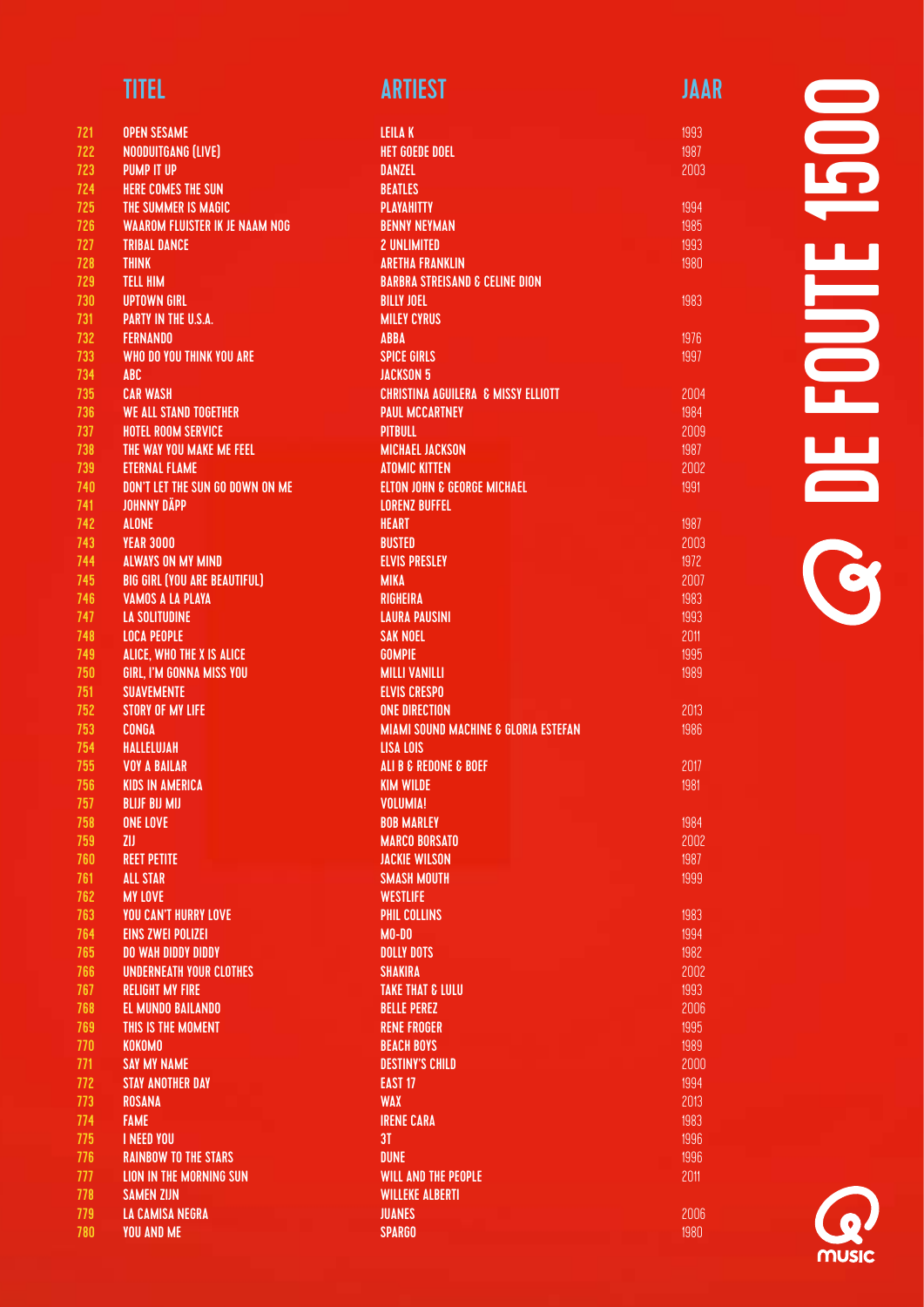| <b>TITEL</b> | <b>ARTIEST</b> | JAAR |
|--------------|----------------|------|
|              |                |      |

| 781 | IF I COULD TURN BACK THE HANDS OF TIME | <b>R. KELLY</b>                                           |
|-----|----------------------------------------|-----------------------------------------------------------|
| 782 | <b>HOW WILL I KNOW</b>                 | <b>WHITNEY HOUSTON</b>                                    |
| 783 | JA!                                    | <b>BIZZEY &amp; YUNG FELIX &amp; CHIVV &amp; KRAANTJE</b> |
| 784 | <b>SWEET HOME ALABAMA</b>              | <b>LYNYRD SKYNYRD</b>                                     |
| 785 | <b>CUPIDO</b>                          | <b>JAN SMIT</b>                                           |
| 786 | <b>DON'T LEAVE ME THIS WAY</b>         | <b>COMMUNARDS</b>                                         |
| 787 | <b>SELF ESTEEM</b>                     | <b>THE OFFSPRING</b>                                      |
| 788 | <b>MEIDENGROEP</b>                     | <b>KINDEREN VOOR KINDEREN</b>                             |
| 789 | <b>WE WILL ROCK YOU</b>                | <b>FIVE</b>                                               |
| 790 | <b>HART VAN MIJN GEVOEL</b>            | <b>DE KAST</b>                                            |
| 791 | <b>HEAVEN</b>                          | <b>DJ SAMMY &amp; DO</b>                                  |
| 792 | <b>BICYCLE RACE</b>                    | <b>QUEEN</b>                                              |
| 793 | <b>WIGGLE</b>                          | <b>JASON DERULO &amp; SNOOP DOGG</b>                      |
| 794 | <b>ALLES OF NIETS</b>                  | LINDA, ROOS & JESSICA                                     |
| 795 | <b>LOOKING FOR FREEDOM</b>             | <b>DAVID HASSELHOFF</b>                                   |
| 796 | <b>MERCEDES BENZ</b>                   | <b>T-SPOON</b>                                            |
| 797 | <b>IK MEEN 'T</b>                      | <b>ANDRE HAZES</b>                                        |
| 798 | <b>LOVE GENERATION</b>                 | <b>BOB SINCLAR</b>                                        |
| 799 | <b>DAKTERRAS</b>                       | <b>SWIFTY</b>                                             |
| 800 | <b>VOGUE</b>                           | <b>MADONNA</b>                                            |
| 801 | <b>PAPI CHULO</b>                      | <b>LORNA</b>                                              |
| 802 | <b>PUMP UP THE VOLUME</b>              | <b>MIAIRIRIS</b>                                          |
| 803 | <b>SHE BANGS</b>                       | <b>RICKY MARTIN</b>                                       |
| 804 | <b>BEAUTIFUL GIRLS</b>                 | <b>SEAN KINGSTON</b>                                      |
| 805 | <b>MAMA LAUDAAA</b>                    | <b>ALMKLAUSI</b>                                          |
| 806 | <b>KILLING ME SOFTLY</b>               | <b>FUGEES</b>                                             |
| 807 | <b>FROZEN FLAME</b>                    | <b>JECKYLL &amp; HYDE</b>                                 |
| 808 | <b>I HAVE A DREAM</b>                  | <b>ABBA</b>                                               |
| 809 | <b>PUMP IT</b>                         | <b>BLACK EYED PEAS</b>                                    |
| 810 | I'M ALIVE                              | <b>CELINE DION</b>                                        |
| 811 | <b>PARIJS</b>                          | <b>KENNY B</b>                                            |
| 812 | <b>ESCAPE</b>                          | <b>ENRIQUE IGLESIAS</b>                                   |
| 813 | <b>VRIENDSCHAP</b>                     | <b>HET GOEDE DOEL</b>                                     |
| 814 | <b>PUSH THE BUTTON</b>                 | <b>SUGABABES</b>                                          |
| 815 | <b>TACATA</b>                          | <b>TACABRO</b>                                            |
| 816 | <b>HEY BABY (UHH, AHH)</b>             | <b>COOLDOWN CAFÉ</b>                                      |
| 817 | <b>CALM AFTER THE STORM</b>            | THE COMMON LINNETS                                        |
| 818 | I KNOW YOU WANT ME                     | PITBULL                                                   |
| 819 | THE CALL                               | <b>BACKSTREET BOYS</b>                                    |
| 820 | <b>SATURDAY NIGHT</b>                  | <b>WHIGFIELD</b>                                          |
| 821 | <b>PASSIE</b>                          | CLOUSEAU                                                  |
| 822 | <b>GIMME THE LIGHT</b>                 | <b>SEAN PAUL</b>                                          |
| 823 | <b>KISS (WHEN THE SUN DON'T SHINE)</b> | <b>VENGABOYS</b>                                          |
| 824 | <b>I GOT YOU BABE</b>                  | <b>UB40 &amp; CHRISSIE HYNDE</b>                          |
| 825 | <b>SATISFACTION</b>                    | <b>BENNY BENASSI</b>                                      |
| 826 | <b>CANDYMAN</b>                        | <b>CHRISTINA AGUILERA</b>                                 |
| 827 | <b>THE POWER</b>                       | SNAP!                                                     |
| 828 | <b>WAAROM NOU JIJ</b>                  | <b>MARCO BORSATO</b>                                      |
| 829 | <b>STARS ARE BLIND</b>                 | <b>PARIS HILTON</b>                                       |
| 830 | <b>OVER THE RAINBOW</b>                | <b>MARUSHA</b>                                            |
| 831 | <b>HEAVEN IS A PLACE ON EARTH</b>      | <b>BELINDA CARLISLE</b>                                   |
| 832 | <b>ALORS ON DANSE</b>                  | <b>STROMAE</b>                                            |
| 833 | <b>YOU SEXY THING</b>                  | <b>HOT CHOCOLATE</b>                                      |
| 834 | <b>RIGHT ROUND</b>                     | <b>FLO RIDA &amp; KESHA</b>                               |
| 835 | <b>JUMP</b>                            | <b>KRIS KROSS</b>                                         |
| 836 | <b>OUR HOUSE</b>                       | <b>MADNESS</b>                                            |
| 837 | <b>JUMP AROUND</b>                     | <b>HOUSE OF PAIN</b>                                      |
| 838 | <b>ESPECIALLY FOR YOU</b>              | <b>KYLIE MINOGUE &amp; JASON DONOVAN</b>                  |
| 839 | <b>RIGHT NOW (NA NA NA)</b>            | <b>AKON</b>                                               |
| 840 | <b>FLASHDANCE (WHAT A FEELING)</b>     | <b>IRENE CARA</b>                                         |

**PAPPIE** 

2000

2002 1978 2014

1989 1995

2005 2017 1990

2000 2007

1988 2010 1976

 $\blacksquare$ DE FOUTE 1500  $\frac{1}{\sqrt{2}}$ Ŧ T **OF** 

music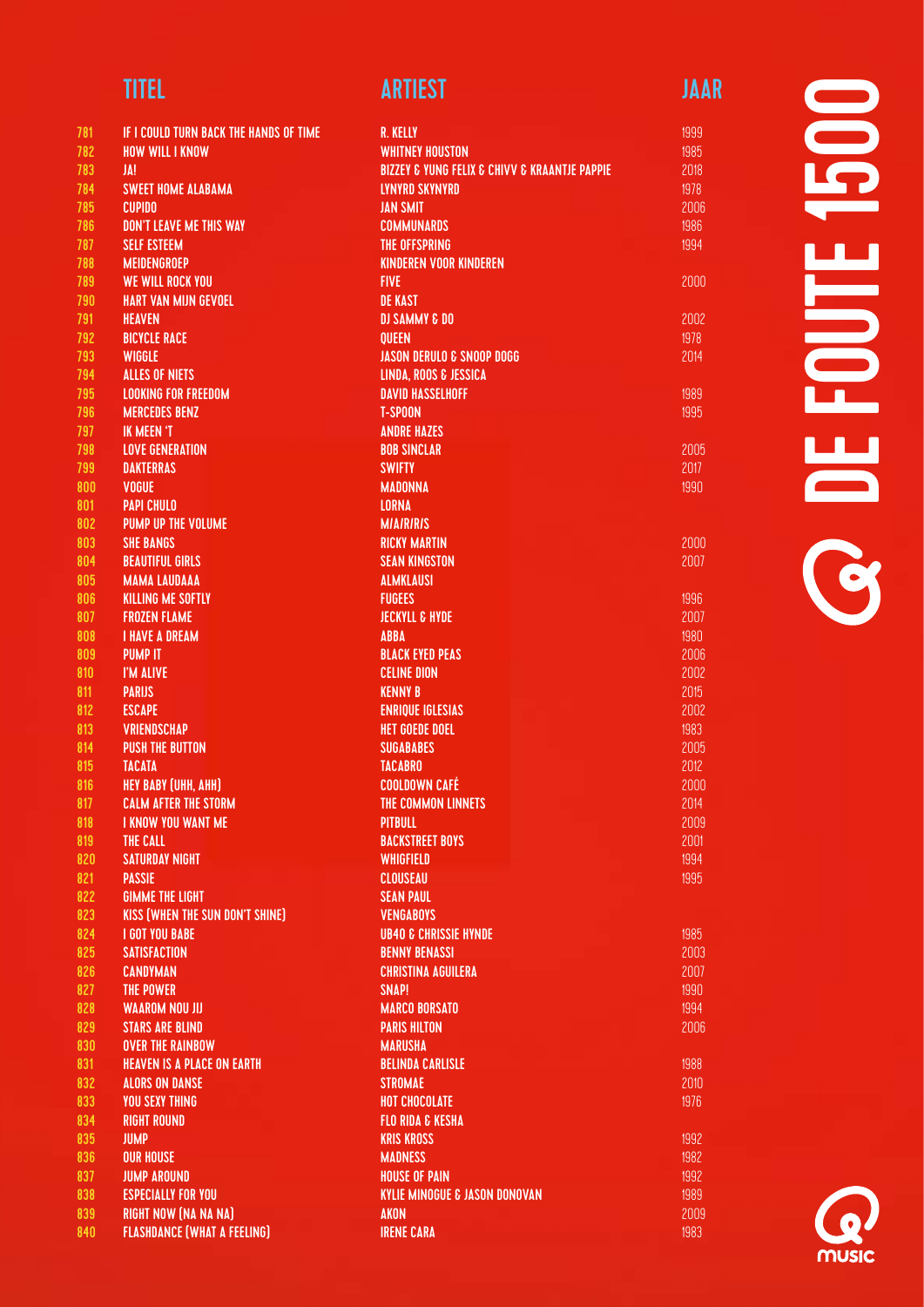|--|

| 841        | <b>HOT IN HERRE</b>                           |
|------------|-----------------------------------------------|
| 842        | <b>LEKKER MET DE MEIDEN</b>                   |
| 843        | <b>THANK GOD I'M A COUNTRY BOY (LIVE)</b>     |
| 844        | <b>CHILDREN</b>                               |
| 845        | <b>WHATEVER YOU WANT</b>                      |
| 846        | <b>IN DA CLUB</b>                             |
| 847        | <b>THINKING OF YOU (I DRIVE MYSELF CRAZY)</b> |
| 848        | <b>RADIO</b><br><b>WELCOME TO ST. TROPEZ</b>  |
| 849<br>850 | <b>CHINA IN YOUR HAND</b>                     |
| 851        | <b>SOFIA</b>                                  |
| 852        | <b>MR. BLUE SKY</b>                           |
| 853        | <b>NEIN, MANN!</b>                            |
| 854        | <b>VOLARE</b>                                 |
| 855        | <b>LIEFDE VOOR MUZIEK</b>                     |
| 856        | <b>TRAGEDY</b>                                |
| 857        | <b>YO HOME TO BEL AIR</b>                     |
| 858        | THE LOOK                                      |
| 859        | <b>STAP VOOR STAP</b>                         |
| 860        | <b>LOVE IN AN ELEVATOR</b>                    |
| 861        | <b>YOU'RE STILL THE ONE</b>                   |
| 862        | <b>SEX MACHINE</b>                            |
| 863        | <b>VREDE</b>                                  |
| 864        | <b>DILEMMA</b>                                |
| 865        | <b>LEFT OUTSIDE ALONE</b>                     |
| 866        | <b>WEEKEND</b>                                |
| 867        | <b>KAMELENTEEN (WAAR GA JE HEEN)</b>          |
| 868        | <b>RESPECT</b>                                |
| 869        | <b>RELAX, TAKE IT EASY</b>                    |
| 870        | <b>WASMASJIEN</b>                             |
| 871        | <b>TUBTHUMPING</b>                            |
| 872        | <b>WE ARE THE WORLD</b>                       |
| 873        | <b>LOOP NIET WEG</b>                          |
| 874        | <b>DENIS</b>                                  |
| 875        | <b>CALIFORNIA LOVE</b>                        |
| 876        | <b>I HAVE NOTHING</b>                         |
| 877        | <b>WHATCHA SAY</b>                            |
| 878        | <b>IEDEREEN IS VAN DE WERELD</b>              |
| 879        | TELL IT TO MY HEART                           |
| 880<br>881 | <b>BAILANDO</b><br>2 BECOME 1                 |
| 882        | <b>HOLIDAY</b>                                |
| 883        | <b>MI GENTE</b>                               |
| 884        | THE POWER OF LOVE                             |
| 885        | <b>BOOM BOOM BOOM</b>                         |
| 886        | <b>ECHTE LIEFDE</b>                           |
| 887        | <b>HOT</b>                                    |
| 888        | I'M NOT A GIRL (NOT YET A WOMAN)              |
| 889        | <b>WAITING FOR TONIGHT</b>                    |
| 890        | <b>MAAR VANAVOND</b>                          |
| 891        | <b>SUMMER OF LOVE</b>                         |
| 892        | <b>MANDY</b>                                  |
| 893        | <b>FUCK IT! (I DON'T WANT YOU BACK)</b>       |
| 894        | <b>MY LITTLE FANTASY</b>                      |
| 895        | <b>EVERYTHING CHANGES</b>                     |
| 896        | <b>WE BE BURNIN'</b>                          |
| 897        | <b>KERSTEZEL</b>                              |
| 898        | <b>DANCEHALL QUEEN</b>                        |
| 899        | <b>CHOCOLATE SALTY BALLS</b>                  |
| 900        | <b>STEEDS WEER</b>                            |

| TITEL                                  | <b>ARTIEST</b>                                          | JAAR |
|----------------------------------------|---------------------------------------------------------|------|
| <b>HOT IN HERRE</b>                    | <b>NELLY</b>                                            | 2002 |
| <b>LEKKER MET DE MEIDEN</b>            | <b>MEROL</b>                                            | 2018 |
| THANK GOD I'M A COUNTRY BOY (LIVE)     | <b>JOHN DENVER</b>                                      | 1975 |
| <b>CHILDREN</b>                        | <b>ROBERT MILES</b>                                     | 1996 |
| <b>WHATEVER YOU WANT</b>               | <b>STATUS QUO</b>                                       | 1979 |
| <b>IN DA CLUB</b>                      | <b>50 CENT</b>                                          | 2002 |
| THINKING OF YOU (I DRIVE MYSELF CRAZY) | <b>NSYNC</b>                                            | 1999 |
| <b>RADIO</b>                           | <b>DOLLY DOTS</b>                                       | 1979 |
| <b>WELCOME TO ST. TROPEZ</b>           | <b>DJ ANTOINE</b>                                       | 2011 |
| <b>CHINA IN YOUR HAND</b>              | <b>T PAU</b>                                            | 1988 |
| SOFIA                                  | <b>ALVARO SOLER</b>                                     | 2016 |
| <b>MR. BLUE SKY</b>                    | <b>ELECTRIC LIGHT ORCHESTRA</b>                         | 1978 |
| <b>NEIN, MANN!</b>                     | <b>LASERKRAFT 3D</b>                                    | 2010 |
| <b>VOLARE</b>                          | <b>GIPSY KINGS</b>                                      | 1990 |
| <b>LIEFDE VOOR MUZIEK</b>              | <b>RAYMOND VAN HET GROENEWOUD</b>                       | 1991 |
| <b>TRAGEDY</b>                         | <b>BEE GEES</b>                                         | 1979 |
| <b>YO HOME TO BEL AIR</b>              | <b>DJ JAZZY JEFF AND THE FRESH PRINCE</b>               | 1992 |
| <b>THE LOOK</b>                        | <b>ROXETTE</b>                                          | 1989 |
| <b>STAP VOOR STAP</b>                  | <b>KAV VERHOUZER &amp; SJAAK</b>                        | 2018 |
| <b>LOVE IN AN ELEVATOR</b>             | <b>AEROSMITH</b>                                        | 1989 |
| <b>YOU'RE STILL THE ONE</b>            | <b><i>SHANIA TWAIN</i></b>                              | 1997 |
| <b>SEX MACHINE</b>                     | <b>JAMES BROWN</b>                                      | 1970 |
| <b>VREDE</b>                           | <b>RUTH JACOTT</b>                                      | 1993 |
| <b>DILEMMA</b>                         | <b>NELLY &amp; KELLY ROWLAND</b>                        | 2002 |
| <b>LEFT OUTSIDE ALONE</b>              | <b>ANASTACIA</b>                                        | 2004 |
| WEEKEND                                | <b>EARTH &amp; FIRE</b>                                 | 1979 |
| <b>KAMELENTEEN (WAAR GA JE HEEN)</b>   | <b>BARRY BADPAK</b>                                     | 2011 |
| <b>RESPECT</b>                         | <b>ARETHA FRANKLIN</b>                                  | 1967 |
| <b>RELAX, TAKE IT EASY</b>             | <b>MIKA</b>                                             | 2007 |
| <b>WASMASJIEN</b>                      | <b>TRAFASSI</b>                                         | 1985 |
| <b>TUBTHUMPING</b>                     | <b>CHUMBAWAMBA</b>                                      | 1997 |
| <b>WE ARE THE WORLD</b>                | <b>USA FOR AFRICA</b>                                   | 1985 |
| <b>LOOP NIET WEG</b>                   | <b>KRIS KROSS &amp; EMMA HEESTERS &amp; TINO MARTIN</b> | 2020 |
| <b>DENIS</b>                           | <b>BLONDIE</b>                                          | 1978 |
| <b>CALIFORNIA LOVE</b>                 | <b>2PAC &amp; DR DRE</b>                                | 1996 |
| I HAVE NOTHING                         | <b>WHITNEY HOUSTON</b>                                  |      |
| <b>WHATCHA SAY</b>                     | <b>JASON DERULO</b>                                     | 2010 |
| <b>IEDEREEN IS VAN DE WERELD</b>       | THE SCENE                                               | 1991 |
| <b>TELL IT TO MY HEART</b>             | <b>TAYLOR DAYNE</b>                                     | 1988 |
| <b>BAILANDO</b>                        | <b>LOONA</b>                                            |      |
| 2 BECOME 1                             | <b>SPICE GIRLS</b>                                      | 1997 |
| <b>HOLIDAY</b>                         | <b>MADONNA</b>                                          | 1984 |
| <b>MI GENTE</b>                        | <b>J BALVIN &amp; WILLY WILLIAM</b>                     | 2017 |
| THE POWER OF LOVE                      | <b>CELINE DION</b>                                      | 1994 |
| <b>BOOM BOOM BOOM</b>                  | <b>OUTHERE BROTHERS</b>                                 | 1995 |
| <b>ECHTE LIEFDE</b>                    | <b>MARTIN MORERO</b>                                    | 2006 |
| <b>HOT</b>                             | <b>INNA</b>                                             | 2009 |
| I'M NOT A GIRL (NOT YET A WOMAN)       | <b>BRITNEY SPEARS</b>                                   |      |
| <b>WAITING FOR TONIGHT</b>             | <b>JENNIFER LOPEZ</b>                                   | 1999 |
| <b>MAAR VANAVOND</b>                   | <b>GERARD JOLING</b>                                    |      |
| <b>SUMMER OF LOVE</b>                  | <b>CASCADA</b>                                          | 2012 |
| <b>MANDY</b>                           | <b>WESTLIFE</b>                                         | 2003 |
| FUCK IT! (I DON'T WANT YOU BACK)       | <b>EAMON</b>                                            |      |
| <b>MY LITTLE FANTASY</b>               | <b>4 TUNE FAIRYTALES</b>                                |      |
| <b>EVERYTHING CHANGES</b>              | <b>TAKE THAT</b>                                        | 1994 |
| <b>WE BE BURNIN'</b>                   | <b>SEAN PAUL</b>                                        | 2005 |
| <b>KERSTEZEL</b>                       | <b>KINDEREN VOOR KINDEREN</b>                           | 1990 |
| <b>DANCEHALL QUEEN</b>                 | <b>BEENIE MAN</b>                                       |      |

DE FOUTE 1500 E T 

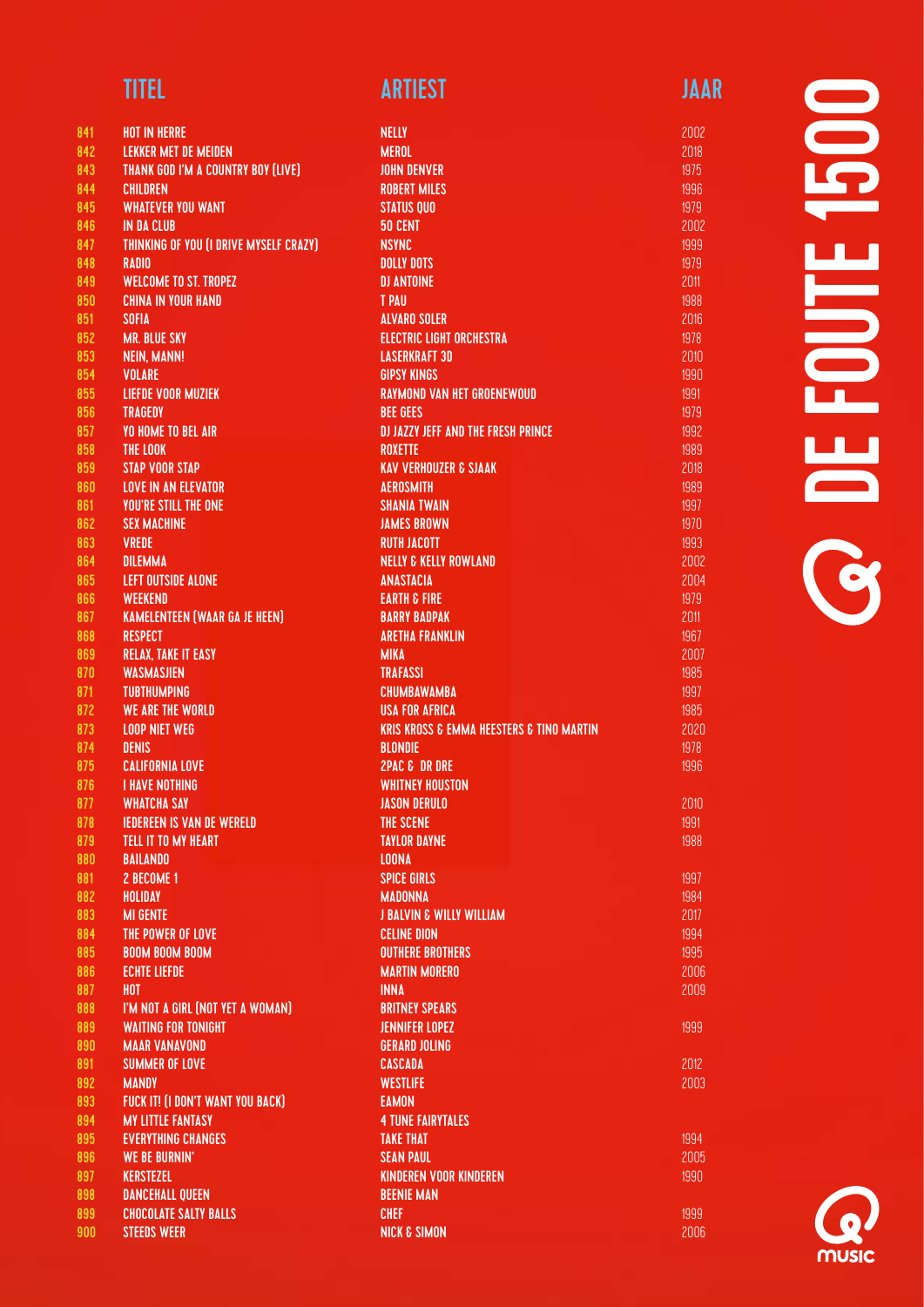| <b>TITEL</b> | <b>ARTIEST</b> | JAAR |
|--------------|----------------|------|
|              |                |      |

1996 1986

| 901<br><b>THONG SONG</b>                                | <b>SISQO</b>                            |
|---------------------------------------------------------|-----------------------------------------|
| 902<br><b>DON'T TALK JUST KISS</b>                      | <b>RIGHT SAID FRED</b>                  |
| 903<br><b>FIGHT FOR YOUR RIGHT (TO PARTY)</b>           | <b>BEASTIE BOYS</b>                     |
| 904<br>THERE YOU'LL BE                                  | <b>FAITH HILL</b>                       |
| 905<br>THE LION SLEEPS TONIGHT                          | <b>TIGHT FIT</b>                        |
| 906<br><b>END OF THE ROAD</b>                           | <b>BOYZ II MEN</b>                      |
| 907<br><b>FREEDOM</b>                                   | <b>GEORGE MICHAEL</b>                   |
| 908<br><b>AFSCHEID</b>                                  | <b>GLENNIS GRACE</b>                    |
| 909<br><b>TRACKIN'</b>                                  | <b>BILLY CRAWFORD</b>                   |
| 910<br><b>BACK IN MY LIFE</b>                           | <b>ALICE DEEJAY</b>                     |
| 911<br><b>NAH NEH NAH</b>                               | <b>VAYA CON DIOS</b>                    |
|                                                         |                                         |
| 912<br><b>EEN MOMENT ZONDER JOU</b>                     | <b>NASTY</b>                            |
| 913<br><b>THE ROSE</b>                                  | <b>BETTE MIDLER</b>                     |
| I WANNA BE A ONE DAY FLY<br>914                         | <b>ONE DAY FLY</b>                      |
| 915<br><b>FEEL THIS MOMENT</b>                          | <b>PITBULL &amp; CHRISTINA AGUILERA</b> |
| <b>HOLD ME NOW</b><br>916                               | <b>JOHNNY LOGAN</b>                     |
| 917<br><b>MEN IN BLACK</b>                              | <b>WILL SMITH</b>                       |
| <b>IF TOMORROW NEVER COMES</b><br>918                   | <b>RONAN KEATING</b>                    |
| 919<br><b>SMILING</b>                                   | <b>T-SPOON</b>                          |
| <b>YOU CAN WIN IF YOU WANT</b><br>920                   | <b>MODERN TALKING</b>                   |
| 921<br><b>AICHA</b>                                     | <b>OUTLANDISH</b>                       |
| 922<br><b>TOUCH ME THERE</b>                            | <b>TOTAL TOUCH</b>                      |
| 923<br>NO ONE                                           | <b>2 UNLIMITED</b>                      |
| 924<br><b>DOWN UNDER</b>                                | <b>MEN AT WORK</b>                      |
| 925<br><b>TALK DIRTY</b>                                | <b>JASON DERULO &amp; 2 CHAINZ</b>      |
| 926<br>WHY DON'T YOU GET A JOB                          | THE OFFSPRING                           |
| <b>BODY TO BODY</b><br>927                              | <b>XYP</b>                              |
| ALWAYS LOOK ON THE BRIGHT SIDE OF LIFE<br>928           | <b>MONTY PYTHON</b>                     |
| 929<br><b>SET YOU FREE</b>                              | <b>N-TRANCE</b>                         |
| 930<br>S.D.S.                                           | <b>ABBA</b>                             |
| 931<br><b>SING HALLELUJAH!</b>                          | <b>DR ALBAN</b>                         |
| 932<br><b>PRIVATE DANCER</b>                            | <b>TINA TURNER</b>                      |
| 933<br><b>ON THE MOVE</b>                               | <b>BARTHEZZ</b>                         |
| 934<br><b>OH CAROLINA</b>                               | SHAGGY                                  |
| 935<br><b>BEN</b>                                       | <b>MICHAEL JACKSON</b>                  |
| <b>ENCORE UNE FOIS</b><br>936                           | SASH!                                   |
| 937<br><b>VENUS</b>                                     | <b>BANANARAMA</b>                       |
| 938<br><b>LA TORTURA</b>                                | <b>SHAKIRA &amp; ALEJANDRO SANZ</b>     |
| 939<br><b>AGAINST ALL ODDS</b>                          | PHIL COLLINS                            |
| 940<br><b>MILLION MILES FROM HOME</b>                   | <b>DUNE</b>                             |
|                                                         | <b>BERLIN</b>                           |
| 941<br><b>TAKE MY BREATH AWAY</b>                       |                                         |
| 942<br><b>FIRE WATER BURN</b>                           | <b>BLOODHOUND GANG</b>                  |
| 943<br><b>MANUELA</b>                                   | <b>JACQUES HERB</b>                     |
| 944<br><b>LAST THING ON MY MIND</b>                     | <b>STEPS</b>                            |
| 945<br><b>OBSESION</b>                                  | <b>AVENTURA</b>                         |
| 946<br><b>LOPEN OP HET WATER</b>                        | <b>MARCO BORSATO &amp; SITA</b>         |
| 947<br><b>TONIGHT</b>                                   | <b>NEW KIDS ON THE BLOCK</b>            |
| 948<br><b>WOORDEN ZONDER WOORDEN</b>                    | <b>DE KAST</b>                          |
| <b>BLAME IT ON THE BOOGIE</b><br>949                    | <b>JACKSONS</b>                         |
| 950<br><b>CHELSEA DAGGER</b>                            | <b>FRATELLIS</b>                        |
| 951<br><b>STUCK ON YOU</b>                              | 3 <sub>T</sub>                          |
| 952<br><b>VOULEZ-VOUS COUCHER AVEC MOI (LADY MARMA)</b> | <b>LABELLE</b>                          |
| <b>WHEN THE LIGHTS GO OUT</b><br>953                    | <b>FIVE</b>                             |
| 954<br><b>CRUCIFIED</b>                                 | <b>ARMY OF LOVERS</b>                   |
| 955<br>A WHOLE NEW WORLD                                | <b>PEABO BRYSON &amp; REGINA BELLE</b>  |
| 956<br><b>HUNG UP</b>                                   | <b>MADONNA</b>                          |
| 957<br>JIMMY (HOE STERK IS DE EENZAME FIETSER?)         | <b>BOUDEWIJN DE GROOT</b>               |
| 958<br>THE KEY, THE SECRET                              | <b>URBAN COOKIE COLLECTIVE</b>          |
| 959<br><b>ROCK ME AMADEUS</b>                           | <b>FALCO</b>                            |

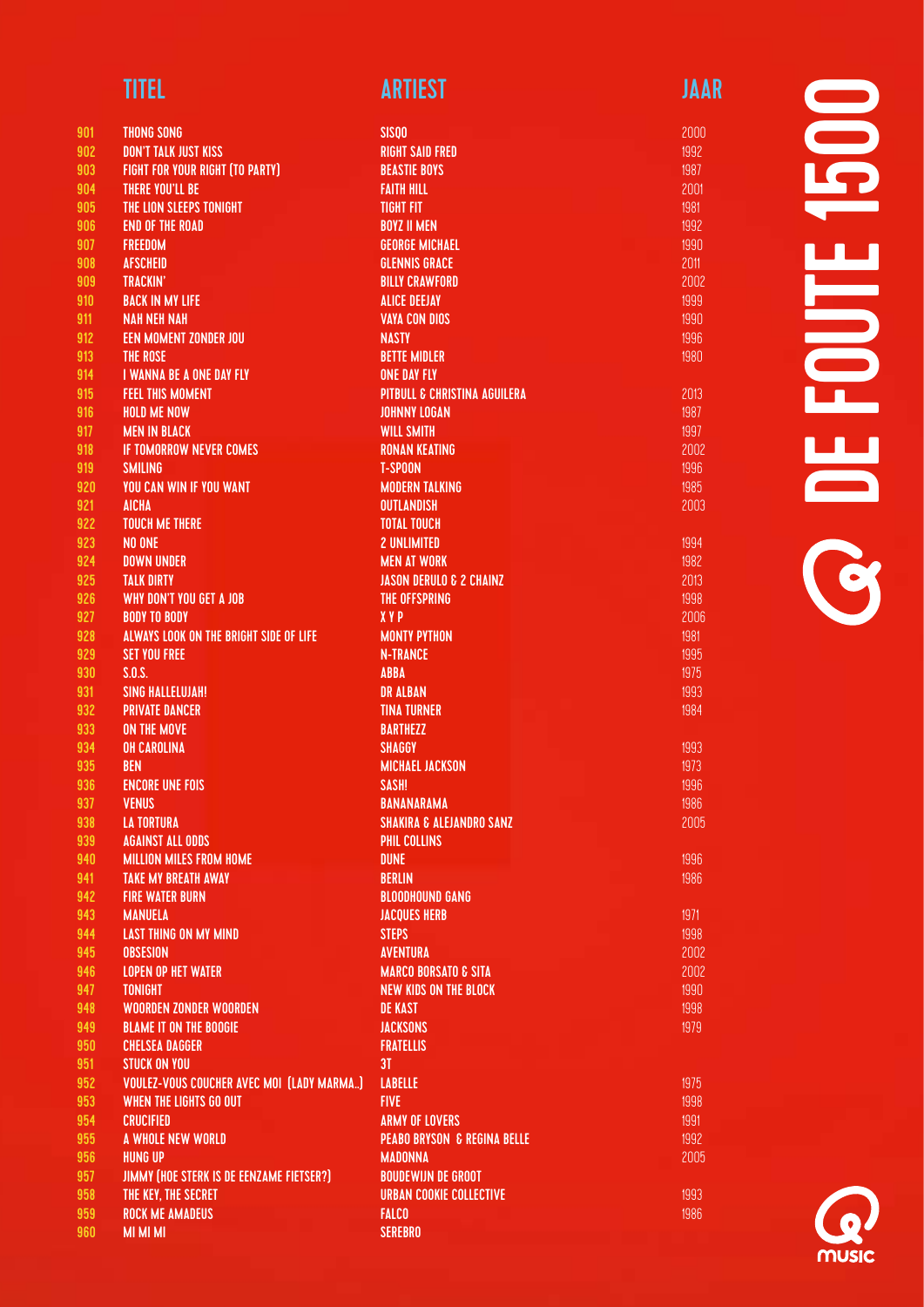| 961        | YOU                                     |
|------------|-----------------------------------------|
| 962        | <b>RESPECTABLE</b>                      |
| 963        | <b>WOULD I LIE TO YOU</b>               |
| 964        | <b>LIKE A PRAYER</b>                    |
|            |                                         |
| 965        | <b>ALL I HAVE TO GIVE</b>               |
| 966        | <b>I WANT YOU BACK</b>                  |
| 967        | I'M OUTTA LOVE                          |
| 968        | THE CLIMB                               |
| 969        | THE REFLEX                              |
| 970        | <b>IF YOU'RE NOT THE ONE</b>            |
| 971        | <b>IK WIL JE</b>                        |
| 972        | <b>MAS QUE NADA</b>                     |
| 973        | <b>ZO VER WEG</b>                       |
| 974        | <b>CAN'T GET YOU OUT OF MY HEAD</b>     |
| 975        | <b>I SWEAR</b>                          |
| 976        | <b>DREADLOCK HOLIDAY</b>                |
| 977        | <b>FIESTA</b>                           |
| 978        | <b>SHE</b>                              |
| 979        | <b>BREAK MY STRIDE</b>                  |
| 980        | LUCKY                                   |
| 981        | <b>HOW DEEP IS YOUR LOVE</b>            |
| 982        | <b>TRUMPETS</b>                         |
| 983        | <b>COSE DELLA VITA</b>                  |
| 984        | <b>TURN ME ON</b>                       |
| 985        | <b>BAGGY TROUSERS</b>                   |
| 986        | <b>NOTHING LIKE THE RAIN</b>            |
| 987        | <b>THINK TWICE</b>                      |
| 988        | <b>UPSIDE DOWN</b>                      |
| 989        | <b>LOOK THROUGH MY EYES</b>             |
| 990        | THE FIRST THE LAST ETERNITY             |
| 991        | <b>LAAT ME NU TOCH NIET ALLEEN</b>      |
| 992        | <b>VOYAGE VOYAGE</b>                    |
|            | <b>GOOD VIBRATIONS</b>                  |
| 993<br>994 |                                         |
| 995        | <b>YAKALELO</b>                         |
| 996        | <b>HERO</b>                             |
|            | <b>IT'S ALRIGHT</b>                     |
| 997        | <b>BONNIE KOM JE BUITEN SPELEN</b>      |
| 998        | THE POWER OF AMERICAN NATIVES           |
| 999        | <b>CASSER LA VOIX (LIVE)</b>            |
| 1000       | THE SHOOP SHOOP SONG (IT'S IN HIS KISS) |
| 1001       | <b>AIN'T IT FUNNY</b>                   |
| 1002       | 'N VRIEND                               |
| 1003       | <b>SWEAT</b>                            |
| 1004       | <b>LOVE OF THE COMMON PEOPLE</b>        |
| 1005       | <b>HOLLEREER</b>                        |
| 1006       | <b>LITTLE THINGS</b>                    |
| 1007       | <b>KNOCKIN'</b>                         |
| 1008       | <b>HEAVEN</b>                           |
| 1009       | <b>SUN IS UP</b>                        |
| 1010       | <b>GONNA MAKE YOU SWEAT</b>             |
| 1011       | <b>PASTORALE</b>                        |
| 1012       | <b>MEET HER AT THE LOVE PARADE</b>      |
| 1013       | <b>DON'T YOU (FORGET ABOUT ME)</b>      |
| 1014       | <b>SOMEBODY DANCE WITH ME</b>           |
| 1015       | <b>BABY DON'T GO</b>                    |
| 1016       | (MEET) THE FLINTSTONES                  |
| 1017       | <b>SUMMERTIME</b>                       |
| 1018       | <b>GREATEST LOVE OF ALL</b>             |
| 1019       | <b>HARTSLAG</b>                         |
| 1020       | #SELFIE                                 |
|            |                                         |

| <b>TEN SHARP</b>                                             |  |
|--------------------------------------------------------------|--|
| <b>MEL &amp; KIM</b>                                         |  |
| <b>CHARLES AND EDDIE</b>                                     |  |
| <b>MAD'HOUSE</b>                                             |  |
| <b>BACKSTREET BOYS</b>                                       |  |
| <b>JACKSON 5</b>                                             |  |
| <b>ANASTACIA</b>                                             |  |
| <b>MILEY CYRUS</b>                                           |  |
| <b>DURAN DURAN</b>                                           |  |
| <b>DANIEL BEDINGFIELD</b>                                    |  |
| <b>KREUNERS</b>                                              |  |
| <b>BLACK EYED PEAS &amp; SERGIO MENDES</b>                   |  |
| <b>GUUS MEEUWIS</b>                                          |  |
| <b>KYLIE MINOGUE</b>                                         |  |
| <b>ALL 4 ONE</b><br><b>10 CC</b>                             |  |
| <b>SUNCLUB</b>                                               |  |
| <b>ELVIS COSTELLO</b>                                        |  |
| <b>MATTHEW WILDER</b>                                        |  |
| <b>BRITNEY SPEARS</b>                                        |  |
| <b>BEE GEES</b>                                              |  |
| <b>SAK NOEL &amp; SEAN PAUL</b>                              |  |
| <b>EROS RAMAZZOTTI &amp; TINA TURNER</b>                     |  |
| <b>KEVIN LYTTLE</b>                                          |  |
| <b>MADNESS</b>                                               |  |
| <b>2 UNLIMITED</b>                                           |  |
| <b>CELINE DION</b>                                           |  |
| <b>VANESSA</b>                                               |  |
| <b>PHIL COLLINS</b>                                          |  |
| SNAP!                                                        |  |
| <b>CLOUSEAU</b>                                              |  |
| <b>KATE RYAN</b>                                             |  |
| <b>BEACH BOYS</b>                                            |  |
| <b>NOMADS</b>                                                |  |
| <b>MARIAH CAREY</b>                                          |  |
| <b>EAST 17</b>                                               |  |
| <b>BONNIE ST CLAIRE</b>                                      |  |
| <b>DANCE 2 TRANCE</b>                                        |  |
| <b>PATRICK BRUEL</b>                                         |  |
| <b>CHER</b>                                                  |  |
| <b>JENNIFER LOPEZ</b><br><b>ANDRE HAZES</b>                  |  |
| <b>SNOOP DOGG &amp; DAVID GUETTA</b>                         |  |
| <b>PAUL YOUNG</b>                                            |  |
| <b>DE JEUGD VAN TEGENWOORDIG</b>                             |  |
| <b>ONE DIRECTION</b>                                         |  |
| <b>DOUBLE VISION</b>                                         |  |
| <b>BRYAN ADAMS</b>                                           |  |
| <b>INNA</b>                                                  |  |
| <b>C+C MUSIC FACTORY</b>                                     |  |
| <b>RAMSES SHAFFY &amp; LIESBETH LIST &amp; RAMSES SHAFFY</b> |  |
| <b>DA HOOL</b>                                               |  |
| <b>SIMPLE MINDS</b>                                          |  |
| DJ BOBO                                                      |  |
| <b>CLOSE II YOU</b>                                          |  |
| $B-52^{\circ}S$                                              |  |
| <b>DJ JAZZY JEFF AND THE FRESH PRINCE</b>                    |  |
| <b>WHITNEY HOUSTON</b>                                       |  |
| <b>RUTH JACOTT</b>                                           |  |
| THE CHAINSMOKERS                                             |  |

1992

2002 1998

2000

1994

1997 2014

# 1500 DE FOUTE 1500 **FOUT OF**

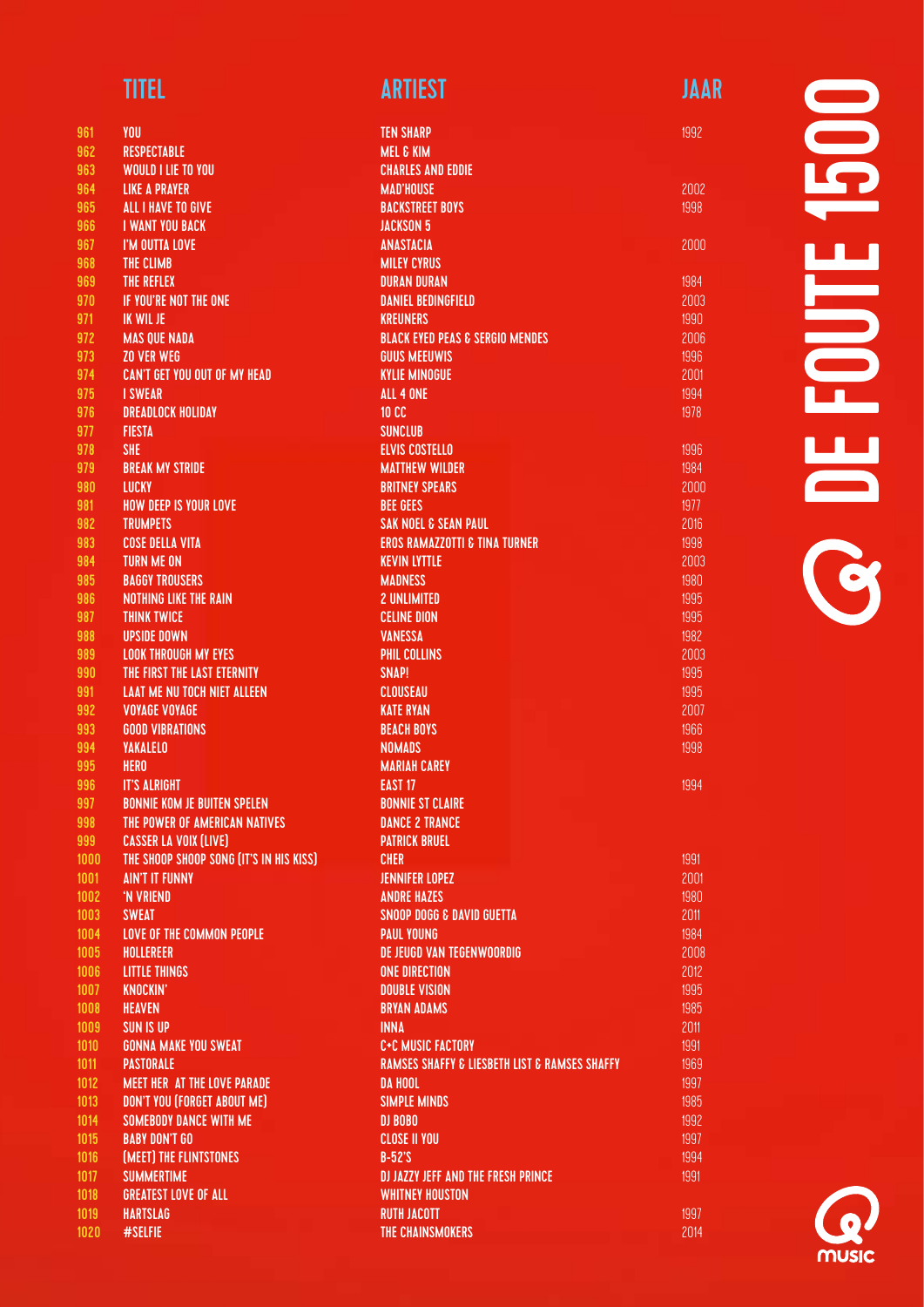| 1021         | <b>HEAVEN MUST BE MISSING AN ANGEL</b>                           |
|--------------|------------------------------------------------------------------|
| 1022         | <b>MISS CALIFORNIA</b>                                           |
| 1023         | <b>WHO'S THAT GIRL</b>                                           |
| 1024         | <b>RIDE WIT ME</b>                                               |
| 1025         | <b>TRULY MADLY DEEPLY</b>                                        |
| 1026         | <b>AUTOMATIC</b>                                                 |
| 1027         | <b>SMOOTH CRIMINAL</b>                                           |
| 1028         | <b>DANCING IN THE STREET</b>                                     |
| 1029         | <b>THINK OF YOU</b>                                              |
| 1030<br>1031 | HUILEN IS VOOR JOU TE LAAT<br><b>UN-BREAK MY HEART</b>           |
| 1032         | <b>GIMME HOPE JO'ANNA</b>                                        |
| 1033         | <b>WHEN I DIE</b>                                                |
| 1034         | (I CAN GET NO) SATISFACTION                                      |
| 1035         | <b>GETTIN' JIGGY WIT IT</b>                                      |
| 1036         | <b>WHAT'S ANOTHER YEAR</b>                                       |
| 1037         | <b>I CAN'T DANCE</b>                                             |
| 1038         | <b>LATE AT NIGHT</b>                                             |
| 1039         | <b>FROM THIS MOMENT ON</b>                                       |
| 1040         | <b>GREASE</b>                                                    |
| 1041         | <b>BABE</b>                                                      |
| 1042         | <b>COME ON EILEEN</b>                                            |
| 1043         | <b>LIVING ON MY OWN</b>                                          |
| 1044         | <b>HAPPY NEW YEAR</b>                                            |
| 1045         | <b>RICH GIRL</b>                                                 |
| 1046         | <b>MISSISSIPPI</b>                                               |
| 1047<br>1048 | <b>ME GUSTAS TU</b><br><b>IK BEN TOCH ZEKER SINTERKLAAS NIET</b> |
| 1049         | I'D LIE FOR YOU (AND THAT'S THE TRUTH)                           |
| 1050         | <b>EVERYBODY</b>                                                 |
| 1051         | <b>ONE STEP BEYOND</b>                                           |
| 1052         | <b>TRUMPETS</b>                                                  |
| 1053         | <b>GIMME GIMME GIMME</b>                                         |
| 1054         | <b>I WANT YOU BACK</b>                                           |
| 1055         | <b>NACHTZUSTER</b>                                               |
| 1056         | <b>SHOW ME LOVE</b>                                              |
| 1057         | <b>AXEL F</b>                                                    |
| 1058         | <b>TARZAN BOY</b>                                                |
| 1059         | <b>MOVE ON BABY</b>                                              |
| 1060         | <b>DON'T YOU WANT ME</b>                                         |
| 1061         | <b>JENNY FROM THE BLOCK</b>                                      |
| 1062         | <b>SEXUAL HEALING</b>                                            |
| 1063         | NO NO NO                                                         |
| 1064         | <b>MUSIC</b><br><b>FOLLOW THE LEADER</b>                         |
| 1065<br>1066 | <b>HUNGRY EYES</b>                                               |
| 1067         | <b>TURN THE TIDE</b>                                             |
| 1068         | <b>FREEDOM</b>                                                   |
| 1069         | <b>STRONGER</b>                                                  |
| 1070         | <b>SHE'S A LIAR</b>                                              |
| 1071         | <b>RAMAGANANA</b>                                                |
| 1072         | <b>NO MORE BOLEROS</b>                                           |
| 1073         | <b>ME SO HORNY</b>                                               |
| 1074         | I KNEW YOU WERE WAITING (FOR ME)                                 |
| 1075         | <b>TRUE COLORS</b>                                               |
| 1076         | I WANT YOU TO WANT ME                                            |
| 1077         | <b>I NEED YOUR LOVE</b>                                          |
| 1078         | <b>SAMEN VOOR ALTIJD</b>                                         |
| 1079         | <b>WHAT'S LOVE GOT TO DO WITH IT</b>                             |
| 1080         | <b>MOMENT</b>                                                    |

| <b>TAVARES</b>                                                  | 1976         |
|-----------------------------------------------------------------|--------------|
| <b>DANTE THOMAS &amp; PRAS MICHEL</b>                           | 2001         |
| <b>MADONNA</b>                                                  | 1987         |
| <b>NELLY</b>                                                    |              |
| <b>SAVAGE GARDEN</b>                                            | 1998         |
| <b>ELIZE</b>                                                    | 2005         |
| <b>ALIEN ANT FARM</b>                                           | 2001         |
| <b>DAVID BOWIE &amp; MICK JAGGER</b>                            | 1985         |
| <b>WHIGFIELD</b>                                                |              |
| <b>CORRY EN DE REKELS</b>                                       |              |
| <b>TONI BRAXTON</b>                                             | 1996         |
| <b>EDDY GRANT</b>                                               | 1988         |
| <b>NO MERCY</b>                                                 | 1997         |
| THE ROLLING STONES                                              |              |
| <b>WILL SMITH</b>                                               | 1998         |
| <b>JOHNNY LOGAN</b>                                             | 1980         |
| <b>GENESIS</b>                                                  | 1992         |
| <b>MAYWOOD</b>                                                  | 1980         |
| <b>SHANIA TWAIN</b>                                             | 1997         |
| <b>FRANKIE VALLI</b>                                            | 1978         |
| <b>TAKE THAT</b>                                                | 1994         |
| <b>DEXY'S MIDNIGHT RUNNERS</b>                                  | 1982         |
| <b>FREDDIE MERCURY</b>                                          | 1993         |
| <b>ABBA</b>                                                     | 1982         |
| <b>GWEN STEFANI &amp; EVE</b>                                   | 2005         |
| <b>PUSSYCAT</b>                                                 | 1975         |
| <b>MANU CHAO</b>                                                | 2001         |
| <b>KINDEREN VOOR KINDEREN</b>                                   | 1986         |
| <b>MEAT LOAF</b>                                                | 1995         |
| DJ BOBO                                                         | 1994         |
| <b>MADNESS</b>                                                  | 1979         |
| <b>JASON DERULO</b>                                             |              |
| <b>NARADA MICHAEL WALDEN</b>                                    | 2013         |
| <b>NSYNC</b>                                                    | 1985<br>1998 |
|                                                                 |              |
| <b>DOE MAAR</b><br><b>ROBIN S</b>                               |              |
| <b>CRAZY FROG</b>                                               | 1993         |
| <b>BALTIMORA</b>                                                | 1985         |
|                                                                 |              |
| <b>CAPPELLA</b>                                                 | 1994         |
| <b>HUMAN LEAGUE</b><br><b>JENNIFER LOPEZ</b>                    | 1982         |
| <b>MARVIN GAYE</b>                                              | 2003<br>1982 |
|                                                                 |              |
| <b>DESTINY'S CHILD</b>                                          |              |
| <b>JOHN MILES</b>                                               | 1976         |
| <b>SOCA BOYS</b>                                                |              |
| <b>ERIC CARMEN</b>                                              | 1988         |
| <b>SYLVER</b>                                                   | 2000         |
| <b>WHAM!</b>                                                    | 1984         |
| <b>BRITNEY SPEARS</b>                                           | 2000         |
| <b>DOLLY DOTS</b>                                               | 1984         |
| <b>TREBLE</b>                                                   | 2004         |
| <b>GERARD JOLING</b>                                            | 1989         |
| <b>2 LIVE CREW</b>                                              | 1992         |
| <b>GEORGE MICHAEL &amp; ARETHA FRANKLIN</b>                     | 1987         |
| PHIL COLLINS                                                    | 1998         |
| <b>CHEAP TRICK</b>                                              | 1979         |
| <b>SHAGGY &amp; MOHOMBI</b>                                     | 2015         |
| <b>MARCO BORSATO</b>                                            | 2013         |
| <b>TINA TURNER</b>                                              | 1984         |
| <b>KRIS KROSS AMSTERDAM &amp; TABITHA &amp; KRAANTJE PAPPIE</b> | 2019         |
|                                                                 |              |

# **OCEFOUTE 1500** DE FOUTE 1500

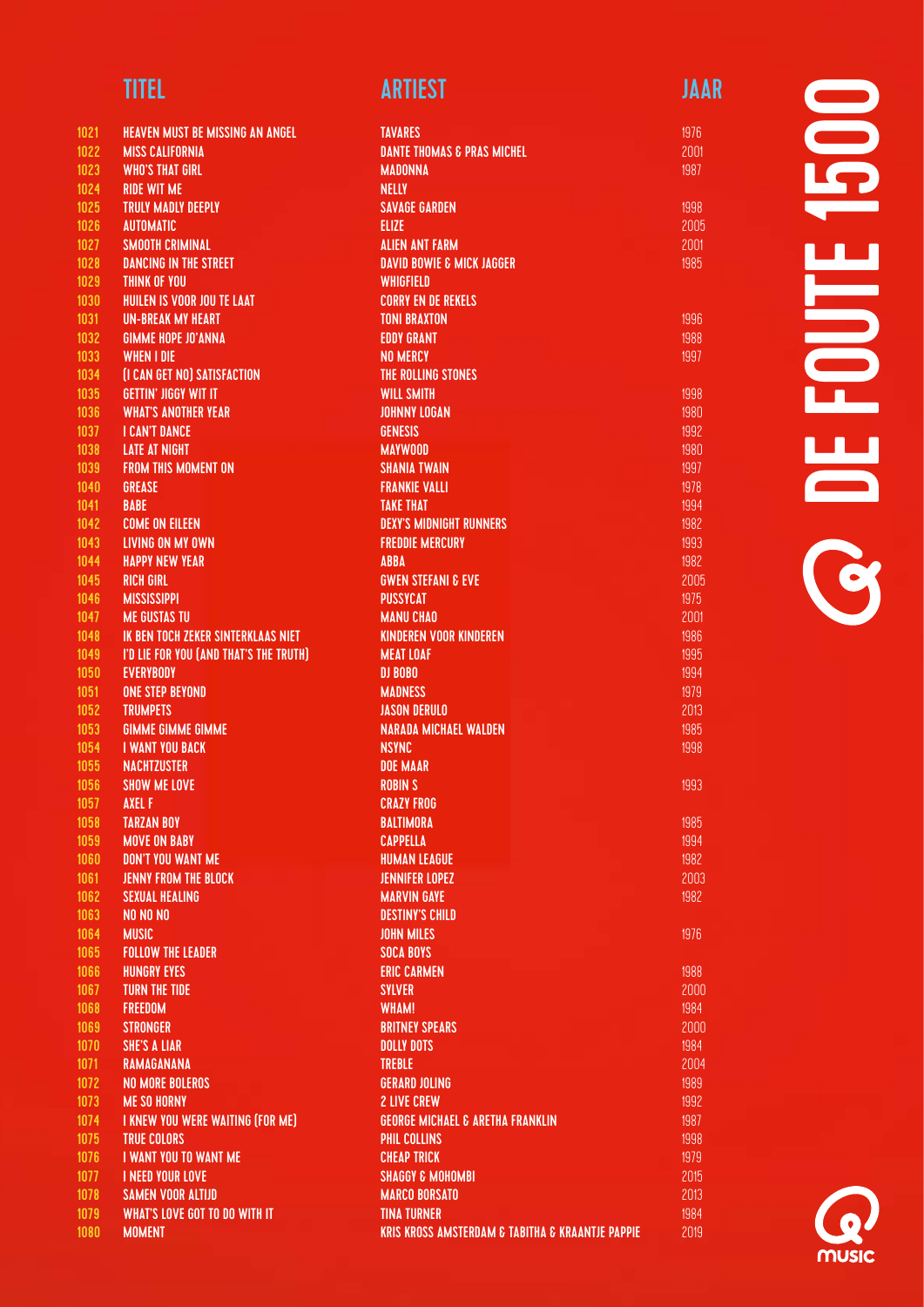| <b>TITEL</b> | <b>ARTIEST</b> | JAAR |
|--------------|----------------|------|
|              |                |      |

| 1081 | <b>STRANI AMORI</b>                       | <b>LAURA PAUSINI</b>                     |
|------|-------------------------------------------|------------------------------------------|
| 1082 | <b>PARTY AFFAIR</b>                       | DJ BOOZYWOOZY                            |
| 1083 | <b>TOO MANY BROKEN HEARTS</b>             | <b>JASON DONOVAN</b>                     |
| 1084 | <b>HAPPY</b>                              | <b>SITA</b>                              |
| 1085 | <b>KUNG FU FIGHTING</b>                   | <b>CARL DOUGLAS</b>                      |
| 1086 | <b>WAS SORRY MAAR GENOEG</b>              | <b>TINO MARTIN</b>                       |
| 1087 | <b>RHYTHM IS GONNA GET YOU</b>            | <b>GLORIA ESTEFAN</b>                    |
| 1088 | <b>PON DE REPLAY</b>                      | <b>RIHANNA</b>                           |
| 1089 | <b>VERLOREN</b>                           | <b>NICK &amp; SIMON</b>                  |
| 1090 | <b>BORDERLINE</b>                         | <b>MADONNA</b>                           |
| 1091 | <b>CAMPIONE</b>                           | <b>E-TYPE</b>                            |
| 1092 | <b>DIVA</b>                               | <b>DANA INTERNATIONAL</b>                |
| 1093 | <b>I JUST CALLED TO SAY I LOVE YOU</b>    | <b>STEVIE WONDER</b>                     |
| 1094 | <b>JUST A LITTLE</b>                      | <b>LIBERTY X</b>                         |
| 1095 | NEVER NEVER GONNA GIVE YOU UP             | <b>BARRY WHITE</b>                       |
| 1096 | <b>INCOMPLETE</b>                         | <b>BACKSTREET BOYS</b>                   |
| 1097 | <b>BURNIN' LOVE</b>                       | <b>CRITICAL MASS</b>                     |
| 1098 | YOU'RE MY HEART YOU'RE MY SOUL            | <b>MODERN TALKING</b>                    |
| 1099 | <b>COLORS OF THE WIND</b>                 | <b>VANESSA WILLIAMS</b>                  |
| 1100 | <b>JUST CAN'T GET ENOUGH</b>              | <b>DEPECHE MODE</b>                      |
| 1101 | <b>SORRY SEEMS TO BE THE HARDEST WORD</b> | <b>BLUE &amp; ELTON JOHN</b>             |
| 1102 | <b>CAN YOU FEEL IT</b>                    | <b>JACKSONS</b>                          |
| 1103 | <b>MORE THAN WORDS</b>                    | <b>EXTREME</b>                           |
| 1104 | <b>BARBRA STREISAND</b>                   | <b>DUCK SAUCE</b>                        |
| 1105 | <b>STOP! IN THE NAME OF LOVE</b>          | <b>DIANA ROSS AND THE SUPREMES</b>       |
| 1106 | <b>WHEEL OF FORTUNE</b>                   | <b>ACE OF BASE</b>                       |
| 1107 | <b>LEAVING ON A JETPLANE</b>              | <b>JOHN DENVER</b>                       |
| 1108 | <b>I GOT 5 ON IT</b>                      | <b>LUNIZ</b>                             |
| 1109 | <b>FADING LIKE A FLOWER</b>               | <b>ROXETTE</b>                           |
| 1110 | <b>HERE I GO AGAIN</b>                    | <b>WHITESNAKE</b>                        |
| 1111 | THE NEXT EPISODE                          | DR DRE & SNOOP DOGG                      |
| 1112 | <b>PATIENCE</b>                           | <b>TAKE THAT</b>                         |
| 1113 | <b>PHYSICAL</b>                           | <b>OLIVIA NEWTON-JOHN</b>                |
| 1114 | AM TO PM                                  | <b>CHRISTINA MILIAN</b>                  |
| 1115 | <b>MAJOR TOM</b>                          | <b>PETER SCHILLING</b>                   |
| 1116 | <b>JUMP</b>                               | <b>GIRLS ALOUD</b>                       |
| 1117 | THE EDGE OF HEAVEN                        | <b>WHAM!</b>                             |
| 1118 | MIAMI                                     | <b>WILL SMITH</b>                        |
| 1119 | <b>HET IS OVER</b>                        | <b>VOLUMIA!</b>                          |
| 1120 | <b>YOU CAN LEAVE YOUR HAT ON</b>          | <b>JOE COCKER</b>                        |
| 1121 | <b>MET Z'N ALLEN</b>                      | <b>COOLDOWN CAFÉ &amp; HENNY HUISMAN</b> |
| 1122 | <b>DO YOU REALLY WANT TO HURT ME</b>      | <b>CULTURE CLUB</b>                      |
| 1123 | LET ME LOVE YOU                           | <b>MARIO</b>                             |
| 1124 | <b>DISCO INFERNO</b>                      | <b>TRAMMPS</b>                           |
| 1125 | <b>NO GOOD (START THE DANCE)</b>          | THE PRODIGY                              |
| 1126 | <b>COLD AS ICE</b>                        | <b>FOREIGNER</b>                         |
| 1127 | <b>FORCA</b>                              | <b>NELLY FURTADO</b>                     |
| 1128 | <b>MANIC MONDAY</b>                       | <b>BANGLES</b>                           |
| 1129 | <b>GOT 2 LUV U</b>                        | <b>SEAN PAUL &amp; ALEXIS JORDAN</b>     |
| 1130 | <b>YOU CAN CALL ME AL</b>                 | <b>PAUL SIMON</b>                        |
| 1131 | <b>SAMBA DE JANEIRO</b>                   | <b>BELLINI</b>                           |
| 1132 | <b>IK BEN VERLIEFD (SHA-LA-LIE)</b>       | <b>SIENEKE</b>                           |
| 1133 | <b>EL PERDÓN</b>                          | <b>NICKY JAM &amp; ENRIQUE IGLESIAS</b>  |
| 1134 | I'M EVERY WOMAN                           | <b>WHITNEY HOUSTON</b>                   |
| 1135 | <b>KLAAR VOOR DE START</b>                | <b>KINDEREN VOOR KINDEREN</b>            |
| 1136 | <b>STRAIGHT UP</b>                        | <b>PAULA ABDUL</b>                       |
| 1137 | <b>SAY YOU'LL BE THERE</b>                | <b>SPICE GIRLS</b>                       |
| 1138 | <b>OUT OF SPACE</b>                       | THE PRODIGY                              |
| 1139 | <b>STIR IT UP</b>                         | <b>BOB MARLEY</b>                        |
| 1140 | <b>DA BOP</b>                             | W.T.F                                    |
|      |                                           |                                          |

> 1979 2012

1500 DE FOUTE 1500 **HOUTE OB** 

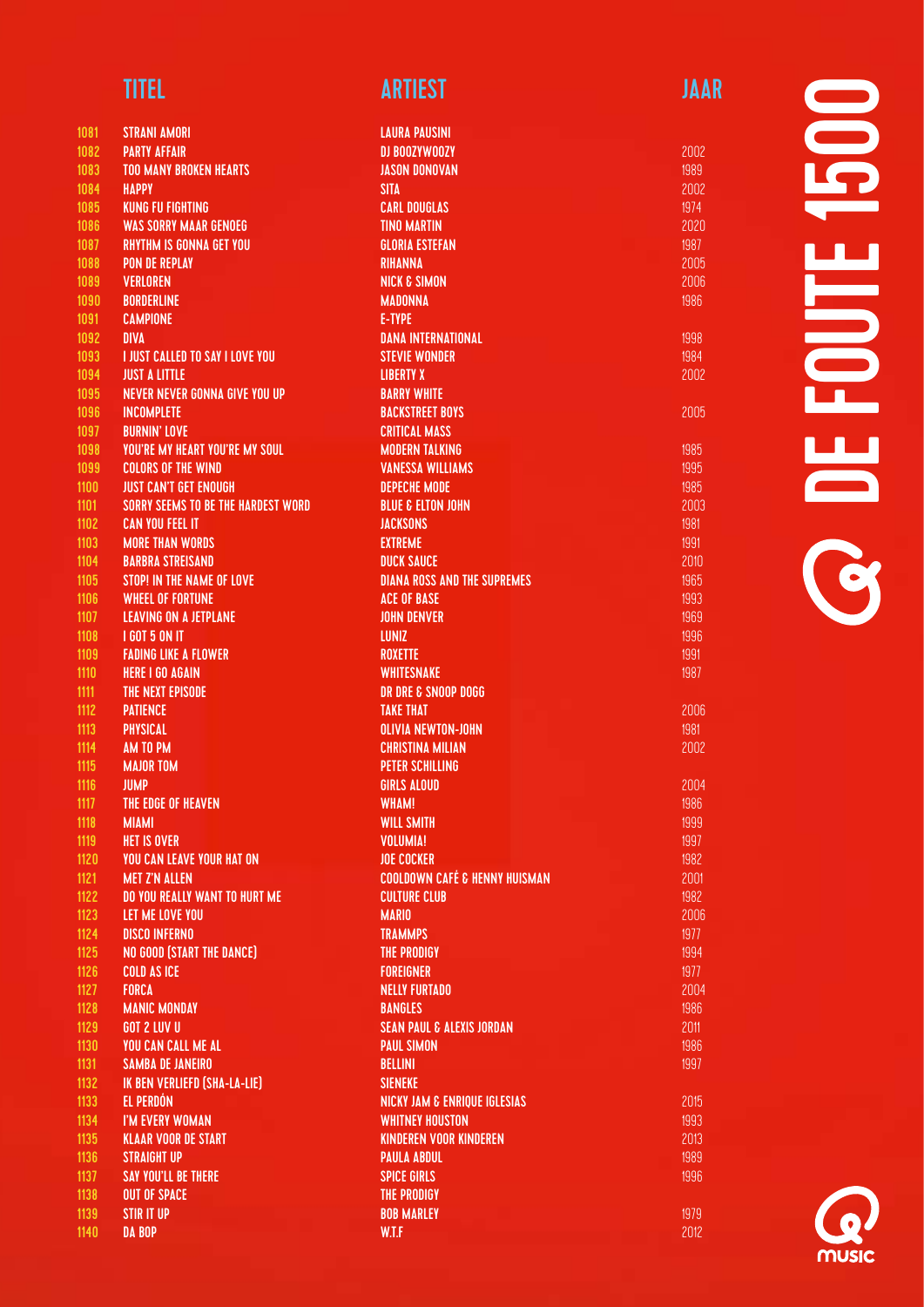| 1141 | <b>IF I HAD WORDS</b>                          |
|------|------------------------------------------------|
| 1142 | <b>FATHER AND SON</b>                          |
| 1143 | <b>HOLIDAY RAP</b>                             |
| 1144 | <b>LEAVE (GET OUT)</b>                         |
| 1145 | <b>MEXICO</b>                                  |
| 1146 | <b>P.I.M.P.</b>                                |
| 1147 | <b>TAINTED LOVE</b>                            |
| 1148 | <b>NU FLOW</b>                                 |
| 1149 | <b>HOORAY HOORAY IT'S A HOLIDAY</b>            |
| 1150 | <b>BECAUSE YOU LOVED ME</b>                    |
| 1151 | <b>FASCINATION</b>                             |
| 1152 | <b>HARD TO SAY I'M SORRY</b>                   |
| 1153 | <b>BAILAR</b>                                  |
| 1154 | <b>I THINK WE'RE ALONE NOW</b>                 |
| 1155 | <b>NOBODY ELSE</b>                             |
|      | <b>TEASE ME</b>                                |
| 1156 | <b>STAND BY ME</b>                             |
| 1157 |                                                |
| 1158 | <b>IGNITION (REMIX)</b>                        |
| 1159 | <b>ALS JE LACHT</b>                            |
| 1160 | THE ONLY WAY IS UP                             |
| 1161 | <b>GIVE ME EVERYTHING</b>                      |
| 1162 | <b>BAD</b>                                     |
| 1163 | <b>STRONG ENOUGH</b>                           |
| 1164 | THEME FROM NEW YORK NEW YORK                   |
| 1165 | <b>WHAT'S LUV</b>                              |
| 1166 | 1999                                           |
| 1167 | <b>OMDAT IK ZO VAN JE HOU</b>                  |
| 1168 | HELLO                                          |
| 1169 | KNOWING ME, KNOWING YOU                        |
| 1170 | <b>INFINITY 2008</b>                           |
| 1171 | <b>BLIJF BIJ MIJ</b>                           |
| 1172 | <b>DOLCE VITA</b>                              |
| 1173 | <b>ONE THING</b>                               |
| 1174 | <b>TOGETHER FOREVER</b>                        |
| 1175 | <b>DAY N NIGHT</b>                             |
| 1176 | <b>LOVE HURTS</b>                              |
| 1177 | <b>LA COLEGIALA</b>                            |
| 1178 | HET IS KOUD ZONDER JOU                         |
| 1179 | <b>THE LOCOMOTION</b>                          |
| 1180 | <b>LOLA</b>                                    |
| 1181 | <b>CHA CHA SLIDE</b>                           |
| 1182 | THE SECOND WALTZ                               |
| 1183 | DE GLIMLACH VAN EEN KIND                       |
| 1184 | THE BOY IS MINE                                |
| 1185 | <b>YOU'RE THE VOICE</b>                        |
| 1186 | <b>TO BE WITH YOU</b>                          |
| 1187 | <b>I WANT YOUR SEX</b>                         |
|      | <b>LOCO CONTIGO</b>                            |
| 1188 |                                                |
| 1189 | <b>LAND OF CONFUSION</b>                       |
| 1190 | <b>SCREAM &amp; SHOUT</b>                      |
| 1191 | WE CHEER YOU UP (IN THE PIN-UP CLUB)           |
| 1192 | <b>LIEVER DAN LIEF</b>                         |
| 1193 | <b>UNCHAINED MELODY</b>                        |
| 1194 | <b>DE TANDENBORSTEL-JIVE</b>                   |
| 1195 | WHEN THE GOING GETS TOUGH, THE TOUGH GET GOING |
| 1196 | <b>ROUND ROUND</b>                             |
| 1197 | <b>COMMENT ÇA VA</b>                           |
| 1198 | <b>NOBODY WANTS TO BE LONELY</b>               |
| 1199 | WILD                                           |
| 1200 | <b>IT'S NOT UNUSUAL</b>                        |

| YVONNE KEELEY                             |
|-------------------------------------------|
| <b>BOYZONE</b>                            |
| <b>MC MIKER G &amp; DJ SVEN</b>           |
| JOJO                                      |
| <b>LES HUMPHRIES SINGERS</b>              |
| 50 CENT                                   |
| <b>SOFT CELL</b>                          |
|                                           |
| <b>BIG BROVAZ</b>                         |
| <b>BONEY M</b>                            |
| <b>CELINE DION</b>                        |
| <b>ALPHABEAT</b>                          |
| <b>AZ YET</b>                             |
| <b>DEORRO &amp; ELVIS CRESPO</b>          |
| <b>TIFFANY</b>                            |
| <b>RENE FROGER</b>                        |
|                                           |
| <b>CHAKA DEMUS &amp; PLIERS</b>           |
| <b>BEN E. KING</b>                        |
| <b>R. KELLY</b>                           |
| <b>JAN SMIT</b>                           |
| <b>YAZZ &amp; THE PLASTIC POPULATION</b>  |
| PITBULL & NAYER & AFROJACK & NE-YO        |
| <b>MICHAEL JACKSON</b>                    |
| <b>CHER</b>                               |
| <b>FRANK SINATRA</b>                      |
| <b>FAT JOE &amp; ASHANTI</b>              |
|                                           |
| <b>PRINCE</b>                             |
| <b>GORDON</b>                             |
| <b>MARTIN SOLVEIG</b>                     |
| <b>ABBA</b>                               |
| <b>GURU JOSH</b>                          |
| <b>RUTH JACOTT &amp; PAUL DE LEEUW</b>    |
| <b>RYAN PARIS</b>                         |
| <b>ONE DIRECTION</b>                      |
| <b>RICK ASTLEY</b>                        |
|                                           |
| <b>KID CUDI</b>                           |
| <b>NAZARETH</b>                           |
| <b>JODY BERNAL</b>                        |
| <b>ANDRE HAZES</b>                        |
| <b>KYLIE MINOGUE</b>                      |
| <b>THE KINKS</b>                          |
| <b>DJ CASPER</b>                          |
| <b>ANDRE RIEU</b>                         |
| <b>WILLY ALBERTI</b>                      |
|                                           |
| <b>BRANDY &amp; MONICA</b>                |
| <b>JOHN FARNHAM</b>                       |
| MR. BIG                                   |
| <b>GEORGE MICHAEL</b>                     |
| <b>DJ SNAKE &amp; TYGA &amp; J BALVIN</b> |
| <b>GENESIS</b>                            |
| <b>WILL.I.AM &amp; BRITNEY SPEARS</b>     |
| <b>BARBARELLA</b>                         |
| <b>TIM IMMERS</b>                         |
|                                           |
| RIGHTEOUS BROTHERS                        |
| <b>C'EST TOUT</b>                         |
| <b>BILLY OCEAN</b>                        |
| <b>SUGABABES</b>                          |
| THE SHORTS                                |
| RICKY MARTIN & CHRISTINA AGUILERA         |
| <b>MONIQUE SMIT</b>                       |
| <b>TOM JONES</b>                          |
|                                           |
|                                           |

 $\overline{\mathbf{D}}$ DE FOUTE 1500 **HINT OL** 

1983 2012 1988

1986 2002

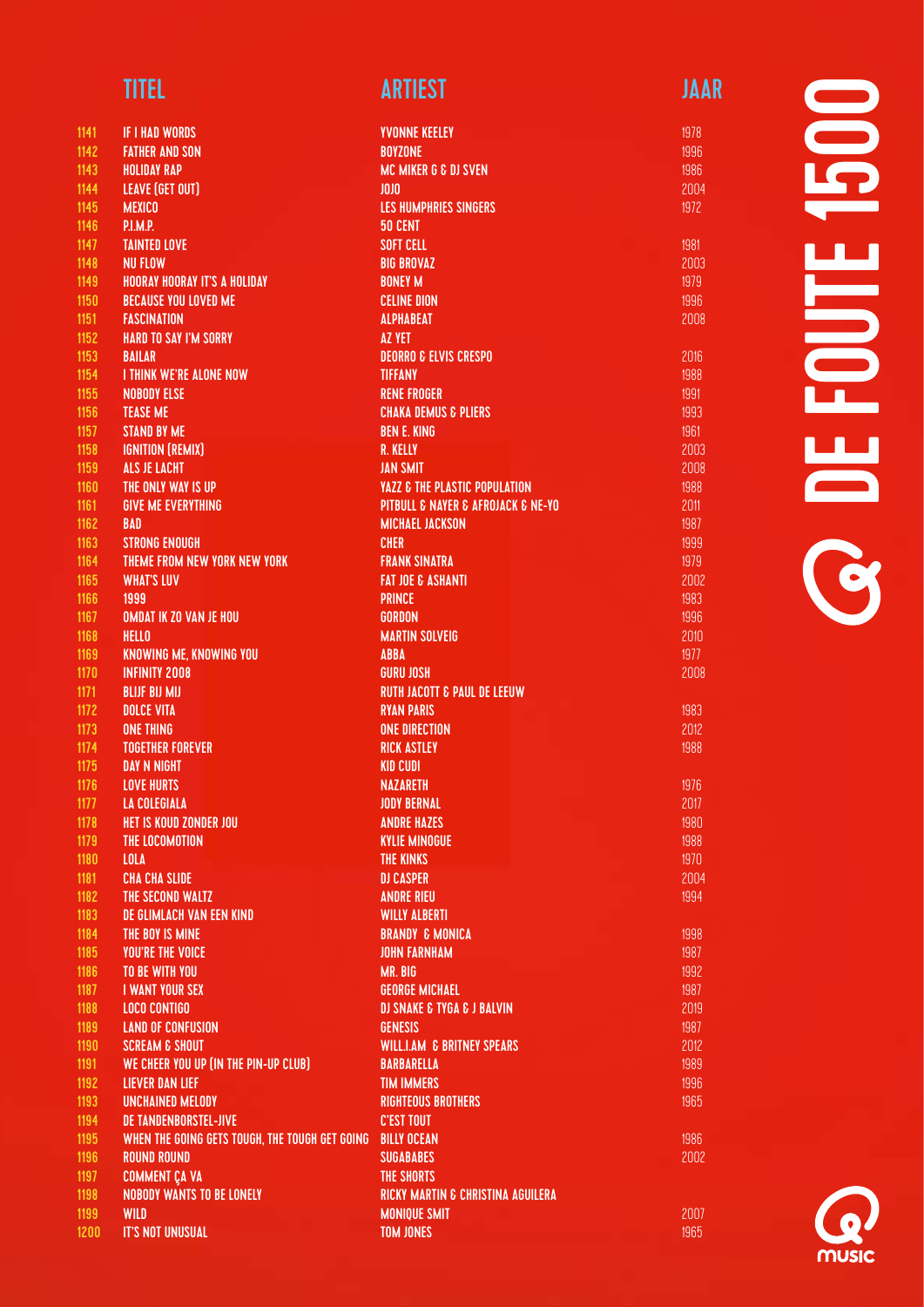| 1201         | <b>CAFE DEL MAR</b>                                                       |
|--------------|---------------------------------------------------------------------------|
| 1202         | <b>I DON'T FEEL LIKE DANCIN'</b>                                          |
| 1203         | <b>WHOOMP (THERE IT IS)</b>                                               |
| 1204         | <b>ANGIE</b>                                                              |
| 1205         | <b>ACHY BREAKY HEART</b>                                                  |
| 1206         | <b>EL MISMO SOL</b>                                                       |
| 1207         | <b>BORN TO BE WILD</b>                                                    |
| 1208         | <b>MAXIMUM OVERDRIVE</b>                                                  |
| 1209         | <b>FROM SARAH WITH LOVE</b>                                               |
| 1210         | <b>KOMODO</b>                                                             |
| 1211         | <b>DANCING ON THE CEILING</b>                                             |
| 1212         | <b>GOODBYE</b>                                                            |
| 1213         | <b>SWITCH</b>                                                             |
| 1214         | <b>RIGHT HERE WAITING</b>                                                 |
| 1215         | 2 TIMES                                                                   |
| 1216         | <b>SANDY</b>                                                              |
| 1217         | <b>LIFE</b>                                                               |
|              |                                                                           |
| 1218         | <b>EASY LOVER</b>                                                         |
| 1219         | <b>TEENAGE SUPERSTAR</b>                                                  |
| 1220         | <b>TONIGHT</b>                                                            |
| 1221         | <b>WILL I EVER</b>                                                        |
| 1222         | GOLD                                                                      |
| 1223         | <b>PICTURE OF YOU</b>                                                     |
| 1224         | <b>CLOSE TO YOU</b>                                                       |
| 1225         | <b>IT'S LIKE THAT</b>                                                     |
| 1226         | <b>PRAY</b>                                                               |
| 1227         | <b>WHAT'S MY AGE AGAIN</b>                                                |
| 1228         | <b>FUNKY TOWN</b>                                                         |
| 1229         | <b>SWALLA</b>                                                             |
| 1230         | PA                                                                        |
| 1231         | <b>DEAR JESSIE</b>                                                        |
| 1232         | <b>SHE GOES NANA</b>                                                      |
| 1233         | <b>ANGEL EYES</b>                                                         |
| 1234         | <b>YOU CAN RUN</b>                                                        |
| 1235         | ALL YOU NEED IS LOVE                                                      |
| 1236         | <b>BOOM BOOM SHAKE THE ROOM</b>                                           |
| 1237         | <b>YOU SANG TO ME</b>                                                     |
| 1238         | ALL I WANNA DO IS MAKE LOVE TO YOU                                        |
| 1239         | <b>WHEN YOU BELIEVE</b>                                                   |
| 1240         | <b>SHOUT</b>                                                              |
| 1241         | <b>FOREVER YOUNG</b>                                                      |
| 1242         | <b>WHERE DO YOU GO</b>                                                    |
| 1243         | <b>BUFFALO SOLDIER</b>                                                    |
| 1244         | <b>BLIJF (TOT DE ZON JE KOMT HALEN)</b>                                   |
| 1245         | THE RIGHT STUFF                                                           |
| 1246         | <b>CELEBRATION</b>                                                        |
| 1247         | A LITTLE LESS CONVERSATION                                                |
| 1248         | <b>SOMETHIN' STUPID</b>                                                   |
| 1249         | JULIA                                                                     |
| 1250         | <b>FANTASY</b>                                                            |
| 1251         | DOIN' IT                                                                  |
| 1252         | <b>GIVE IT UP</b>                                                         |
| 1253         | <b>SE BASTASSE UNA CANZONE</b>                                            |
| 1254         | <b>ROSAMUNDE</b>                                                          |
| 1255<br>1256 | <b>UHN TISS UHN TISS UHN TISS</b><br><b>LOVE REALLY HURTS WITHOUT YOU</b> |
|              |                                                                           |
| 1257         | <b>HEY MEISJE</b>                                                         |
| 1258         | <b>INTO THE GROOVE</b>                                                    |
| 1259         | ALS IK DE BAAS ZOU ZIJN (VAN HET JOURNAAL)                                |

THINK ABOUT THE WAY

### TITEL ARTIEST ARTIEST ARTIEST ARTIEST ARTIEST A

| <b>ENERGY 52</b>                           |
|--------------------------------------------|
| <b>SCISSOR SISTERS</b>                     |
| <b>TAG TEAM</b>                            |
| THE ROLLING STONES                         |
| <b>BILLY RAY CYRUS</b>                     |
| <b>ALVARO SOLER</b>                        |
| <b>STEPPENWOLF</b>                         |
|                                            |
| <b>2 UNLIMITED</b>                         |
| <b>SARAH CONNOR</b>                        |
| <b>MAURO PICOTTO</b>                       |
| <b>LIONEL RICHIE</b>                       |
| <b>SPICE GIRLS</b>                         |
| <b>WILL SMITH</b>                          |
| <b>RICHARD MARX</b>                        |
| <b>ANN LEE</b>                             |
| <b>JOHN TRAVOLTA</b>                       |
| <b>DES'REE</b>                             |
|                                            |
| <b>PHILIP BAILEY &amp; PHIL COLLINS</b>    |
| <b>KIM-LIAN</b>                            |
| TINA TURNER & DAVID BOWIE & DAVID BOWIE    |
| <b>ALICE DEEJAY</b>                        |
| <b>SPANDAU BALLET</b>                      |
| <b>BOYZONE</b>                             |
| <b>CARPENTERS</b>                          |
| <b>RUN DMC</b>                             |
| <b>TAKE THAT</b>                           |
| <b>BLINK 182</b>                           |
| LIPPS INC.                                 |
|                                            |
| <b>JASON DERULO &amp; NICKI MINAJ</b>      |
| <b>DOE MAAR</b>                            |
| <b>ROLLERGIRL</b>                          |
| <b>THE RADIOS</b>                          |
| <b>WET WET WET</b>                         |
| <b>JEREMY JACKSON</b>                      |
| <b>BEATLES</b>                             |
| <b>DJ JAZZY JEFF AND THE FRESH PRINCE</b>  |
| <b>MARC ANTHONY</b>                        |
| <b>HEART</b>                               |
| <b>MARIAH CAREY &amp; WHITNEY HOUSTON</b>  |
|                                            |
| <b>TEARS FOR FEARS</b>                     |
| <b>INTERACTIVE</b>                         |
| <b>NO MERCY</b>                            |
| <b>BOB MARLEY</b>                          |
| <b>PAUL DE LEEUW</b>                       |
| <b>NEW KIDS ON THE BLOCK</b>               |
| <b>KOOL &amp; THE GANG</b>                 |
| <b>JXL &amp; ELVIS PRESLEY</b>             |
| <b>ROBBIE WILLIAMS &amp; NICOLE KIDMAN</b> |
| <b>NICK &amp; SIMON</b>                    |
| <b>EARTH, WIND AND FIRE</b>                |
|                                            |
| LL COOL J                                  |
| <b>KC AND THE SUNSHINE BAND</b>            |
| <b>EROS RAMAZZOTTI</b>                     |
| <b>DENNY CHRISTIAN</b>                     |
| <b>BLOODHOUND GANG</b>                     |
| <b>BILLY OCEAN</b>                         |
| <b>JOSYLVIO &amp; ESKO &amp; HANSIE</b>    |
| <b>MADONNA</b>                             |
| <b>KINDEREN VOOR KINDEREN</b>              |
| <b>ICE MC</b>                              |
|                                            |

# **UDDE** DE FOUTE 1500  $\frac{1}{1}$ **OC**

1998

2000 1990

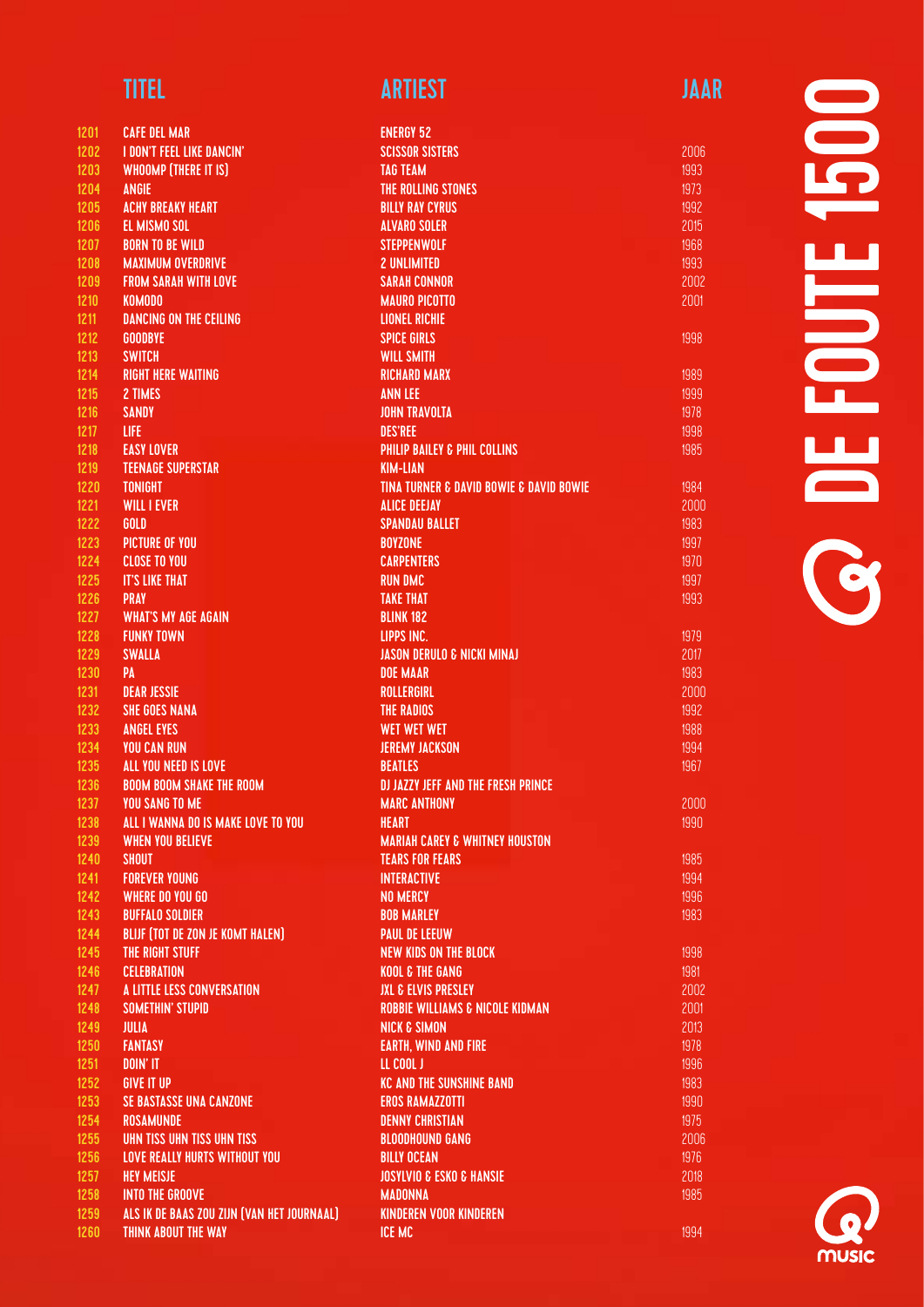| <b>TITEL</b> | <b>ARTIEST</b> | JAAR |
|--------------|----------------|------|
|              |                |      |

| 1261 | <b>WHEN WILL I BE FAMOUS</b>                         | <b>BROS</b>                                     |
|------|------------------------------------------------------|-------------------------------------------------|
| 1262 | <b>YOU ARE NOT ALONE</b>                             | <b>MICHAEL JACKSON</b>                          |
| 1263 | <b>ONE DAY</b>                                       | <b>2 BROTHERS ON THE 4TH FLOOR</b>              |
| 1264 | THE DAY BEFORE YOU CAME                              | <b>ABBA</b>                                     |
| 1265 | <b>POURQUE TU M'AIMES ENCORE</b>                     | <b>CELINE DION</b>                              |
| 1266 | <b>BROWN EYED GIRL</b>                               | <b>VAN MORRISON</b>                             |
| 1267 | <b>RHYTHM DIVINE</b>                                 | <b>ENRIQUE IGLESIAS</b>                         |
| 1268 | I'M YOUR MAN                                         | <b>WHAM!</b>                                    |
| 1269 | <b>NOT FAIR</b>                                      | <b>LILY ALLEN</b>                               |
| 1270 | <b>HOW AM I SUPPOSED TO LIVE WITHOUT YOU</b>         | <b>MICHAEL BOLTON</b>                           |
| 1271 | <b>I CAN SEE CLEARLY NOW</b>                         | <b>LEE TOWERS</b>                               |
| 1272 | <b>JESSIE</b>                                        | <b>JOSHUA KADISON</b>                           |
| 1273 | <b>YOU WIN AGAIN</b>                                 | <b>BEE GEES</b>                                 |
| 1274 | <b>DE CLOWN</b>                                      | <b>DARIO</b>                                    |
| 1275 |                                                      |                                                 |
|      | <b>LAST DANCE</b>                                    | <b>DONNA SUMMER</b>                             |
| 1276 | <b>LIEFDE OP HET EERSTE GEZICHT</b>                  | <b>GERARD JOLING</b>                            |
| 1277 | <b>DROP IT LIKE IT'S HOT</b>                         | <b>PHARRELL WILLIAMS &amp; SNOOP DOGG</b>       |
| 1278 | <b>ALLES GEPROBEERD</b>                              | <b>HET GOEDE DOEL</b>                           |
| 1279 | <b>BORN TO MAKE YOU HAPPY</b>                        | <b>BRITNEY SPEARS</b>                           |
| 1280 | <b>MAKING YOUR MIND UP</b>                           | <b>BUCKS FIZZ</b>                               |
| 1281 | THE GAME                                             | <b>DJ GALAGA</b>                                |
| 1282 | <b>WALKING IN MEMPHIS</b>                            | <b>MARC COHN</b>                                |
| 1283 | <b>HOW DO YOU DO!</b>                                | <b>ROXETTE</b>                                  |
| 1284 | <b>LESSONS IN LOVE</b>                               | LEVEL 42                                        |
| 1285 | <b>WONDERFUL DAYS (LIVE BIJ MATTIE &amp; WIETZE)</b> | <b>MISS MONTREAL</b>                            |
| 1286 | <b>ZONDAG</b>                                        | <b>ROB DE NIJS</b>                              |
| 1287 | <b>SOMEBODY ELSE'S LOVER</b>                         | <b>TOTAL TOUCH</b>                              |
| 1288 | <b>WHEN A MAN LOVES A WOMAN</b>                      | <b>PERCY SLEDGE</b>                             |
| 1289 | <b>FUNK IT UP</b>                                    | L0.E.                                           |
| 1290 | <b>BOYS (TELL IT ALL ABOUT)</b>                      | <b>DOLLY DOTS</b>                               |
| 1291 | <b>LIFE IS A ROLLERCOASTER</b>                       | <b>RONAN KEATING</b>                            |
| 1292 | I'LL MAKE LOVE TO YOU                                | <b>BOYZ II MEN</b>                              |
| 1293 | <b>KISS</b>                                          | <b>PRINCE</b>                                   |
| 1294 | <b>TU ES FOUTU</b>                                   | <b>IN-GRID</b>                                  |
| 1295 | <b>YOU SPIN ME ROUND (LIKE A RECORD)</b>             | <b>DEAD OR ALIVE</b>                            |
| 1296 | LET ME BLOW YA MIND                                  | <b>EVE &amp; GWEN STEFANI</b>                   |
| 1297 | <b>DO YOU LOVE ME?</b>                               | THE CONTOURS                                    |
| 1298 | <b>ROCK THIS PARTY</b>                               | <b>BOB SINCLAR</b>                              |
| 1299 | <b>I LOVE ROCK 'N ROLL</b>                           | <b>JOAN JETT</b>                                |
| 1300 | <b>SUNCHYME</b>                                      | <b>DARIO G</b>                                  |
| 1301 | <b>ISN'T SHE LOVELY</b>                              | <b>STEVIE WONDER</b>                            |
| 1302 | <b>DANCE AGAIN</b>                                   | <b>JENNIFER LOPEZ &amp; PITBULL</b>             |
| 1303 | <b>HOW BIZARRE</b>                                   | <b>OMC</b>                                      |
| 1304 | <b>START ME UP</b>                                   | THE ROLLING STONES                              |
|      |                                                      |                                                 |
| 1305 | <b>PERDONO</b>                                       | <b>TIZIANO FERRO</b>                            |
| 1306 | <b>WHAT'S A WOMAN</b>                                | <b>VAYA CON DIOS</b>                            |
| 1307 | DON'T WORRY, BE HAPPY                                | <b>BOBBY MCFERRIN</b>                           |
| 1308 | <b>SAN FRANCISCO</b>                                 | CASCADA                                         |
| 1309 | <b>HIJO DE LA LUNA</b>                               | <b>MECANO</b>                                   |
| 1310 | <b>GREAT BALLS OF FIRE</b>                           | <b>JERRY LEE LEWIS</b>                          |
| 1311 | <b>COMING HOME</b>                                   | <b>ROMEO</b>                                    |
| 1312 | <b>BARCELONA</b>                                     | <b>MONTSERRAT CABALLE &amp; FREDDIE MERCURY</b> |
| 1313 | <b>NEVER LEAVE YOU (UH-000H)</b>                     | <b>LUMIDEE</b>                                  |
| 1314 | <b>WORDS</b>                                         | <b>BOYZONE</b>                                  |
| 1315 | <b>DRESS YOU UP</b>                                  | <b>MADONNA</b>                                  |
| 1316 | DON'T LET GO (LOVE)                                  | <b>EN VOGUE</b>                                 |
| 1317 | <b>OYE MI CANTO</b>                                  | <b>GLORIA ESTEFAN</b>                           |
| 1318 | <b>WHAT A GIRL WANTS</b>                             | <b>CHRISTINA AGUILERA</b>                       |
| 1319 | <b>SENZA UNA DONNA</b>                               | <b>ZUCCHERO &amp; PAUL YOUNG</b>                |
| 1320 | <b>STAY</b>                                          | SASH!                                           |
|      |                                                      |                                                 |

1997

 $\blacksquare$ DE FOUTE 1500 UUL<br>D **OF** 

**MUSIC**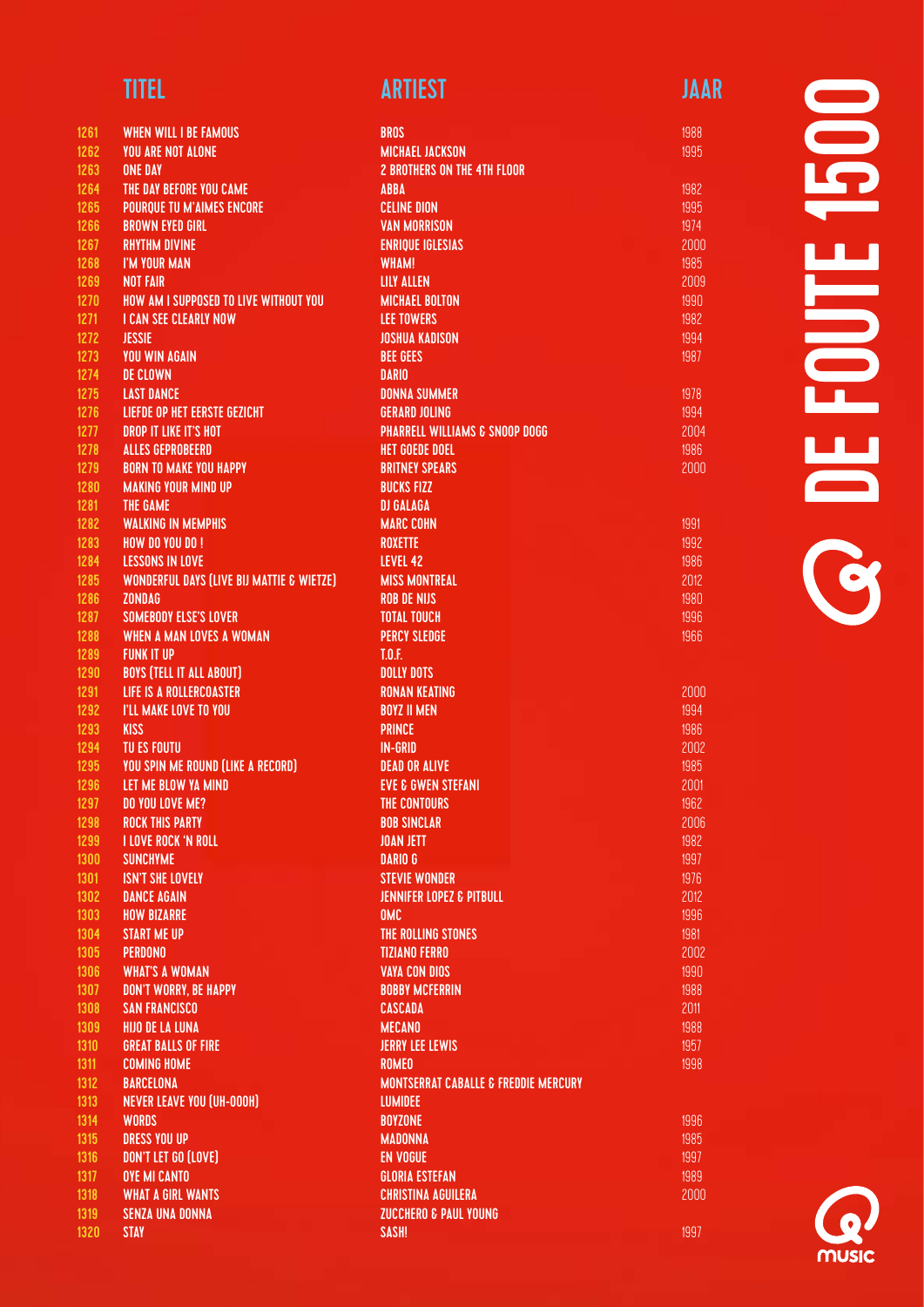| 1321         | IF I CAN'T HAVE YOU                            |
|--------------|------------------------------------------------|
| 1322         | <b>WITHOUT YOU</b>                             |
| 1323         | <b>SUMMER HOLIDAY</b>                          |
| 1324         | <b>IT'S A RAINY DAY</b>                        |
| 1325         | <b>LOVE AND PRIDE</b>                          |
| 1326         | <b>DANCE THE NIGHT AWAY</b>                    |
| 1327         | <b>FIRE</b>                                    |
| 1328         | <b>EEN BOSSIE RODE ROZEN</b>                   |
| 1329         | <b>WHEN YOU'RE GONE</b>                        |
| 1330         | <b>IF YOU BELIEVE</b>                          |
| 1331         | <b>IN THE SUMMERTIME</b>                       |
| 1332         | <b>UH LA LA LA</b>                             |
| 1333         | JELLE<br><b>OUTSIDE</b>                        |
| 1334         | <b>PAPA CHICO</b>                              |
| 1335<br>1336 | <b>LA COPA DE LA VIDA</b>                      |
| 1337         | <b>UP WHERE WE BELONG</b>                      |
| 1338         | <b>RETURN OF THE MACK</b>                      |
| 1339         | <b>ANYTHING</b>                                |
| 1340         | <b>(MUCHO MAMBO) SWAY</b>                      |
| 1341         | <b>EVERYBODY WANTS TO RULE THE WORLD</b>       |
| 1342         | <b>BREATHE</b>                                 |
| 1343         | <b>IS THIS THE WAY TO AMARILLO</b>             |
| 1344         | <b>YOU MAKE ME WANNA</b>                       |
| 1345         | I'M COMING OUT                                 |
| 1346         | <b>GOTHAM CITY</b>                             |
| 1347         | <b>MURDER ON THE DANCEFLOOR</b>                |
| 1348         | <b>MAG IK NAAR JE KIJKEN</b>                   |
| 1349         | DON'T BE SO SHY (FILATOV & KARAS REMIX)        |
| 1350         | <b>THE LADY IN RED</b>                         |
| 1351         | I'M A SLAVE 4 U                                |
| 1352         | <b>WE ARE FAMILY</b>                           |
| 1353         | <b>LET ME BE FREE</b>                          |
| 1354         | <b>ANYWHERE FOR YOU</b>                        |
| 1355         | <b>MORE AND MORE</b>                           |
| 1356         | <b>YOU KEEP ME HANGIN' ON</b>                  |
| 1357         | <b>INDEPENDENT WOMEN</b>                       |
| 1358         | <b>I'VE BEEN THINKING ABOUT YOU</b>            |
| 1359         | <b>SUNSHINE</b>                                |
| 1360         | IF YOU DON'T KNOW ME BY NOW                    |
| 1361         | <b>THE REAL THING</b>                          |
| 1362         | <b>DECEMBER 1963 (OH WHAT A NIGHT)</b>         |
| 1363         | <b>HOLE IN THE HEAD</b><br><b>BACK TO LIFE</b> |
| 1364<br>1365 | <b>LA CUCAMARCHA</b>                           |
| 1366         | <b>DON'T STOP</b>                              |
| 1367         | <b>COULD I HAVE THIS KISS FOREVER</b>          |
| 1368         | <b>LE FREAK</b>                                |
| 1369         | <b>CRY FOR YOU</b>                             |
| 1370         | <b>WALK THIS WAY</b>                           |
| 1371         | <b>CAN'T STAY AWAY FROM YOU</b>                |
| 1372         | <b>SHUT UP (AND SLEEP WITH ME)</b>             |
| 1373         | <b>I SHOULD BE SO LUCKY</b>                    |
| 1374         | <b>YOUR PLACE OR MINE</b>                      |
| 1375         | <b>SING OUR OWN SONG</b>                       |
| 1376         | PUT YOUR HANDS UP IN THE AIR                   |
| 1377         | <b>DIRTY CASH (MONEY TALKS)</b>                |
| 1378         | I WANNA SEX YOU UP                             |
| 1379         | <b>CAN'T TAKE MY EYES OFF YOU</b>              |
| 1380         | <b>SHACKLES (PRAISE YOU)</b>                   |

| <b>YVONNE ELLIMAN</b>                                        |  |
|--------------------------------------------------------------|--|
| <b>MARIAH CAREY</b>                                          |  |
| <b>CLIFF RICHARD</b>                                         |  |
| <b>ICE MC</b>                                                |  |
| <b>KING</b>                                                  |  |
| <b>MAVERICKS</b>                                             |  |
| <b>POINTER SISTERS</b>                                       |  |
| <b>ALEX</b>                                                  |  |
| <b>BRYAN ADAMS &amp; MELANIE C</b>                           |  |
| <b>SASHA</b>                                                 |  |
| <b>MUNGO JERRY</b>                                           |  |
| <b>ALEXIA</b>                                                |  |
|                                                              |  |
| <b>SLIMME SCHEMER FT TIDO</b>                                |  |
| <b>GEORGE MICHAEL</b>                                        |  |
| <b>TONY ESPOSITO</b>                                         |  |
| <b>RICKY MARTIN</b>                                          |  |
| <b>JOE COCKER</b>                                            |  |
| <b>MARK MORRISON</b>                                         |  |
| 3T                                                           |  |
| <b>SHAFT</b>                                                 |  |
| <b>TEARS FOR FEARS</b>                                       |  |
| <b>BLU CANTRELL 6 SEAN PAUL</b>                              |  |
| <b>TONY CHRISTIE</b>                                         |  |
| <b>USHER</b>                                                 |  |
| <b>DIANA ROSS</b>                                            |  |
| <b>R. KELLY</b>                                              |  |
| SOPHIE ELLIS-BEXTOR                                          |  |
| <b>MARCEL DE GROOT</b>                                       |  |
| <b>IMANY</b>                                                 |  |
| <b>CHRIS DE BURGH</b>                                        |  |
| <b>BRITNEY SPEARS</b>                                        |  |
| <b>SISTER SLEDGE</b>                                         |  |
|                                                              |  |
| <b>2 BROTHERS ON THE 4TH FLOOR</b><br><b>BACKSTREET BOYS</b> |  |
|                                                              |  |
| <b>CAPTAIN HOLLYWOOD PROJECT</b>                             |  |
| <b>KIM WILDE</b>                                             |  |
| <b>DESTINY'S CHILD</b>                                       |  |
| <b>LONDON BEAT</b>                                           |  |
| <b>DANCE NATION</b>                                          |  |
| <b>SIMPLY RED</b>                                            |  |
| <b>2 UNLIMITED</b>                                           |  |
| <b>FOUR SEASONS</b>                                          |  |
| <b>SUGABABES</b>                                             |  |
| <b>SOUL II SOUL</b>                                          |  |
| <b>TNN</b>                                                   |  |
| <b>FLEETWOOD MAC</b>                                         |  |
| <b>WHITNEY HOUSTON &amp; ENRIQUE IGLESIAS</b>                |  |
| <b>CHIC</b>                                                  |  |
| <b>SEPTEMBER</b>                                             |  |
| <b>RUN DMC &amp; AEROSMITH</b>                               |  |
| <b>GLORIA ESTEFAN</b>                                        |  |
| <b>SIN WITH SEBASTIAN</b>                                    |  |
| <b>KYLIE MINOGUE</b>                                         |  |
| <b>RENE FROGER</b>                                           |  |
|                                                              |  |
| <b>UB40</b>                                                  |  |
| <b>BLACK &amp; WHITE BROTHERS</b>                            |  |
| <b>ADVENTURES OF STEVIE V</b>                                |  |
| <b>COLOR ME BADD</b>                                         |  |
| <b>BOYS TOWN GANG</b>                                        |  |
| <b>MARY MARY</b>                                             |  |
|                                                              |  |

# 500 DE FOUTE 1500 **SOLEFOUTE**

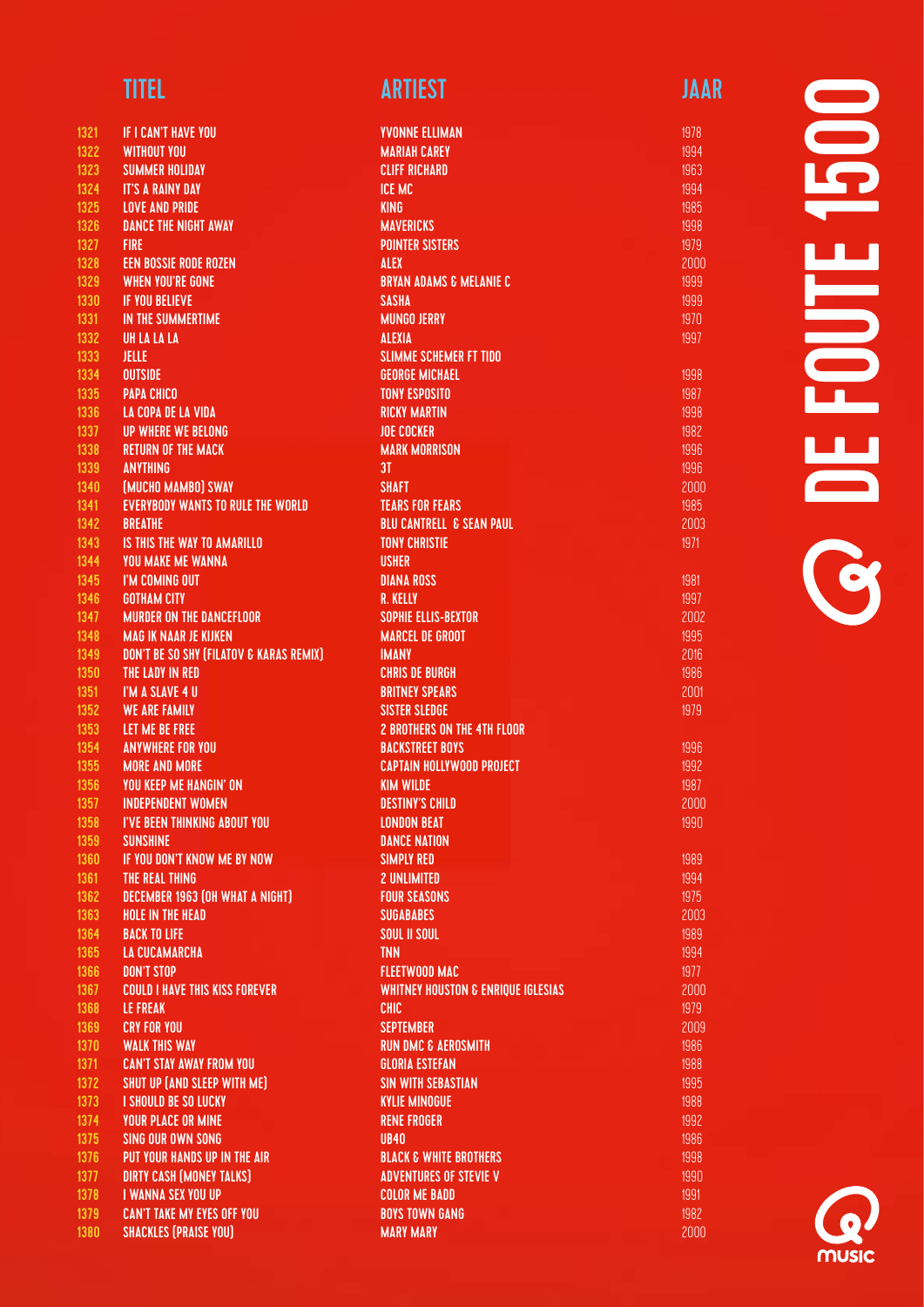| <b>1381</b>  | <b>HELLO, GOODBYE</b>                                |
|--------------|------------------------------------------------------|
| 1382         | THINGS CAN ONLY GET BETTER                           |
| 1383         | <b>PLEASE DON'T GO</b>                               |
| 1384         | <b>PRETTY WOMAN</b>                                  |
| 1385         | THIS IS HOW WE DO IT                                 |
| 1386         | <b>IF YOU LEAVE ME NOW</b>                           |
| 1387         | 9 PM (TILL I COME)                                   |
| 1388         | <b>TRUE BLUE</b>                                     |
| 1389         | <b>LAST NIGHT</b>                                    |
| 1390         | <b>MARY GO WILD</b>                                  |
| 1391         | <b>WHAT A WONDERFUL WORLD</b>                        |
| 1392         | <b>RITMO DE LA NOCHE</b>                             |
| 1393         | <b>JOYRIDE</b>                                       |
| 1394         | DOOP                                                 |
| 1395         | <b>THIS IS MY LIFE</b>                               |
| 1396         | <b>MR LOVERMAN</b>                                   |
| 1397         | <b>TEARDROPS</b>                                     |
| 1398         | <b>KNOCKIN' BOOTS</b>                                |
| 1399         | <b>CROCKETT'S THEME</b>                              |
| 1400         | <b>MOVE YA BODY</b>                                  |
| 1401         | DON'T STOP 'TIL YOU GET ENOUGH                       |
| 1402         | <b>TOO MUCH</b>                                      |
| 1403         | <b>SUNNY</b>                                         |
| 1404         | <b>MÄDCHEN</b>                                       |
| 1405         | <b>RHYTHM OF THE NIGHT</b>                           |
| 1406         | <b>I WANNA BE THE ONLY ONE</b><br><b>ALS JE WINT</b> |
| 1407         | <b>HOW DO I LIVE</b>                                 |
| 1408<br>1409 | <b>SHOULD I STAY OR SHOULD I GO</b>                  |
| 1410         | <b>BABY GOT BACK</b>                                 |
| 1411         | <b>AIN'T NO MOUNTAIN HIGH ENOUGH</b>                 |
| 1412         | <b>BLIJF BIJ MIJ</b>                                 |
| 1413         | <b>MANIAC</b>                                        |
| 1414         | <b>LEVENSLANG</b>                                    |
| 1415         | <b>QUE SERA, MI VIDA</b>                             |
| 1416         | <b>AIN'T THAT JUST THE WAY</b>                       |
| 1417         | <b>BACK BY DOPE DEMAND</b>                           |
| 1418         | <b>YOU'VE LOST THAT LOVIN' FEELING</b>               |
| 1419         | <b>GHETTO SUPERSTAR</b>                              |
| 1420         | <b>A BRAND NEW DAY</b>                               |
| 1421         | <b>OMEN III</b>                                      |
| 1422         | <b>REGGAE NIGHT</b>                                  |
| 1423         | <b>FEEL WHAT YOU WANT</b>                            |
| 1424         | <b>HAVE YOU EVER REALLY LOVED A WOMAN</b>            |
| 1425         | <b>DREAMLOVER</b>                                    |
| 1426         | <b>PUSH THE FEELING ON</b>                           |
| 1427         | <b>WEE RULE</b>                                      |
| 1428         | <b>ANOTHER NIGHT</b>                                 |
| 1429         | THE WAY TO YOUR HEART                                |
| 1430         | ROC YA BODY (MIC CHECK 1, 2)                         |
| 1431         | <b>MY GIRL</b>                                       |
| 1432         | <b>GROOVE IS IN THE HEART</b>                        |
| 1433         | <b>WHATTA MAN</b>                                    |
| 1434         | <b>SPRING</b>                                        |
| 1435         | <b>ROCK AROUND THE CLOCK</b><br><b>LUV 4 LUV</b>     |
| 1436<br>1437 | <b>BABY LOVE</b>                                     |
| 1438         | <b>RAP DAS ARMAS</b>                                 |
| 1439         | <b>SHY GUY</b>                                       |
| 1440         | NOTHING'S GONNA STOP US NOW                          |
|              |                                                      |

| <b>BEATLES</b>                         |      |
|----------------------------------------|------|
| <b>D:REAM</b>                          |      |
| <b>DOUBLE YOU</b>                      | 1992 |
| <b>ROY ORBISON</b>                     | 1964 |
| <b>MONTELL JORDAN</b>                  |      |
| <b>CHICAGO</b>                         | 1976 |
| <b>ATB</b>                             | 1999 |
| <b>MADONNA</b>                         | 1986 |
| <b>AZ YET</b>                          | 1996 |
| <b>GROOVEYARD</b>                      |      |
| <b>LOUIS ARMSTRONG</b>                 | 1988 |
| <b>MYSTIC</b>                          |      |
| <b>ROXETTE</b>                         | 1991 |
| DOOP                                   | 1994 |
|                                        | 1979 |
| <b>SHIRLEY BASSEY</b>                  |      |
| <b>SHABBA RANKS &amp; SHAGGY</b>       |      |
| <b>WOMACK &amp; WOMACK</b>             | 1988 |
| <b>CANDYMAN</b>                        | 1991 |
| <b>JAN HAMMER</b>                      | 1987 |
| <b>NINA SKY</b>                        | 2004 |
| <b>MICHAEL JACKSON</b>                 | 1979 |
| <b>SPICE GIRLS</b>                     | 1997 |
| <b>BONEY M</b>                         | 1977 |
| <b>LUCILECTRIC</b>                     | 1994 |
| <b>DEBARGE</b>                         | 1985 |
| <b>ETERNAL</b>                         | 1997 |
| <b>BROOD &amp; VRIENTEN</b>            | 1984 |
| <b>LEANN RIMES</b>                     | 1998 |
| <b>THE CLASH</b>                       | 1982 |
| <b>SIR MIX-A-LOT</b>                   | 1992 |
| <b>MARVIN GAYE &amp; TAMMI TERRELL</b> | 1967 |
| <b>RONNIE FLEX &amp; MAAN</b>          | 2017 |
| <b>MICHAEL SEMBELLO</b>                | 1983 |
| <b>4 FUN</b>                           |      |
| <b>GIBSON BROTHERS</b>                 | 1979 |
| <b>LUTRICIA MCNEAL</b>                 | 1997 |
| <b>KING BEE</b>                        | 1990 |
| <b>RIGHTEOUS BROTHERS</b>              | 1969 |
|                                        |      |
| <b>PRAS MICHEL &amp; MYA</b>           |      |
| <b>WIZ STARS</b>                       | 1979 |
| <b>MAGIC AFFAIR</b>                    |      |
| <b>JIMMY CLIFF</b>                     | 1984 |
| <b>KRISTINE W</b>                      | 1994 |
| <b>BRYAN ADAMS</b>                     |      |
| <b>MARIAH CAREY</b>                    |      |
| <b>NIGHTCRAWLERS</b>                   | 1995 |
| <b>WEE PAPA GIRL RAPPERS</b>           | 1988 |
| <b>MC SAR &amp; THE REAL MCCOY</b>     | 1995 |
| <b>SOULSISTER</b>                      | 1988 |
| <b>MVP</b>                             | 2003 |
| <b>TEMPTATIONS</b>                     | 1964 |
| <b>DEEE-LITE</b>                       | 1990 |
| <b>SALT N PEPA &amp; EN VOGUE</b>      | 1994 |
| <b>RMB</b>                             | 1996 |
| <b>BILL HALEY</b>                      |      |
| <b>ROBIN S</b>                         | 1993 |
| <b>DIANA ROSS AND THE SUPREMES</b>     |      |
| <b>CIDINHO &amp; DOCA</b>              | 2009 |
| <b>DIANA KING</b>                      | 1995 |
|                                        |      |
| <b>STARSHIP</b>                        | 1987 |
|                                        |      |

**OCC FOUTE 1500** DE FOUTE 1500

**MUSIC**